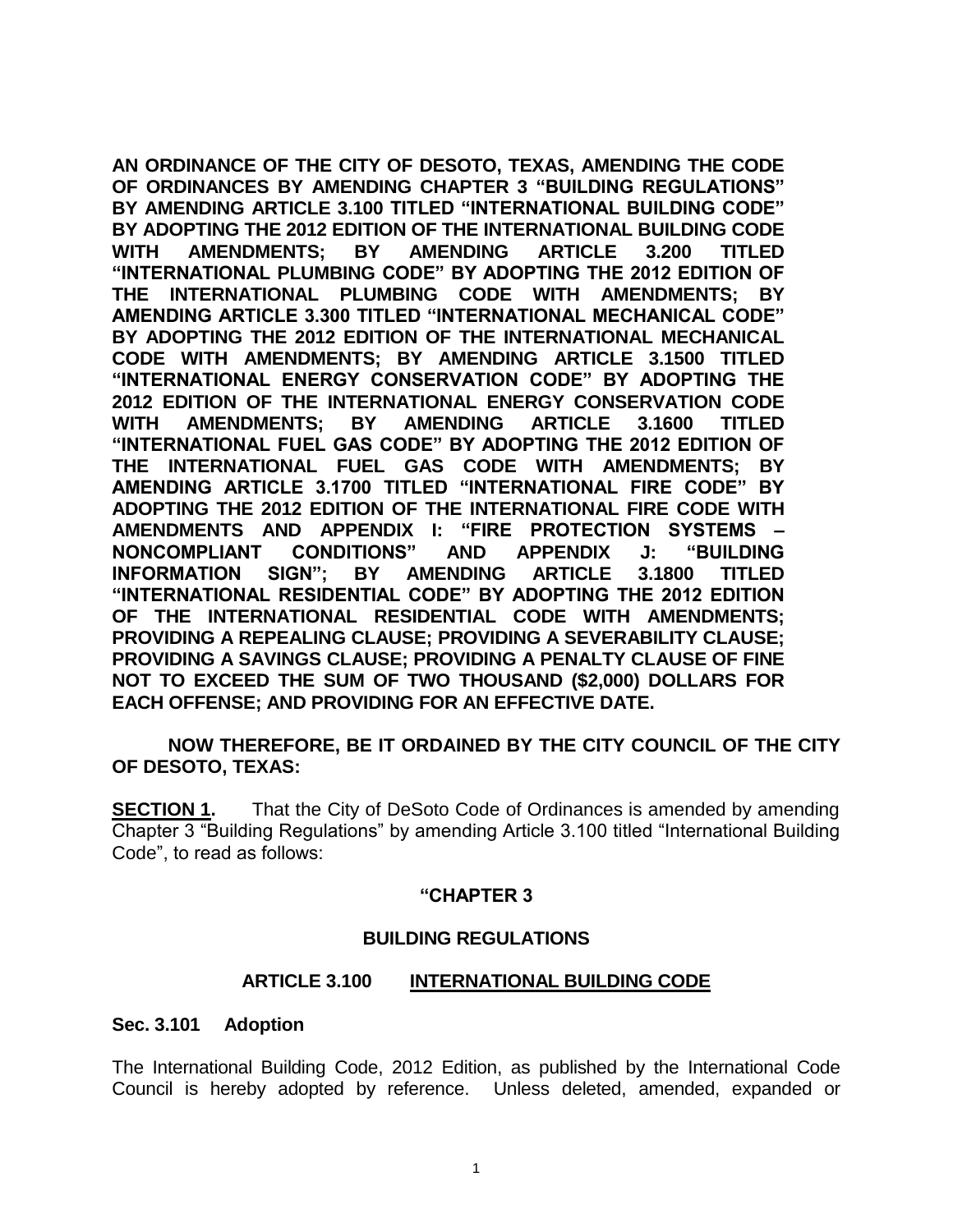otherwise changed herein, all provisions of such code shall be fully applicable and binding. A copy of said code shall be maintained at all times in the offices of the city secretary and building official.

## **Sec. 3.102 Amendments, Deletions and Additions**

### **Section 101.4; change to read as follows:**

**101.4 Referenced codes.** The other codes listed in Sections 101.4.1 through 101.4.6 and referenced elsewhere in this code, when specifically adopted, shall be considered part of the requirements of this code to the prescribed extent of each such reference. Whenever amendments have been adopted to the referenced codes and standards, each reference to said code and standard shall be considered to reference the amendments as well. Any reference to NFPA 70 or the Electrical Code shall mean the Electrical Code as adopted.

### *Section 101.4.7; add the following:*

**101.4.7 Electrical.** The provisions of the Electrical Code shall apply to the installation of electrical systems, including alterations, repairs, replacement, equipment, appliances, fixtures, fittings and appurtenances thereto.

### *Sections 103 and 103.1 amend to insert the Department Name*

### **SECTION 103 BUILDING INSPECTIONS DEPARTMENT CITY OF DESOTO**

**103.1 Creation of enforcement agency.** The Building Inspections Department, City of DeSoto, is hereby created and the official in charge thereof shall be known as the *building official*.

#### *Section 104.10.1; delete*

### *Section 105.2; under sub-title entitled "Building" delete items 1, 2, 10 and 11 and re-number as follows:*

### **Building:**

1. One-story detached accessory structures used as tool and storage sheds, playhouses and similar uses, provided the floor area does not exceed 120 square feet  $(11 \text{ m2})$ .

2. Fences not over 7 feet (1829 mm) high.

- 3. 1. (Unchanged)
- 4. 2. (Unchanged)
- 5. 3. (Unchanged)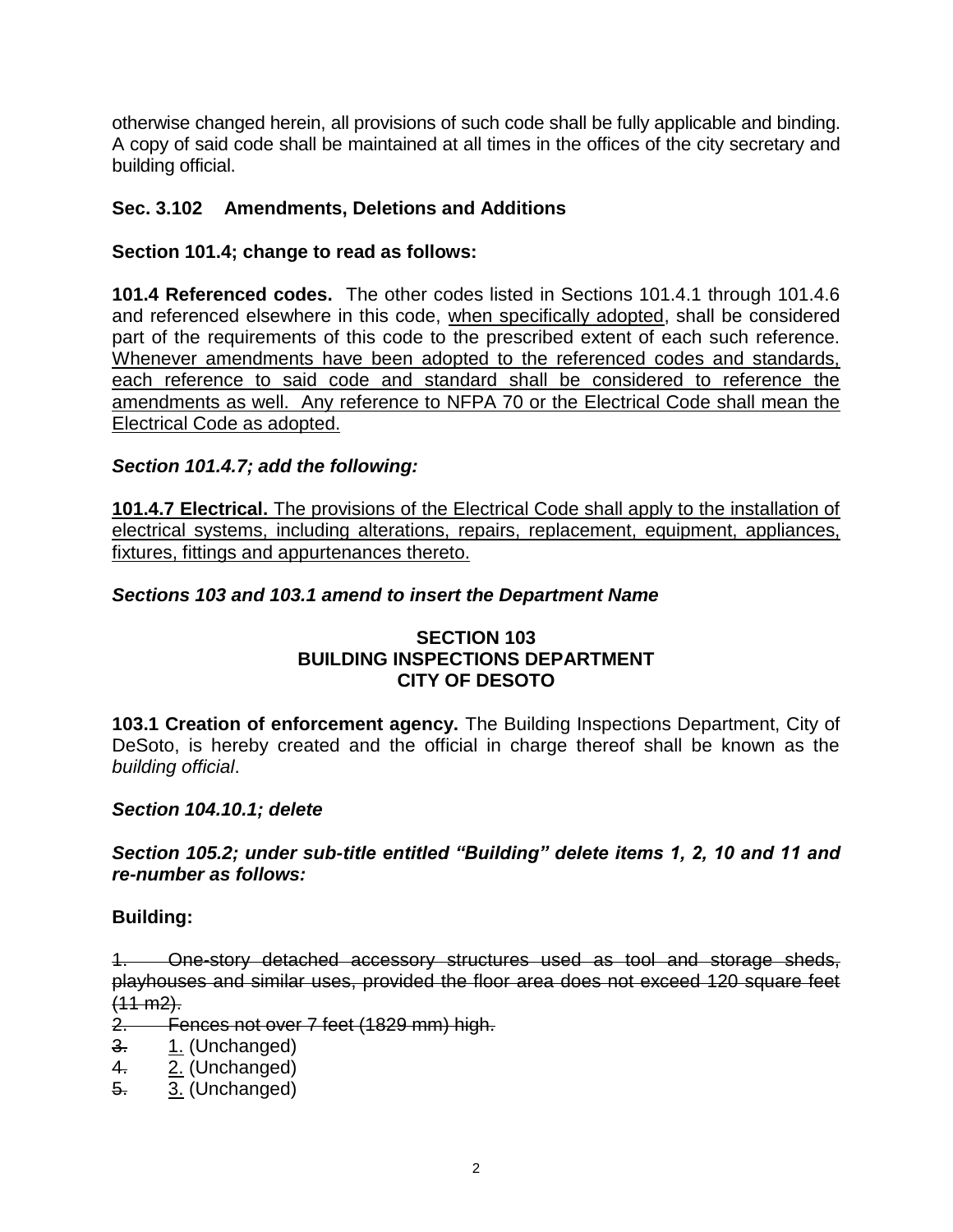- 6. 4. (Unchanged)
- $7. 5.$  (Unchanged)
- 8. 6. (Unchanged)
- 9. 7. (Unchanged)

10. Shade cloth structures constructed for nursery or agricultural purposes, not including service systems.

- 11. 8. (Unchanged)
- 12. 9. (Unchanged)
- 13. 10. (Unchanged)

## *Section 109; add Section 109.7 to read as follows:*

### **109.7 Re-inspection Fee.** A fee as established by the city council may be charged when:

- 1. The inspection called for is not ready when the inspector arrives;
- 2. No building address or permit card is clearly posted;
- 3. City approved plans are not on the job site available to the inspector;
- 4. The building is locked or work otherwise not available for inspection when called;
- 5. The job site is red-tagged twice for the same item;
- 6. The original red tag has been removed from the job site.
- 7. Failure to maintain erosion control, trash control or tree protection.

Any re-inspection fees assessed shall be paid before any more inspections are made on that job site.

*Section 109; add Section 109.8, 109.8.1, 109.8.2 and 109.9 to read as follows:*

### **109.8 Work without a permit.**

**109.8.1 Investigation.** Whenever work for which a permit is required by this code has been commenced without first obtaining a permit, a special investigation shall be made before a permit may be issued for such work.

**109.8.2 Fee.** An investigation fee, in addition to the permit fee, shall be collected whether or not a permit is subsequently issued. The investigation fee shall be equal to the amount of the permit fee required by this code or the city fee schedule as applicable. The payment of such investigation fee shall not exempt the applicant from compliance with all other provisions of either this code or the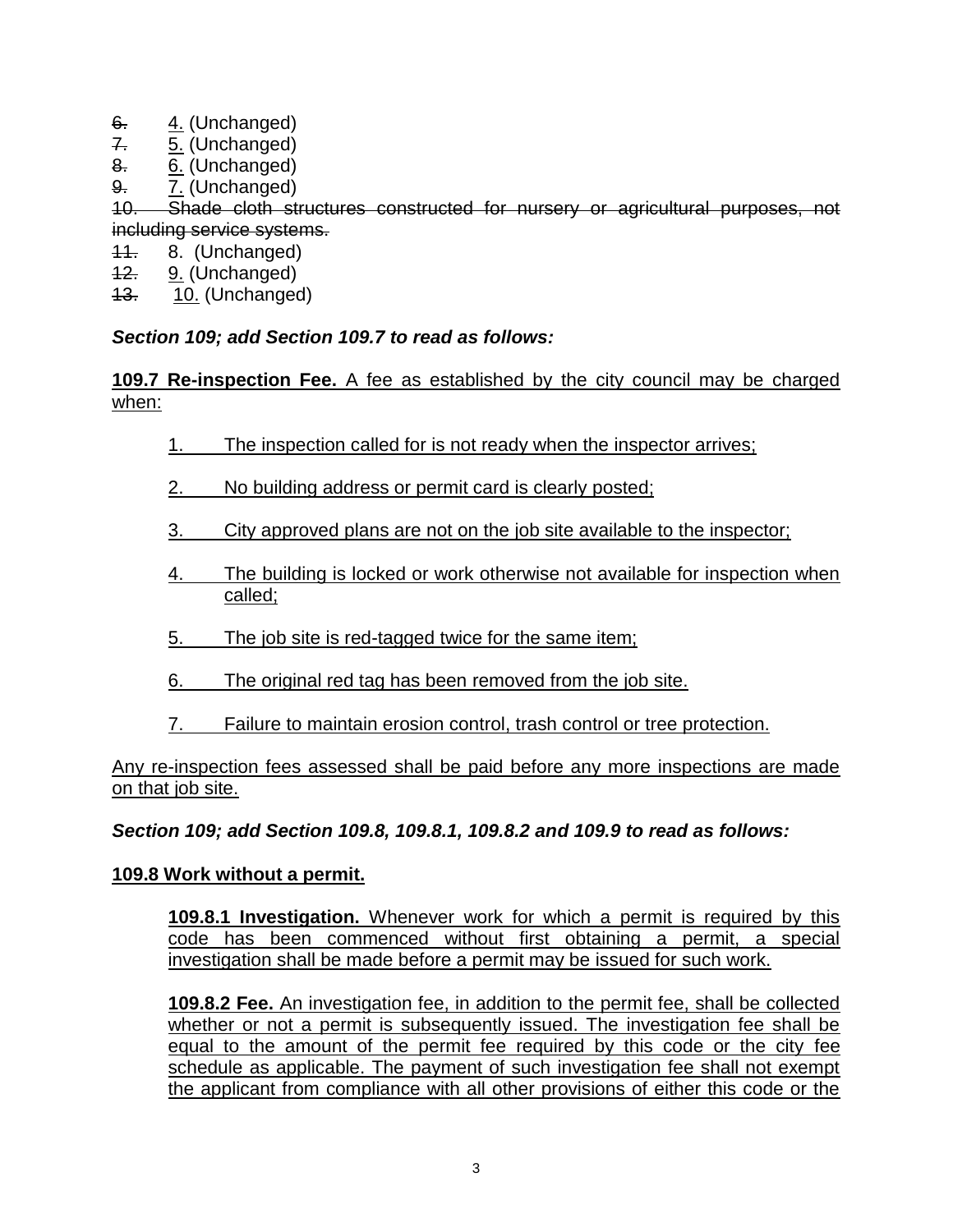technical codes nor from penalty prescribed by law.

**109.9 Unauthorized cover up fee.** Any work concealed without first obtaining the required inspection in violation of Section 110 shall be assessed a fee as established by the city fee schedule.

## *Section 202; amend definition of Ambulatory Care Facility as follows:*

**AMBULATORY CARE FACILITY. Buildings or portion**s thereof used to provide medical, surgical, psychiatric, nursing or similar care on a less than 24-hour basis to individuals who are rendered incapable of self-preservation by the services provided. This group may include but not be limited to the following:

- Dialysis centers - Sedation dentistry - Surgery centers - Colonic centers - Psychiatric centers

### *Section 202; add definition of Assisting Living Facilities to read as follows:*

**ASSISTED LIVING FACILITIES.** *A building or part thereof housing persons, on a 24 hour basis, who because of age, mental disability or other reasons, live in a supervised residential environment which provides personal care services. The occupants are capable of responding to an emergency situation without physical assistance from staff.*

#### *Section 202; change definition of "Atrium" as follows:*

**ATRIUM.** An opening connecting two three or more stories… *{Balance remains unchanged}*

#### **Option B**

*Section 202; amend definition to read as follows:*

**HIGH-RISE BUILDING.** A building with an occupied floor located more than 75 55 feet (22 860 mm) (16 764 mm) above the lowest level of fire department vehicle access.

*Section 303.1.3; add a sentence to read as follows:*

**303.1.3 Associated with Group E occupancies.** A room or space used for assembly purposes that is associated with a Group E occupancy is not considered a separate occupancy. except when applying the assembly requirements of Chapter 10 and 11.

*Section 304.1; add the following to the list of occupancies:*

Fire stations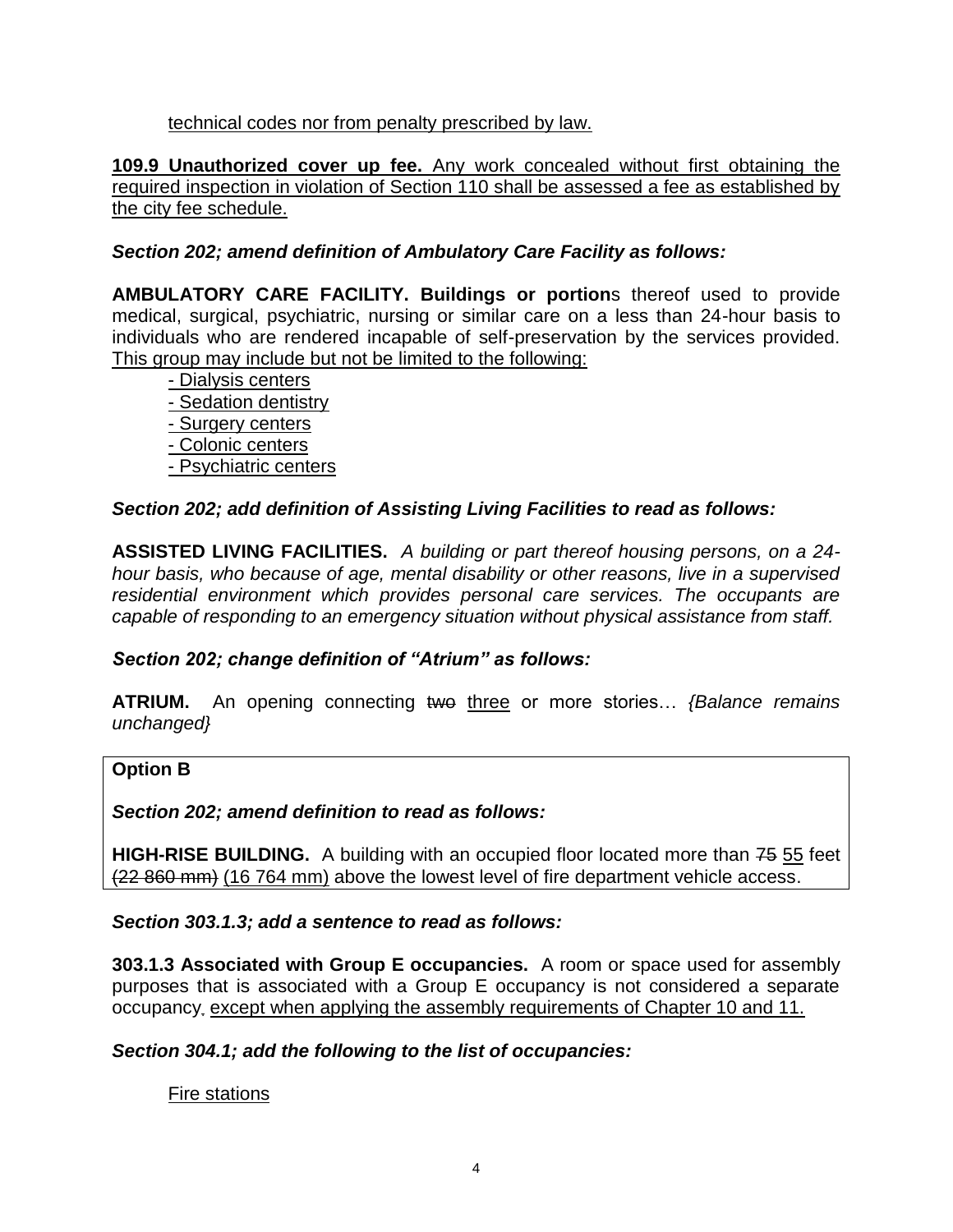## Police stations with detention facilities for 5 or less

## *Section 307.1; add the following sentence to Exception 4:*

4. Cleaning establishments… *{text unchanged}* …with Section 707 or 1-hour horizontal assemblies constructed in accordance with Section 711 or both. See also IFC Chapter 12, Dry Cleaning Plant provisions.

### *Section 403.1, Exception 3; change to read as follows:*

3. Open air portions of buildings Buildings with a Group A-5 occupancy in accordance with Section 303.6.

### *Section 403.3, Exception; delete item 2.*

### *Section 404.5; delete Exception.*

### *Section 406.3.2; add item 3 to read as follows:*

3. A separation is not required between a Group R-2 and U carport provided that the carport is entirely open on all sides and that the distance between the two is at least 10 feet (3048 mm).

### *Section 406.8; add a second paragraph to read as follows:*

This occupancy shall also include garages involved in minor repair, modification and servicing of motor vehicles for items such as lube changes, inspections, windshield repair or replacement, shocks, minor part replacement and other such minor repairs.

#### *Section 506.2.2; add sentence to read as follows:*

**506.2.2 Open Space Limits**. Such open space shall be either on the same lot or dedicated for public use and shall be accessed from a street or approved fire lane. In order to be considered as accessible, if not in direct contact with a street or fire lane, a minimum 10-foot wide pathway meeting fire department access from the street or approved fire lane shall be provided.

### *Section 712.1.8, change item 5 to read as follows:*

5. Is not open to a corridor in Group I and R H occupancies.

### *Section 713.14.1 Elevator Lobby. Exceptions: 4.3 change to read as follows:*

#### **Option B**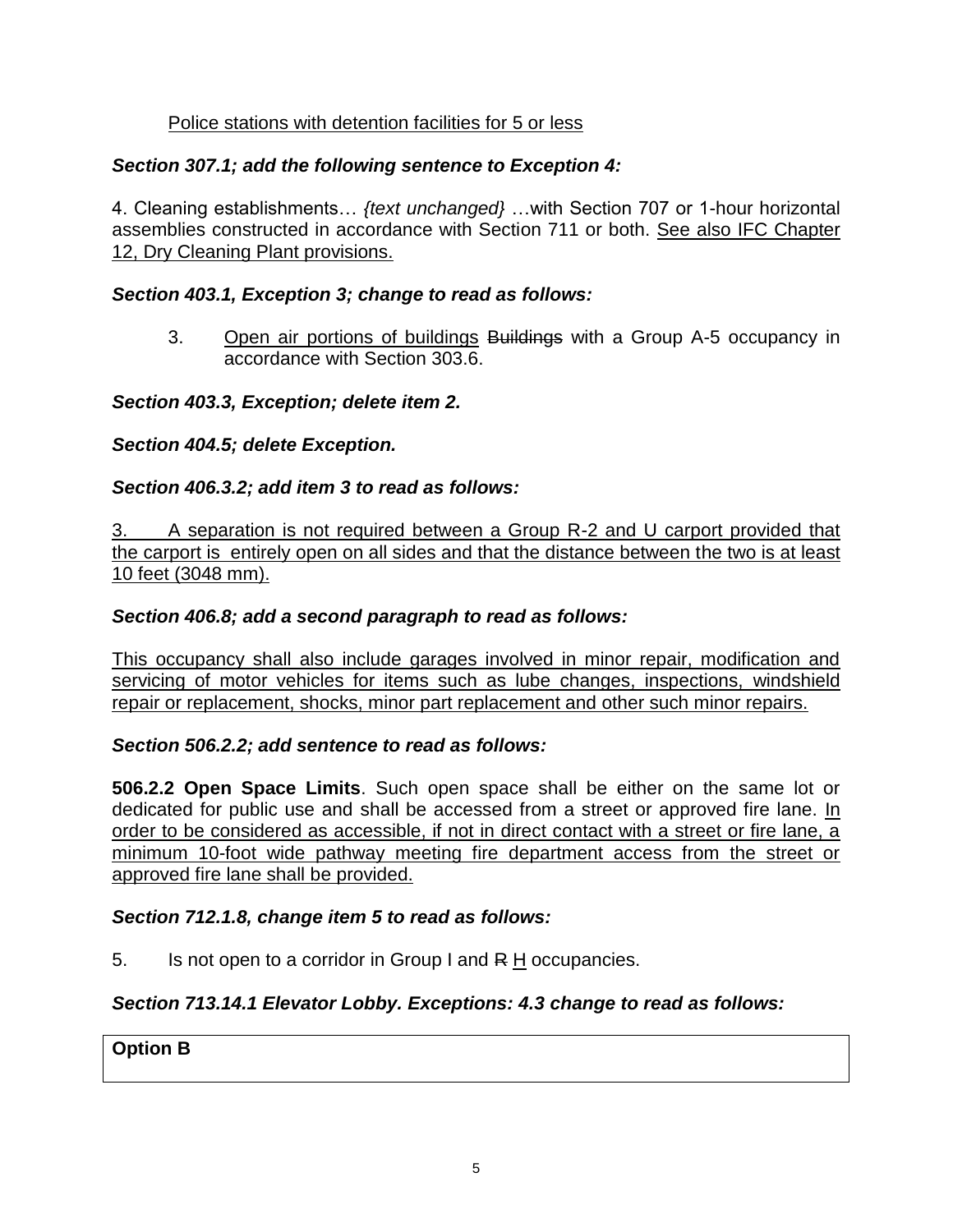*Section 713.14.1; Exception 4.3**Elevators serving floor levels over 75 55 feet (22 860 mm) (16 764 mm) above the lowest level of fire department vehicle access in high rise buildings.*

#### *Section 903.1.1; change to read as follows:*

**[F] 903.1.1 Alternative protection.** Alternative automatic fire-extinguishing systems complying with Section 904 shall be permitted in lieu of addition to automatic sprinkler protection where recognized by the applicable standard and, or as approved by the fire code official.

### *Section 903.2; add the following:*

**[F] 903.2 Where required.** Approved automatic sprinkler systems in new buildings and structures shall be provided in the locations described in Sections 903.2.1 through 903.2.12. Automatic Sprinklers shall not be installed in elevator machine rooms, elevator machine spaces, and elevator hoistways, other than pits where such sprinklers would not necessitate shunt trip requirements under any circumstances. Storage shall not be allowed within the elevator machine room. Signage shall be provided at the entry doors to the elevator machine room indicating "ELEVATOR MACHINERY – NO STORAGE ALLOWED."

#### **Section 903.2; delete the exception.**

#### **Option B**

*Section 903.2.1.2; No Change.*

#### *Section 903.2.9; add Section 903.2.9.3 to read as follows:*

**[F] 903.2.9.3 Self-service storage facility.** An automatic sprinkler system shall be installed throughout all self-service storage facilities.

**Exception:** One-story self-service storage facilities that have no interior corridors, with a one-hour fire barrier separation wall installed between every storage compartment.

#### **Option B**

*Section 903.2.11; change 903.2.11.3 and add 903.2.11.7, 903.2.11.8, and 903.2.11.9 as follows:*

**903.2.11.3 Buildings 35 feet or more in height.** An automatic sprinkler system shall be installed throughout buildings with a floor level, other than penthouses in compliance with Section 1509 of the *International Building Code*, having an occupant load of 30 or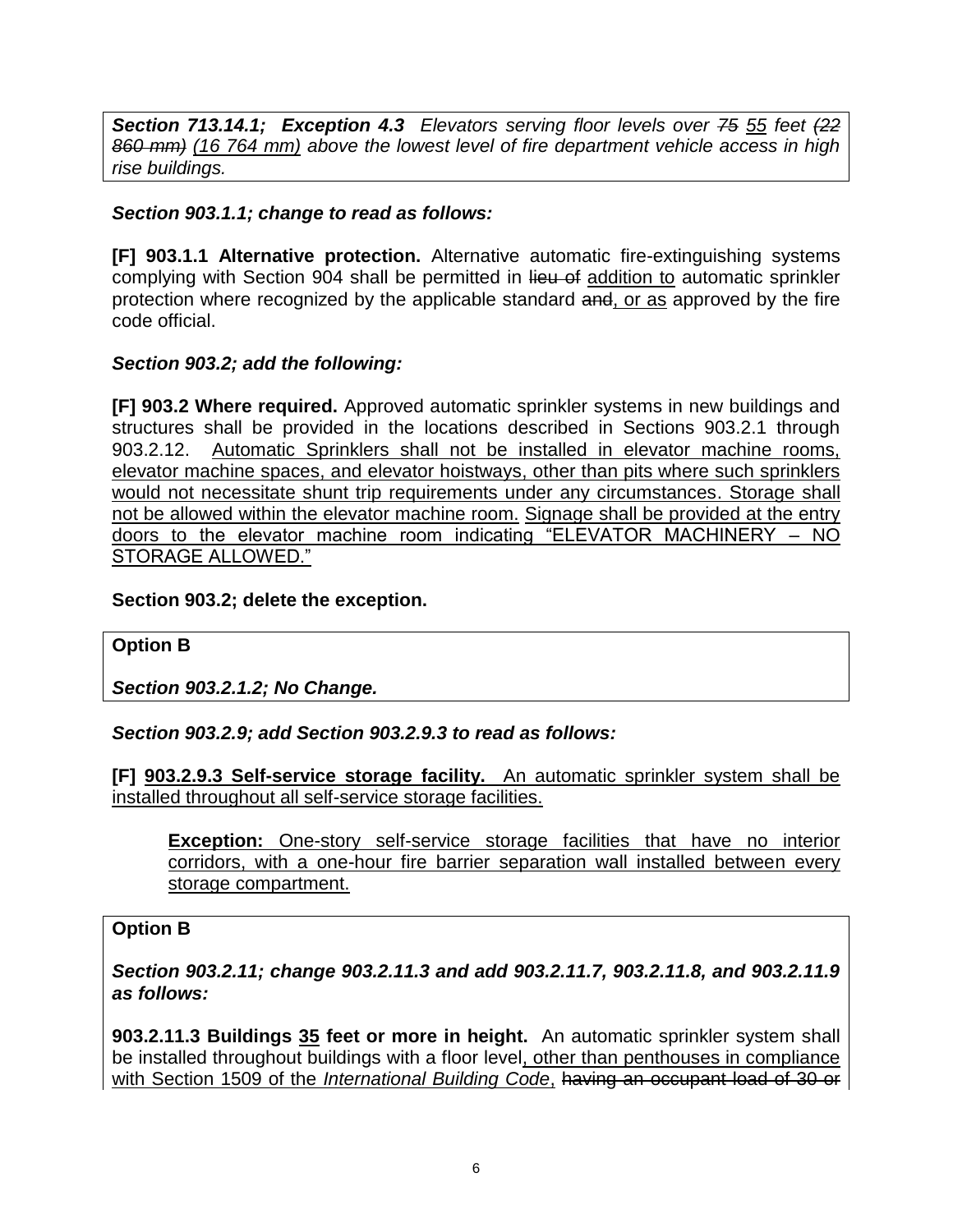more that is located 55 35 feet (16 764 10 668mm) or more above the lowest level of fire department vehicle access.

# **Exceptions:**

1. Airport control towers.

2. Open parking structures in compliance with Section 406.5 of the *International Building Code*.

3. Occupancies in Group F-2.

**903.2.11.7 High-Piled Combustible Storage.** For any building with a clear height exceeding 12 feet (4572 mm), see IFC Chapter 32 to determine if those provisions apply.

**903.2.11.8 Spray Booths and Rooms.** New and existing spray booths and spraying rooms shall be protected by an approved automatic fire-extinguishing system.

**903.2.11.9 Buildings Over 6,000 sq.ft.** An automatic sprinkler system shall be installed throughout all buildings with a building area over 6,000 sq.ft. For the purpose of this provision, fire walls shall not define separate buildings.

**Exception:** Open parking garages in compliance with Section 406.5 of the *International Building Code*.

## *Section 903.3.1.1.1; change to read as follows:*

**[F] 903.3.1.1.1 Exempt locations.** When approved by the *fire code official*, automatic sprinklers shall not be required in the following rooms or areas where such *...{text unchanged}…* because it is damp, of fire-resistance-rated construction or contains electrical equipment.

- 1. Any room where the application of water, or flame and water, constitutes a serious life or fire hazard.
- 2. Any room or space where sprinklers are considered undesirable because of the nature of the contents, when approved by the code official.
- 3. Generator and transformer rooms, under the direct control of a public utility, separated from the remainder of the building by walls and floor/ceiling or roof/ceiling assemblies having a fire-resistance rating of not less than 2 hours.
- 4. In rooms or areas that are of noncombustible construction with wholly noncombustible contents.
- 5. Fire service access Elevator machine rooms, machinery spaces, and hoistways,other than pits where such sprinklers would not necessitate shunt trip requirements under any circumstances.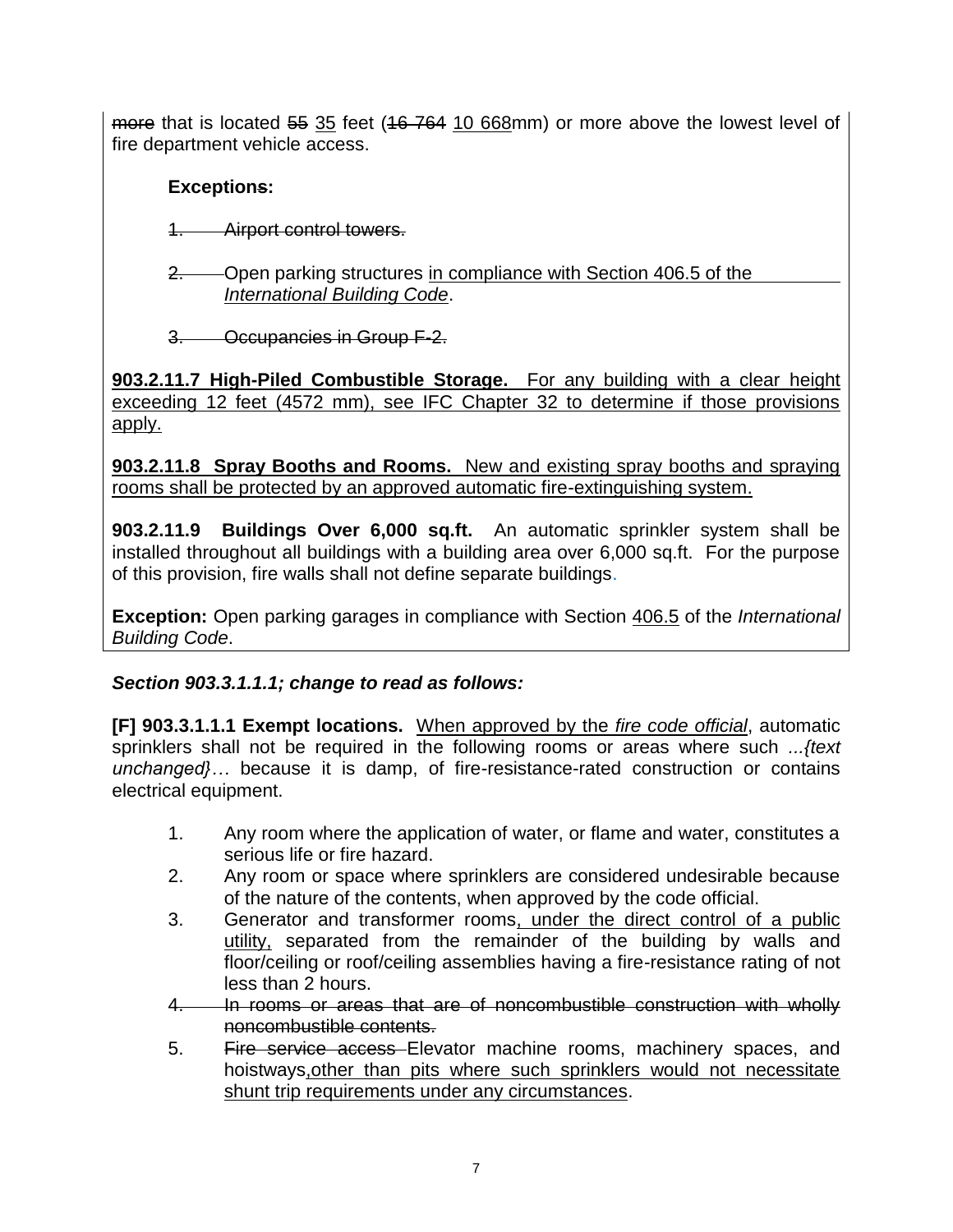6. {Delete.}

## *Section 903.3.1.2.2; add the following:*

**[F]Section 903.3.1.2.2 Attics, Open Breezeways, and Attached Garages.** Sprinkler protection is required in attic spaces of such buildings two or more stories in height, open breezeways, and attached garages.

**Exception:** R-3 occupancies.

### *Section 903.3.1.3; add the following:*

**[F] 903.3.1.3 NFPA 13D sprinkler systems.** *Automatic sprinkler systems* installed in one- and two-family *dwellings*, Group R-3 and R-4 congregate living facilities and *townhouses* shall be permitted to be installed throughout in accordance with NFPA 13D or in accordance with state law.

### *Section 903.3.5 Water Supplies; add a second paragraph to read as follows:*

**[F]** Water supply as required for such systems shall be provided in conformance with the supply requirements of the respective standards; however, every fire protection system shall be designed with a 10 psi safety factor. Reference Section IFC 507.4 for additional design requirements.

### *Section 903.4 Sprinkler system supervision and alarms; add a second paragraph after the exceptions to read as follows:*

**[F]** Sprinkler and standpipe system water-flow detectors shall be provided for each floor tap to the sprinkler system and shall cause an alarm upon detection of water flow for more than 45 seconds. All control valves in the sprinkler and standpipe systems except for fire department hose connection valves shall be electrically supervised to initiate a supervisory signal at the central station upon tampering.

### *Section 903.4.2 Alarms; add second paragraph to read as follows:*

**[F]** The alarm device required on the exterior of the building shall be a weatherproof horn/strobe notification appliance with a minimum 75 candela strobe rating, installed as close as practicable to the fire department connection.

### *Section 905.2 Installation standard; change to read as follows:*

**[F] 905.2 Installation standard.** Standpipe systems shall be installed in accordance with this section and NFPA 14. Manual dry standpipe systems shall be supervised with a minimum of 10 psig and a maximum of 40 psig air pressure with a high/low alarm.

### *Add Section 905.3.9 and exception to read as follows:*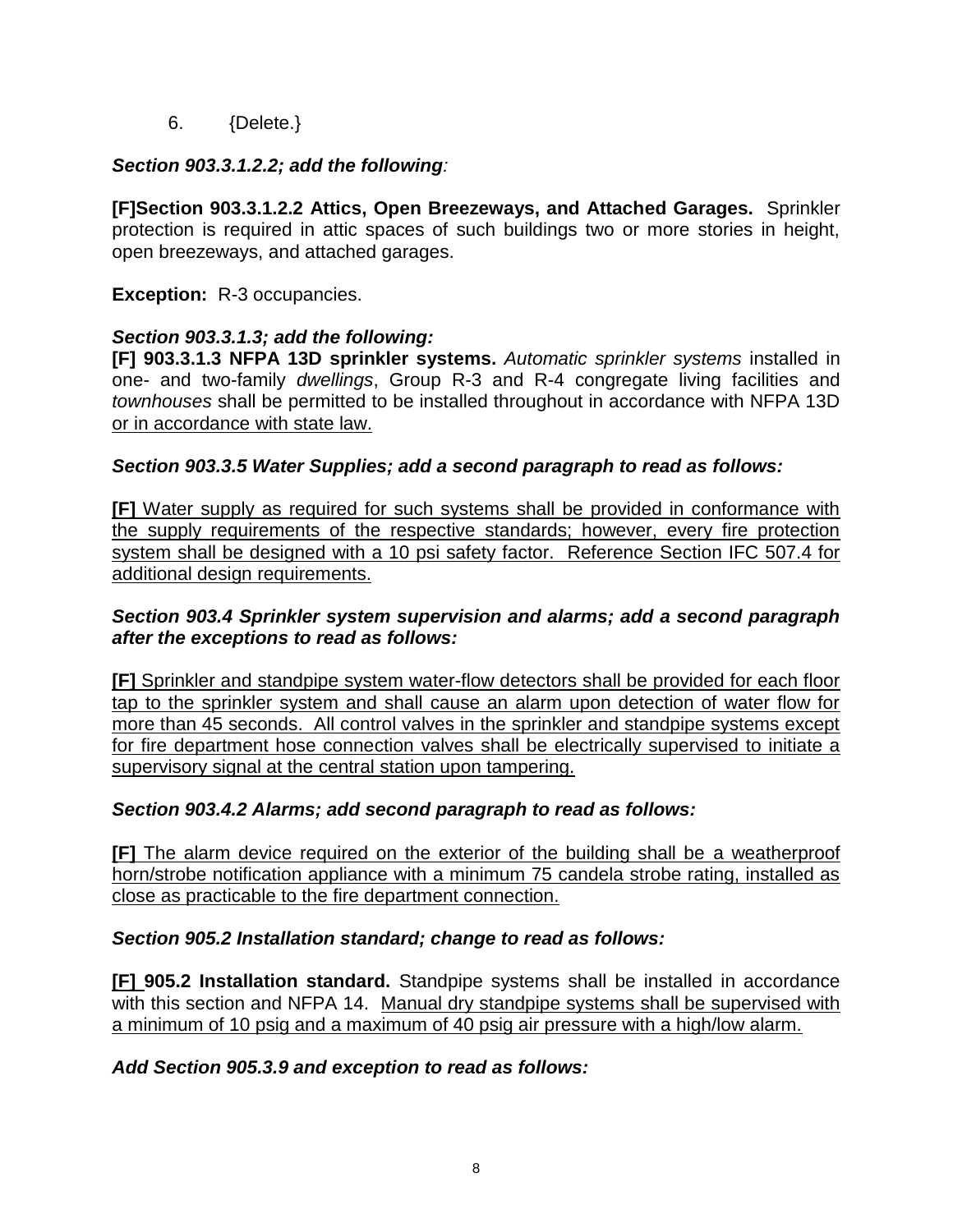**[F] 905.3.9 Building area.** In buildings exceeding 10,000 square feet in area per story, Class I automatic wet or manual wet standpipes shall be provided where any portion of the building's interior area is more than 200 feet (60960 mm) of travel, vertically and horizontally, from the nearest point of fire department vehicle access.

**Exception:** Automatic dry and semi-automatic dry standpipes are allowed as provided for in NFPA 14.

## *Section 905.4, item 5; change to read as follows:*

**[F]** 5. Where the roof has a slope less than four units vertical in 12 units horizontal (33.3-percent slope), each standpipe shall be provided with a two-way a hose connection shall be located to serve the roof or at the highest landing of a stairway with stair access to the roof provided in accordance with Section 1009.16. An additional hose connection shall be provided at the top of the most hydraulically remote standpipe for testing purposes.

### *Section 905.4 Location of Class I standpipe hose connections; add the following item 7:*

**[F]** *7.* When required by this Chapter, standpipe connections shall be placed adjacent to all required exits to the structure and at two hundred feet (200') intervals along major corridors thereafter.

### *Section 905.9 Valve supervision; add a second paragraph after the exceptions to read as follows:*

**[F]** Sprinkler and standpipe system water-flow detectors shall be provided for each floor tap to the sprinkler system and shall cause an alarm upon detection of water flow for more than 45 seconds. All control valves in the sprinkler and standpipe systems except for fire department hose connection valves shall be electrically supervised to initiate a supervisory signal at the central station upon tampering.

### *Add Section 907.1.4 to read as follows:*

**[F] 907.1.4 Design standards.** All alarm systems new or replacement shall be addressable. Alarm systems serving more than 20 smoke detectors shall be analog addressable.

**Exception:** Existing systems need not comply unless the total building remodel or expansion initiated after the effective date of this code, as adopted, exceeds 30% of the building. When cumulative building remodel or expansion exceeds 50% of the building must comply within 18 months of permit application.

### *Section 907.2.1; change to read as follows:*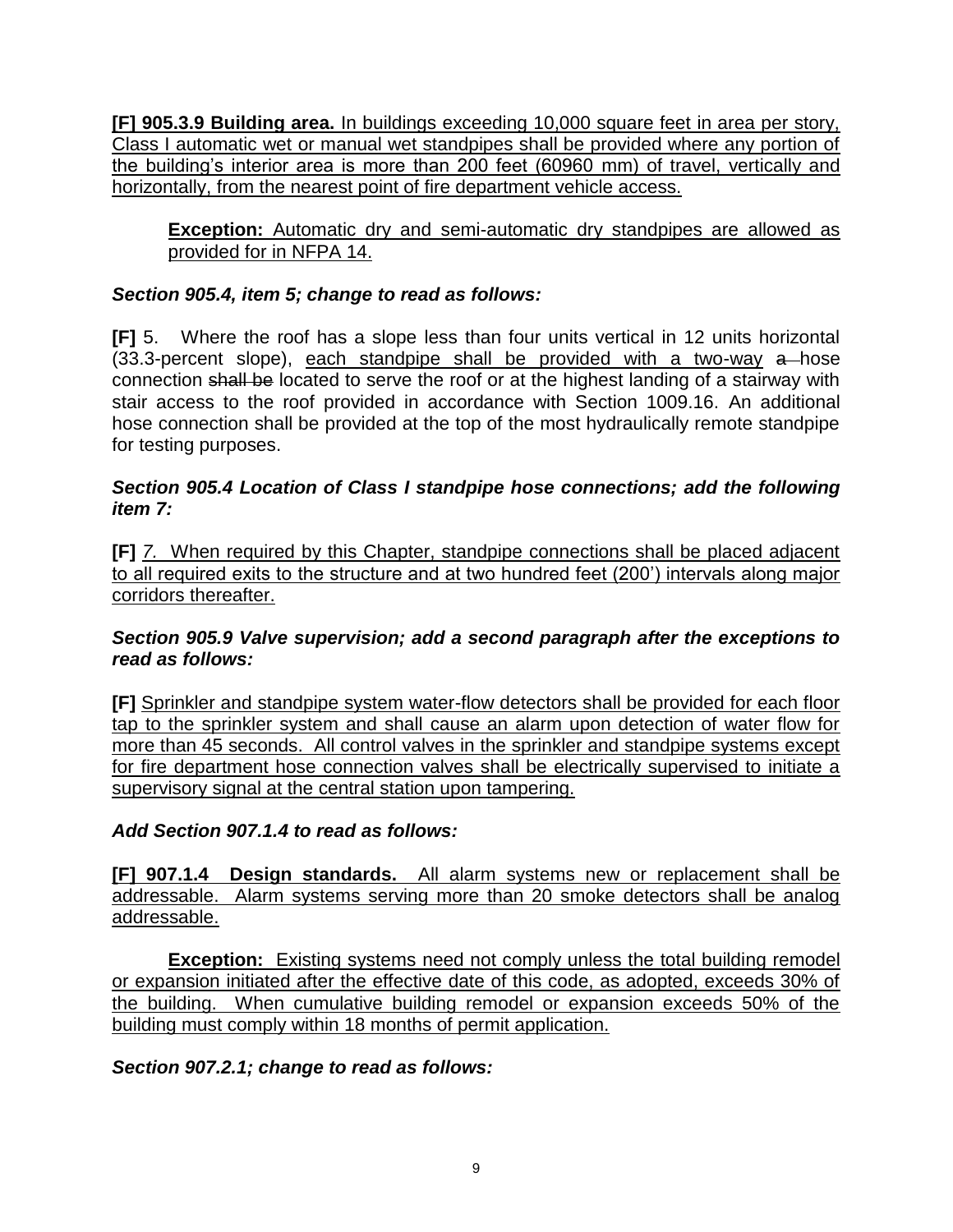**[F] 907.2.1 Group A.** A manual fire alarm system that activates the occupant notification system in accordance with new Section 907.6 shall be installed in Group A occupancies having an occupant load of 300 or more persons or more than 100 persons above or below the lowest level of exit discharge. Group A occupancies not separated from one another in accordance with Section 707.3.9 of the *International Building Code* shall be considered as a single occupancy for the purposes of applying this section. Portions of Group E occupancies occupied for assembly purposes shall be provided with a fire alarm system as required for the Group E occupancy.

**Exception:** {unchanged.}

Activation of fire alarm notification appliances shall:

- 1 Cause illumination of the *means of egress* with light of not less than 1 footcandle (11 lux) at the walking surface level, and
- 2. Stop any conflicting or confusing sounds and visual distractions.

### *Section 907.2.3; change to read as follows:*

**[F] 907.2.3 Group E.** A manual fire alarm system that initiates the occupant notification signal utilizing an emergency voice/alarm communication system meeting the requirements of Section 907.5.2.2 and installed in accordance with Section 907.6 shall be installed in Group E educational occupancies. When *automatic sprinkler systems* or smoke detectors are installed, such systems or detectors shall be connected to the building fire alarm system. An approved smoke detection system shall be installed in Group E day care occupancies. Unless separated by a minimum of 100' open space, all buildings, whether portable buildings or the main building, will be considered one building for alarm occupant load consideration and interconnection of alarm systems.

#### *Section 907.2.3; add exception 1.1 to read as follows:*

## **[F] Exceptions:**

- 1. A manual fire alarm system is not required in Group E educational and day care occupancies with an occupant load of 30 or less when provided with an approved automatic sprinkler system.
	- 1.1. Residential In-Home day care with not more than 12 children may use interconnected single station detectors in all habitable rooms. (For care of more than five children 2 1/2 or less years of age, see Section 907.2.6.)

#### *Section 907.4.2 Manual fire alarm boxes to read as follows:*

**[F]** {Text unchanged}……Sections 907.4.2.1 through 907.4.2. 6. **7**

#### *Add Section 907.4.2.7 to read as follows:*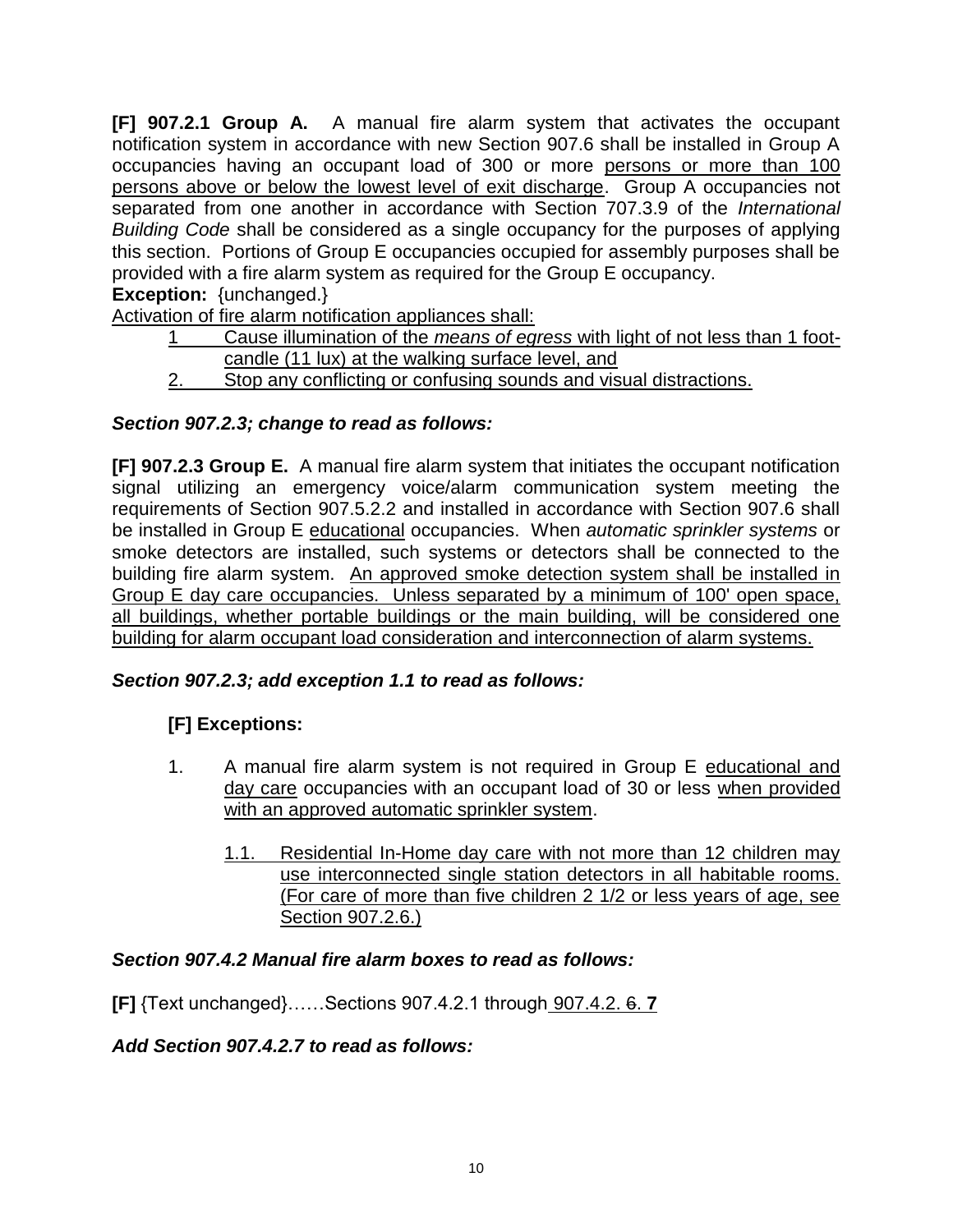### **[F] 907.4.2.7 Type.** Manual alarm initiating devices shall be an approved double action type.

## *Add Section 907.6.1.1 to read as follows:*

**[F] 907.6.1.1 Wiring Installation.** All fire alarm systems shall be installed in such a manner that a failure of any single initiating device or single open in an initiating circuit conductor will not interfere with the normal operation of other such devices. All signaling line circuits (SLC) shall be installed in such a way that a single open will not interfere with the operation of any addressable devices (Class A). Outgoing and return SLC conductors shall be installed in accordance with NFPA 72 requirements for Class A circuits and shall have a minimum of four feet separation horizontal and one foot vertical between supply and return circuit conductors. The initiating device circuit (IDC) from an addressable input (monitor) module may be wired Class B, provided the distance from the addressable module to the initiating device is ten feet or less.

### *Add Section 907.6.5.3 to read as follows:*

**[F] 907.6.5.3 Communication requirements**. All alarm systems, new or replacement, shall transmit alarm, supervisory and trouble signals descriptively to the approved central station, remote supervisory station or proprietary supervising station as defined in NFPA 72, with the correct device designation and location of addressable device identification. Alarms shall not be permitted to be transmitted as a General Alarm or Zone condition.

### *Section 910.1; change Exception 2 to read as follows:*

**[F]** 2.Where areas of buildings are equipped with early suppression fast-response (ESFR) sprinklers, automatic only manual smoke and heat vents shall not be required within these areas. Automatic smoke and heat vents are prohibited.

### *Section 910.2 Where required to read as follows:*

**[F]** {Text unchanged}……Sections 910.2.1 and through 910.2.2 **4**

#### *Add subsections 910.2.3 with exceptions to read as follows:*

**[F] 910.2.3 Group H.** Buildings and portions thereof used as a Group H occupancy as follows:

1. In occupancies classified as Group H-2 or H-3, any of which are more than 15,000 square feet (1394 m<sup>2</sup>) in single floor area.

**Exception:** Buildings of noncombustible construction containing only noncombustible materials.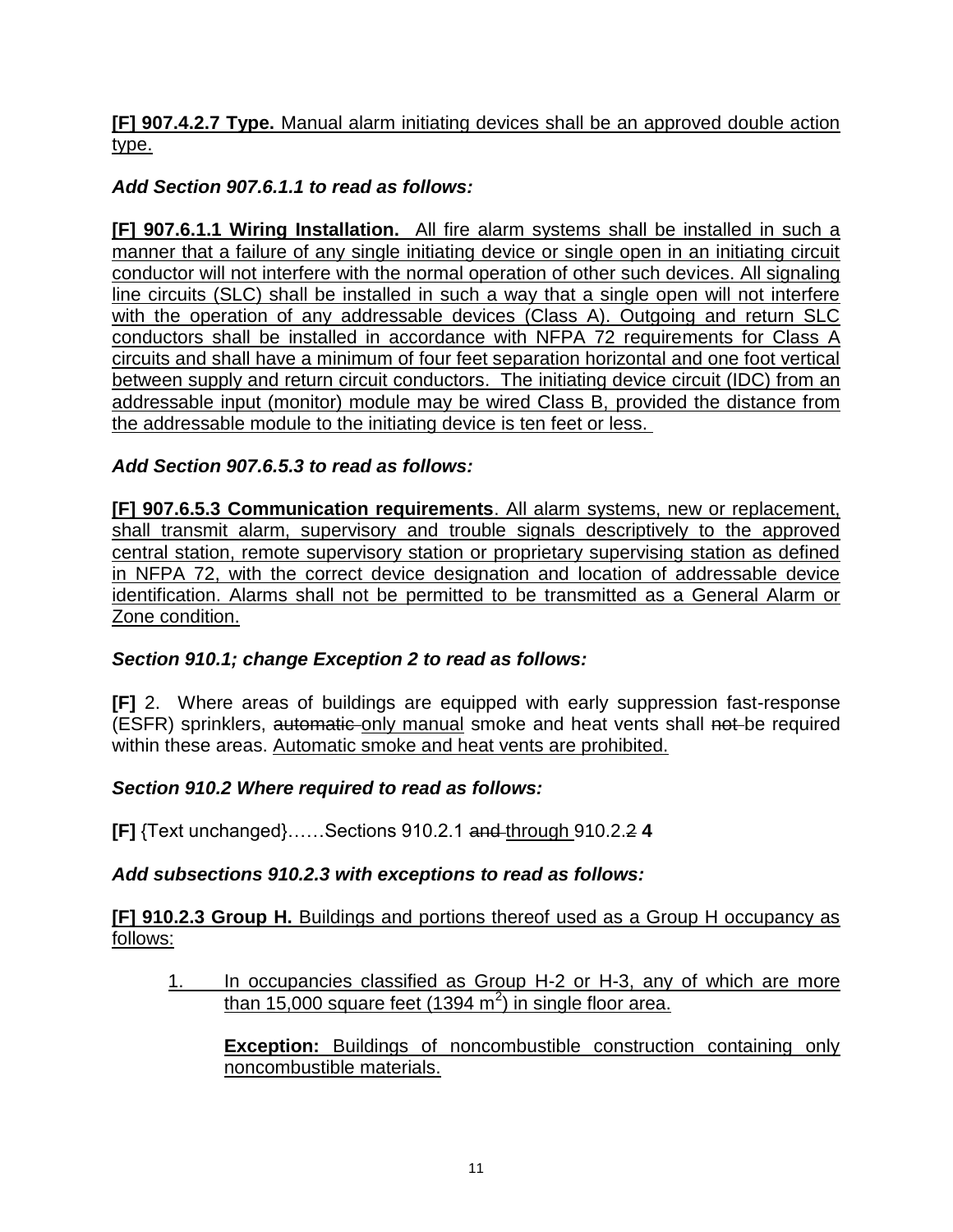2 In areas of buildings in Group H used for storing Class 2, 3, and 4 liquid and solid oxidizers, Class 1 and unclassified detonable organic peroxides, Class 3 and 4 unstable (reactive) materials, or Class 2 or 3 water-reactive materials as required for a high-hazard commodity classification.

**Exception:** Buildings of noncombustible construction containing only noncombustible materials.

*Add subsections 910.2.4 to read as follows:*

**[F] 910.2.4 Exit access travel distance increase.** Buildings and portions thereof used as a Group F-1 or S-1 occupancy where the maximum exit access travel distance is increased in accordance with Section 1016.2.2.

**Table 910.3; Change the title of the first row of the table from "Group F-1 and S-1" to include "Group H" and to read as follows:**

*Group H, F-1 and S-1*

### *Add Section 912.2.3 to read as follows:*

**[F] 912.2.3 Hydrant distance.** An approved fire hydrant shall be located within 100 feet of the fire department connection as the fire hose lays along an unobstructed path.

### *Section 913.1; add second paragraph and exception to read as follows:*

**[F]** When located on the ground level at an exterior wall, the fire pump room shall be provided with an exterior fire department access door that is not less than 3 ft. in width and 6 ft.  $-$  8 in. in height, regardless of any interior doors that are provided. A key box shall be provided at this door, as required by IFC Section 506.1.

**Exception:** When it is necessary to locate the fire pump room on other levels or not at an exterior wall, the corridor leading to the fire pump room access from the exterior of the building shall be provided with equivalent fire resistance as that required for the pump room, or as approved by the *fire code official*. Access keys shall be provided in the key box as required by IFC Section 506.1.

### *Section 1004.1.2; delete exception:*

**1004.1.2 Areas without fixed seating.** The number of occupants shall be computed at the rate of one occupant per unit of area as prescribed in Table 1004.1.2. For areas without fixed seating, the occupant load shall not be less than that number determined by dividing the floor area under consideration by the occupant load factor assigned to the function of the space as set forth in Table 1004.1.2. Where an intended function is not listed in Table 1004.1.2, the building official shall establish a function based on a listed function that most nearly resembles the intended function.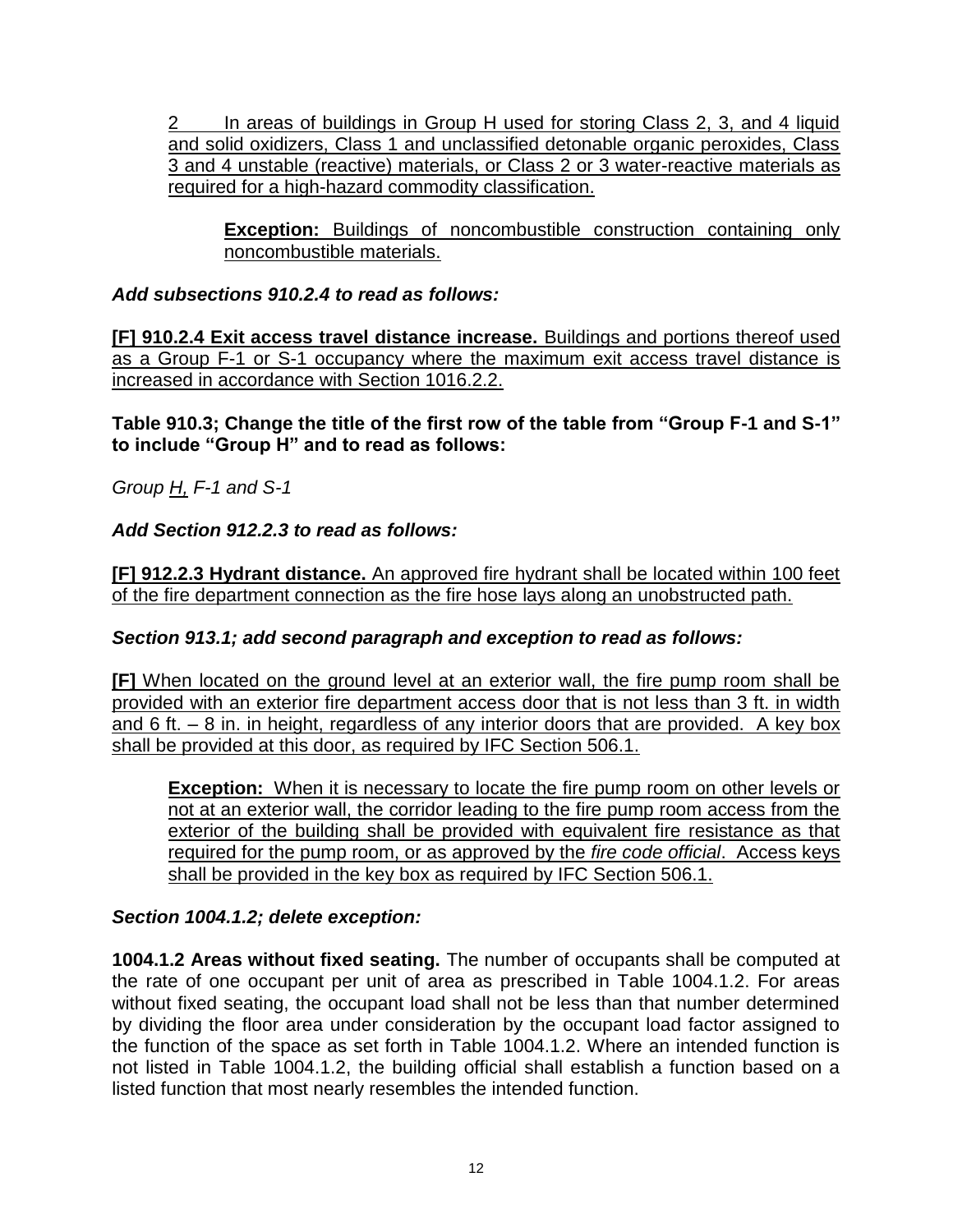**Exception:** Where approved by the building official, the actual number of occupants for whom each occupied space, floor or building is designed, although less than those determined by calculation, shall be permitted to be used in the determination of the design occupant load.

## *Section 1007.1; add the following Exception 4:* **Exceptions:**

#### *{previous exceptions unchanged}*

4. Buildings regulated under State Law and built in accordance with State registered plans, including any variances or waivers granted by the State, shall be deemed to be in compliance with the requirements of Section 1007.

### **Section 1007.5; Platform lifts, amend to read as follows:**

**1007.5 Platform lifts.** Platform (wheelchair) lifts . . . required *accessible route* in Section 1109.7 8, Items 1 through 9 10. Standby power . . {remainder unchanged}

### *Section 1008.1.9.4; amend exceptions 3 and 4 as follows:*

### **Exceptions:**

3. Where a pair of doors serves an *occupant load* of less than 50 persons in a Group B, F, M or S occupancy. {*Remainder unchanged*}

4. Where a pair of doors serves a Group A, B, F, M or S occupancy. {*Remainder unchanged*}

### *Section 1008.1.9.9; change to read as follows:*

**1008.1.9.9 Electromagnetically locked egress doors.** Doors in the *means of egress* in buildings with an occupancy in Group A, B, E, I-1, I-2, M, R-1 or R-2 and doors to tenant spaces in Group A, B, E,  $1-1$ ,  $1-2$ , M, R-1 or R-2 shall be permitted to be electromagnetically locked if equipped with *listed* hardware that incorporates a built-in switch and meet the requirements below: *{remaining text unchanged}*

#### *Section 1015; add new section 1015.7 to read as follows:*

**1015.7 Electrical Rooms**. For electrical rooms, special exiting requirements may apply. Reference the electrical code as adopted.

### *Section 1016; add new section 1016.2.2 to read as follows:*

**1016.2.2 Group F-1 and S-1 increase.** The maximum exit access travel distance shall be 400 feet (122 m) in Group F-1 or S-1 occupancies where all of the following are met: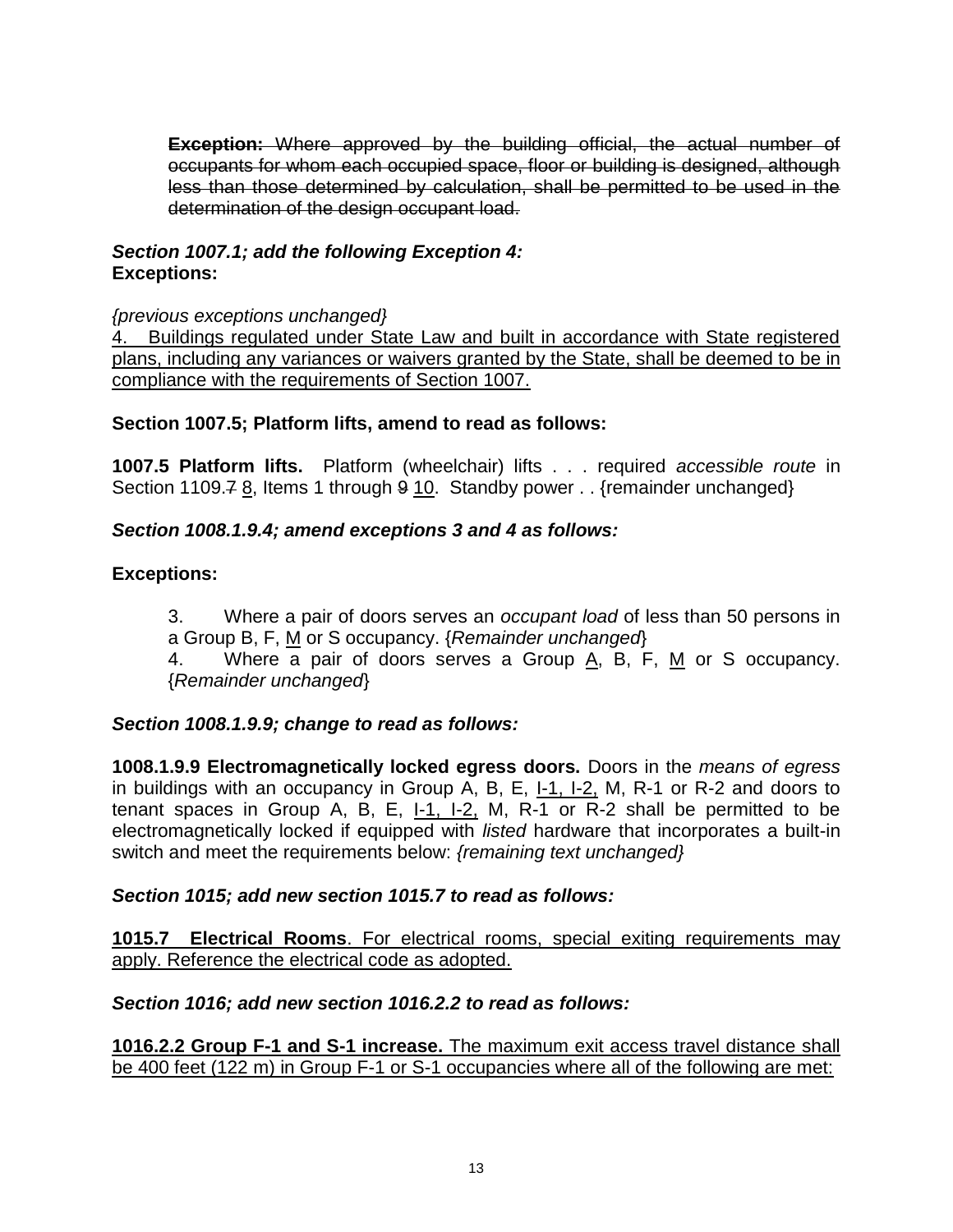- 1. The portion of the building classified as Group F-1 or S-1 is limited to one story in height;
- 2. The minimum height from the finished floor to the bottom of the ceiling or roof slab or deck is 24 feet (7315 mm); and
- 3. The building is equipped throughout with an automatic fire sprinkler system in accordance with Section 903.3.1.1.

### *Section 1018.1; add exception 6 to read as follows:*

*{previous text unchanged}*

6. In Group B office buildings, corridor walls and ceilings within single tenant spaces need not be of fire-resistive construction when the tenant space corridor is provided with system smoke detectors tied to an approved automatic fire alarm. The actuation of any detector shall activate alarms audible in all areas served by the corridor.

### *Section 1018.6; amend to read as follows:*

**1018.6, Corridor Continuity.** Fire-Resistance-Rated All corridors shall be continuous from the point of entry to an *exit,* and shall not be interrupted by intervening rooms*.* {*Remainder unchanged*}

#### *{Exception unchanged}*

#### *Section 1026.6; amend exception 4 to read as follows:*

#### **Exceptions:** *{Exceptions 1 through 3 unchanged}*

4. Separation from the interior open-ended *corridors* of the building… *{remaining text unchanged}*

#### **Section 1028.1.1.1; delete.**

#### **Section 1029.1; amend to read as follows:**

**1029.1 General.** In addition to the *means of egress* required by this chapter, provisions shall be made for *emergency escape and rescue openings* in Group R and I-1 Group R-2 occupancies in accordance with Tables 1021.2(1) and 1021.2(2) and Group R-3 occupancies. {*Remainder unchanged*}

#### **Exceptions**:

{Exceptions 1 through 3 unchanged.}

4. In other than Group R-3 occupancies, buildings equipped throughout with an approved automatic sprinkler system in accordance with Section 903.3.1.1 or 903.3.1.2.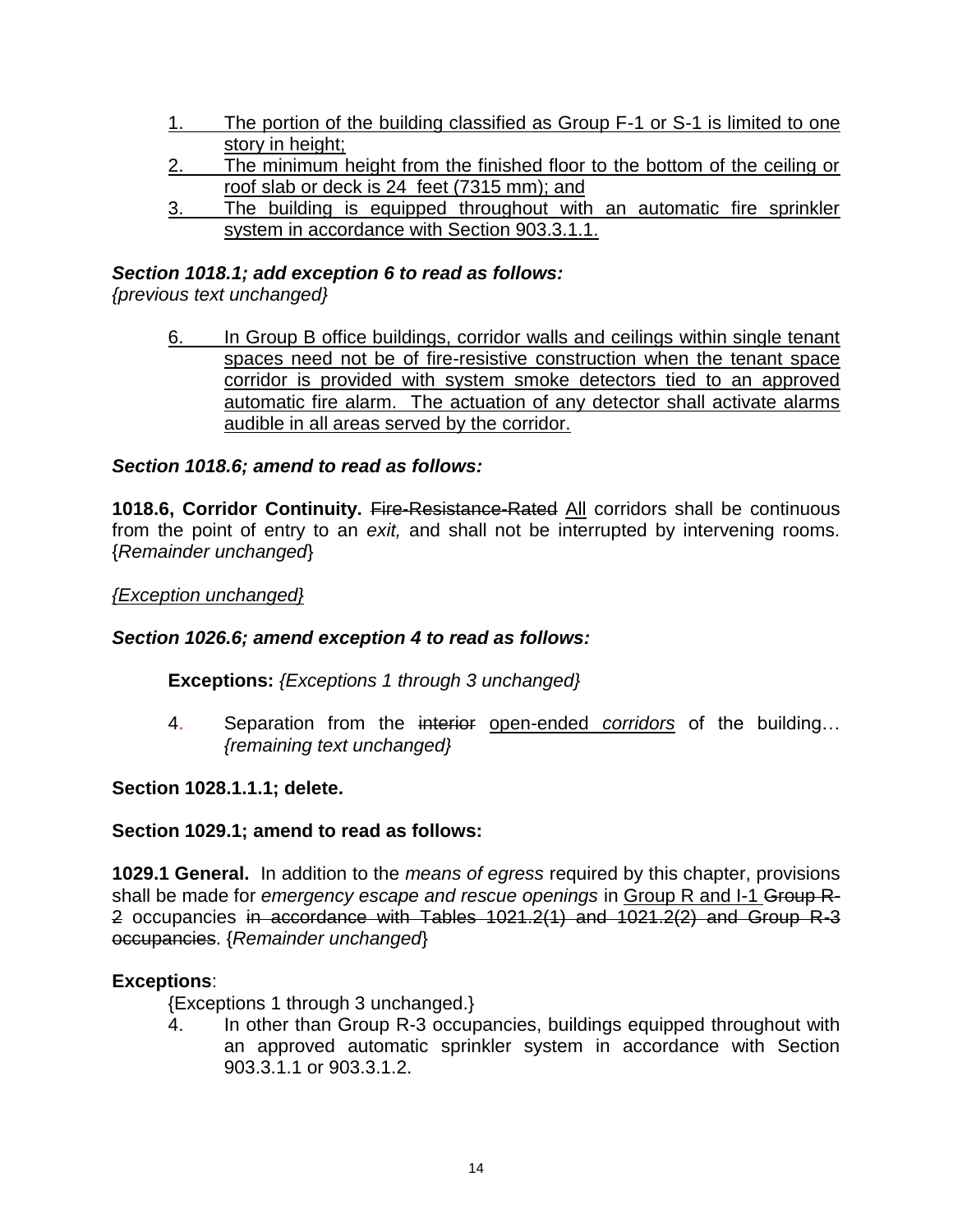### **Section 1101.2; Add exception to read as follows:**

Exceptions: Projects registered with the Architectural Barriers Division of the Texas Department of Licensing and Regulation shall be deemed to be in compliance with the requirements of this Chapter.

#### **Section 1203.1; amend to read as follows:**

**1203.1 General.** Buildings shall be provided with natural ventilation in accordance with Section 1203.4, or mechanical ventilation in accordance with the *International Mechanical Code*.

Where air infiltration rate in a *dwelling unit* is less than 5 air changes or less per hour when tested with a blower door at a pressure 0.2 inch w.c. (50 Pa) in accordance with Section 402.4.1.2 of the *International Energy Conservation Code*, the *dwelling unit* shall be ventilated by mechanical means in accordance with Section 403 of the *International Mechanical Code*.

### *Table 1505.1; delete footnote c and replace footnote b with the following:*

b. Non-classified roof coverings shall be permitted on buildings of U occupancies having not more than 120 sq. ft. of protected roof area. When exceeding 120 sq. ft. of protected roof area, buildings of U occupancies may use non-rated non-combustible roof coverings.

c. [delete]

### **Section 1505.7; delete the section**

### *Section 1510.1; add a sentence to read as follows:*

**1510.1 General**. Materials and methods of applications used for recovering or replacing an existing roof covering shall comply with the requirements of Chapter 15. All individual replacement shingles or shakes shall be in compliance with the rating required by Table 1505.1.

*{text of exception unchanged}*

### *Section 2901.1; add a sentence to read as follows:*

**[P] 2901.1 Scope.** {*existing text to remain*} The provisions of this Chapter are meant to work in coordination with the provisions of Chapter 4 of the International Plumbing Code. Should any conflicts arise between the two chapters, the Building Official shall determine which provision applies.

#### *Section 2902.1; add a second paragraph to read as follows:*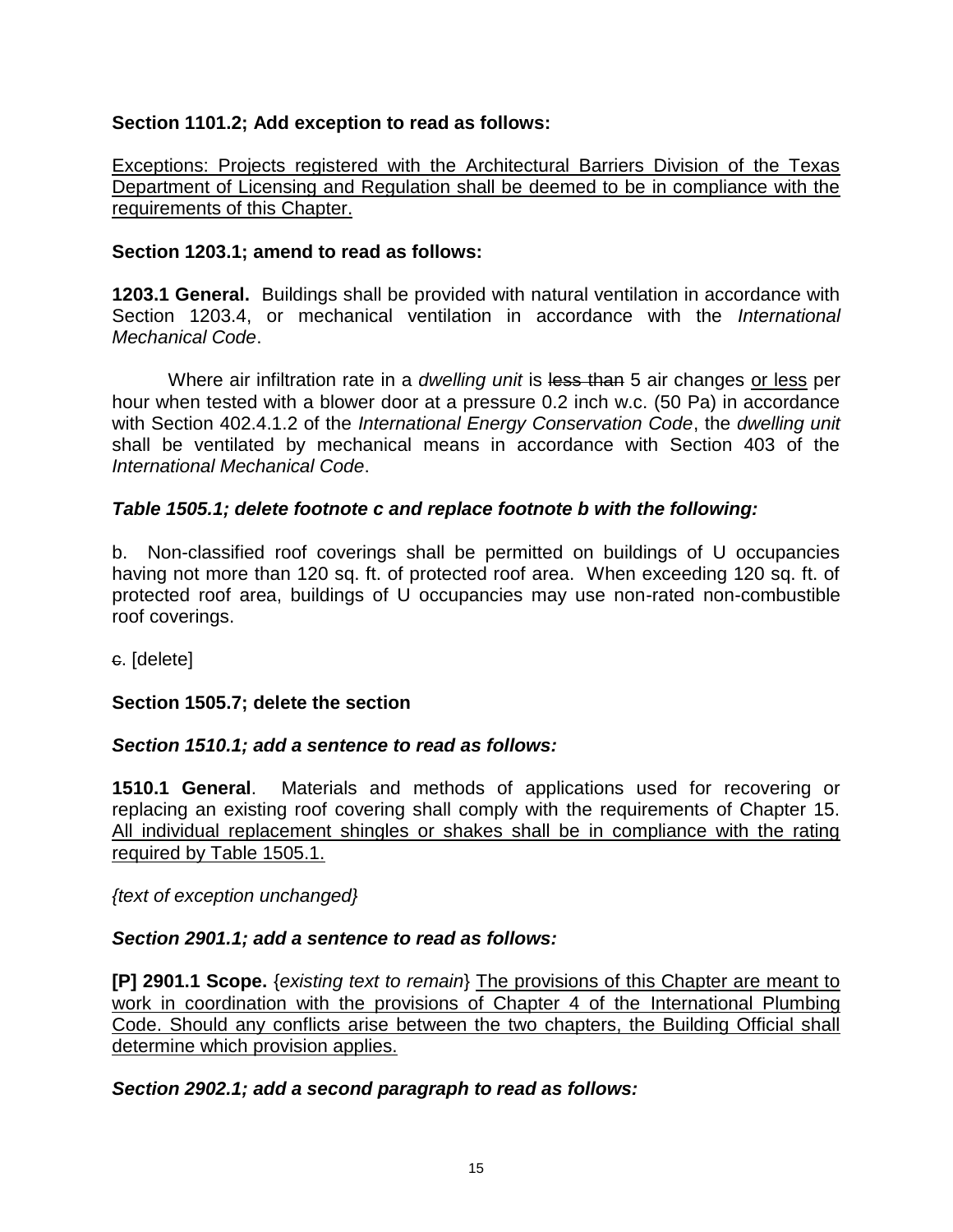In other than E Occupancies, the minimum number of fixtures in Table 2902.1 may be lowered, if requested in writing, by the applicant stating reasons for a reduced number and approved by the Building Official.

## *Table 2902.1; change footnote f to read as follows:*

f. Drinking fountains are not required in M Occupancies with an occupant load of 100 or less, B Occupancies with an occupant load of 25 or less, and for dining and/or drinking establishments.

**Section 2902.1.3; add new Section 2902.1.3 to read as follows:** 

**2902.1.3 Additional fixtures for food preparation facilities.** In addition to the fixtures required in this Chapter, all food service facilities shall be provided with additional fixtures set out in this section.

**2902.1.3.1 Hand washing lavatory.** At least one hand washing lavatory shall be provided for use by employees that is accessible from food preparation, food dispensing and ware washing areas. Additional hand washing lavatories may be required based on convenience of use by employees.

**2902.1.3.2 Service sink.** In new or remodeled food service establishments, at least one service sink or one floor sink shall be provided so that it is conveniently located for the cleaning of mops or similar wet floor cleaning tool and for the disposal of mop water and similar liquid waste. The location of the service sink(s) and/or mop sink(s) shall be approved by the City of DeSoto's Health Department.

### *Section 3006.1; change to read as follows:*

**3006.1, General. Access** Elevator machine rooms shall be provided. *{Remainder unchanged.}*

*Section 3006.4 {3006.5 if previous amendment adopted}; add a sentence to read as follows and delete exceptions 1 and 2:*

**[F] 3006.4. Machine Rooms and Machinery Spaces**: *{text unchanged}…* Storage shall not be allowed within the elevator machine room. Provide approved signage at each entry door to the elevator machine room stating "*Elevator Machinery – No Storage Allowed*."

#### *Section 3109.1; change to read as follows:*

**3109.1 General.** Swimming pools shall comply with the requirements of sections 3109.2 through 3109.5 and other applicable sections of this code and complying with applicable state laws.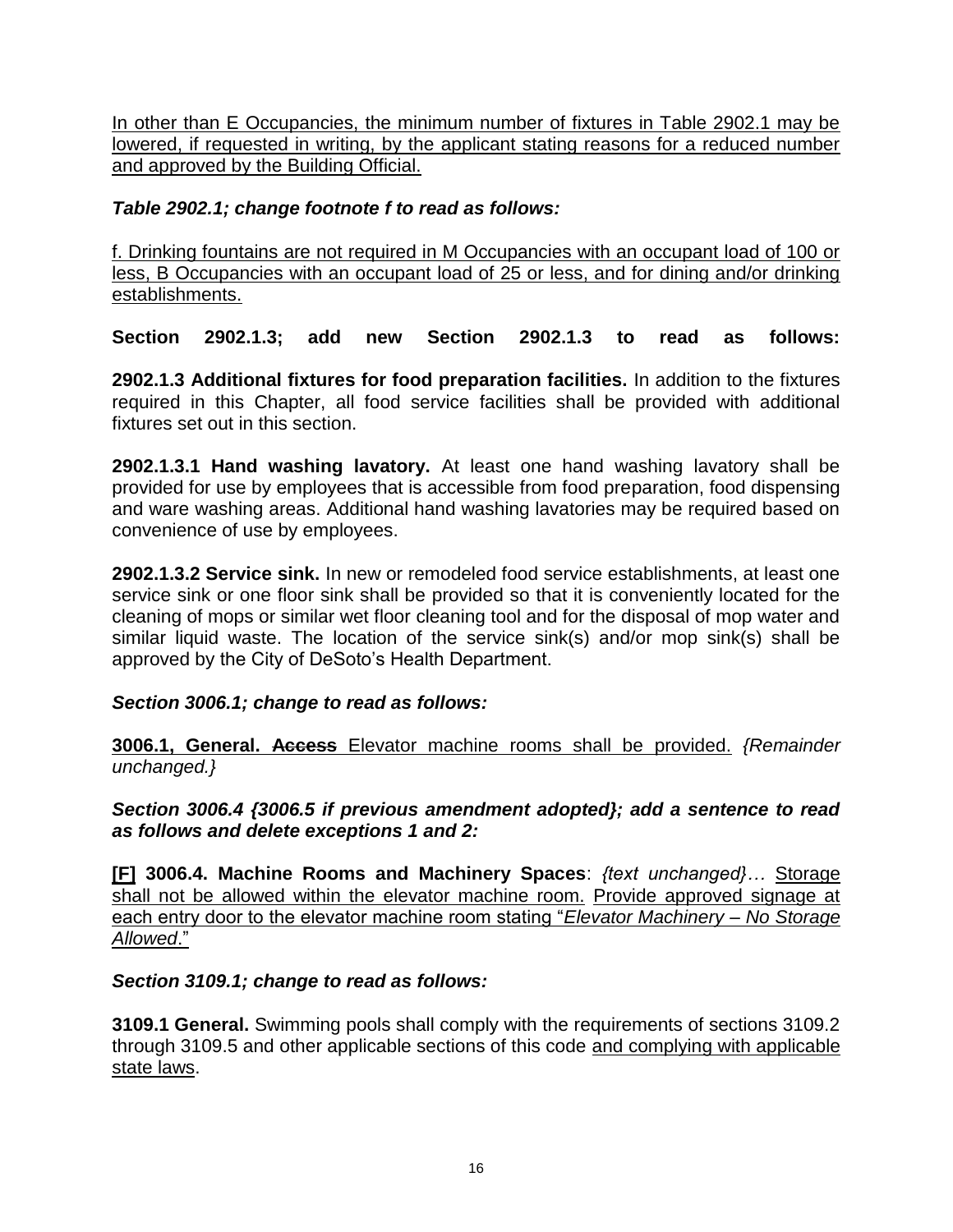**Section 3401.6 5 Alternative Compliance.** Work performed in accordance with the *International Existing Building Code* shall be deemed to comply with the provisions of this chapter with prior approval from the *Building Official*.

### **Section 3401.5 6 Dangerous Conditions.** *{Remainder unchanged.}*

. . . "

**SECTION 2.** That the City of DeSoto Code of Ordinances is amended by amending Chapter 3 "Building Regulations" by amending Article 3.200 titled "International Plumbing Code", to read as follows:

### **"ARTICLE 3.200 INTERNATIONAL PLUMBING CODE**

#### **Sec. 3.201 Adoption**

The International Plumbing Code, 2012 Edition, as published by the International Code Council is hereby adopted by reference. Unless deleted, amended, expanded or otherwise changed herein, all provisions of such code shall be fully applicable and binding. A copy of said code shall be maintained at all times in the offices of the city secretary and building official.

### **Sec. 3.202 Amendments, Deletions and Additions**

#### *Table of Contents, Chapter 7, Section 714; change to read as follows:*

714 Engineered Computerized Drainage Design . . . . . . . . . . . . . . . . . 67

#### *Section 102.8; change to read as follows:*

**102.8 Referenced codes and standards.** The codes and standards referenced in this code shall be those that are listed in Chapter 13 and such codes, when specifically adopted, and standards shall be considered as part of the requirements of this code to the prescribed extent of each such reference. Where the differences occur between provisions of this code and the referenced standards, the provisions of this code shall be the minimum requirements. Whenever amendments have been adopted to the referenced codes and standards, each reference to said code and standard shall be considered to reference the amendments as well. Any reference to NFPA 70 or the ICC *Electrical Code* shall mean the Electrical Code as adopted.

#### *Sections 106.6.2 and 106.6.3; change to read as follows:*

**106.6.2 Fee schedule.** The fees for all plumbing work shall be as indicated in the following schedule: (JURISDICTION TO INSERT APPROPRIATE SCHEDULE) adopted by resolution of the governing body of the jurisdiction.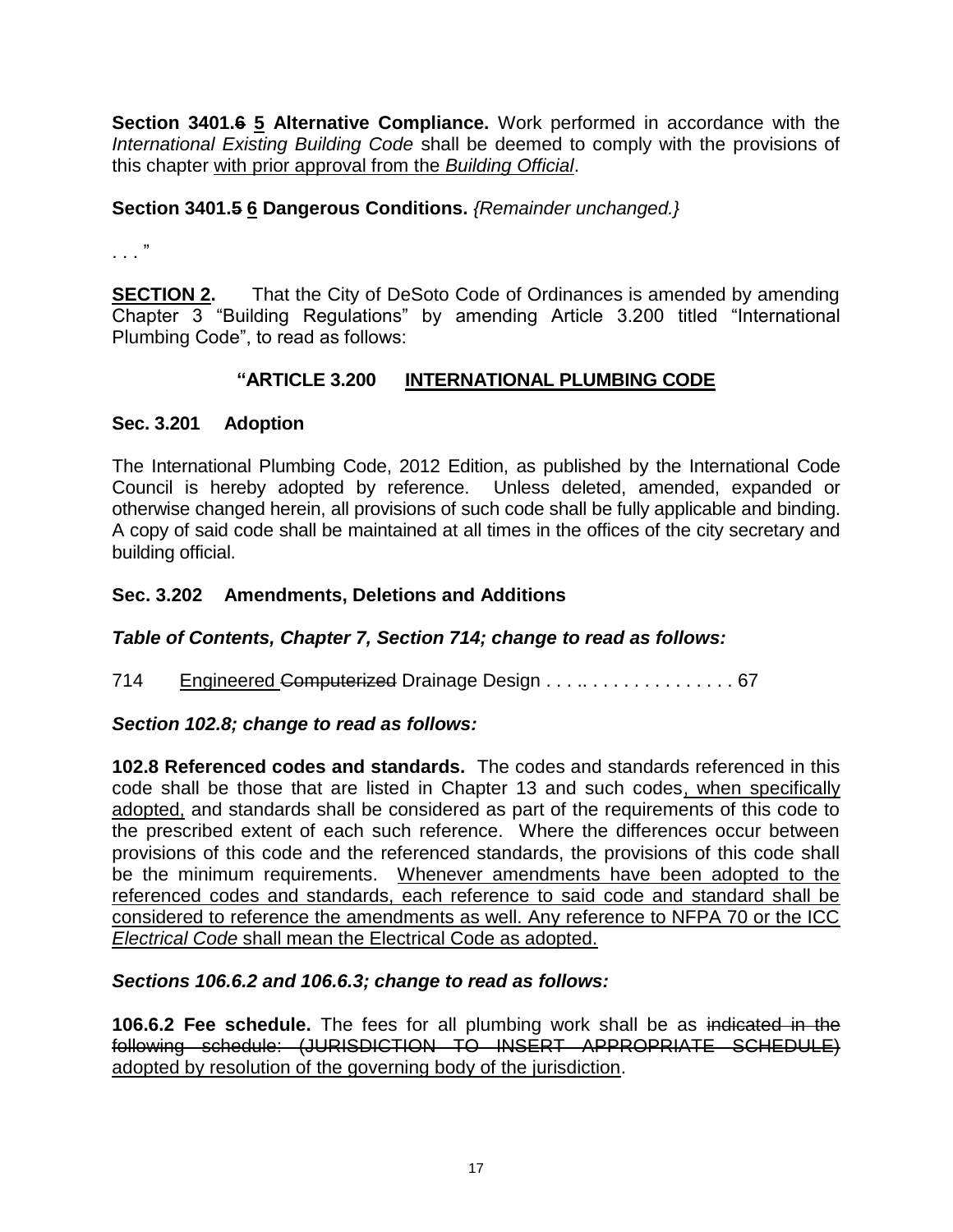**106.6.3 Fee Refunds.** The code official shall establish a policy for authorize authorizing the refunding of fees as follows*. {Delete balance of section}*

### *Section 109; Delete entire section and insert the following:*

#### **SECTION 109 MEANS OF APPEAL**

**109.1 Application for appeal.** Any person shall have the right to appeal a decision of the code official to the board of appeals established by ordinance. The board shall be governed by the enabling ordinance.

### *Section 305.6.1; change to read as follows:*

**305.6.1 Sewer depth.** Building sewers that connect to private sewage disposal systems shall be a minimum of [number] inches (mm) below finished grade at the point of septic tank connection. Building sewers shall be a minimum of 12 inches (304 mm) below grade.

### *Section 305.9; change to read as follows:*

**305.9 Protection of components of plumbing system.** Components of a plumbing system installed within 3 feet along alleyways, driveways, parking garages or other locations in a manner in which they would be exposed to damage shall be recessed into the wall or otherwise protected in an *approved* manner.

#### *Section 314.2.1; change to read as follows:*

*314.2.1 Condensate disposal.* Condensate from all cooling coils and evaporators shall be conveyed from the drain pan outlet to an *approved* place of disposal. ... {text unchanged} **...** Condensate shall not discharge into a street, alley, sidewalk, rooftop, or other areas so as to cause a nuisance.

#### *Section 314.2.2; change to read as follows:*

**314.2.2 Drain pipe materials and sizes.** Components of the condensate disposal system shall be cast iron, galvanized steel, copper, cross-linked polyethylene, polybutylene, polyethylene, ABS, CPVC, or schedule 80 PVC pipe or tubing when exposed to ultra violet light. All components shall be selected for the pressure, and temperature and exposure rating of the installation. Joints and connections shall be made in accordance with the applicable provisions of Chapter 7 relative to the material type. Condensate waste and drain line size shall not be less than ¾-inch (19 mm) internal diameter and shall not decrease in size from the drain pan connection to the place of condensate disposal. Where the drain pipes from more than one unit are manifolded together for condensate drainage, the pipe or tubing shall be sized in accordance with Table 314.2.2. All horizontal sections of drain piping shall be installed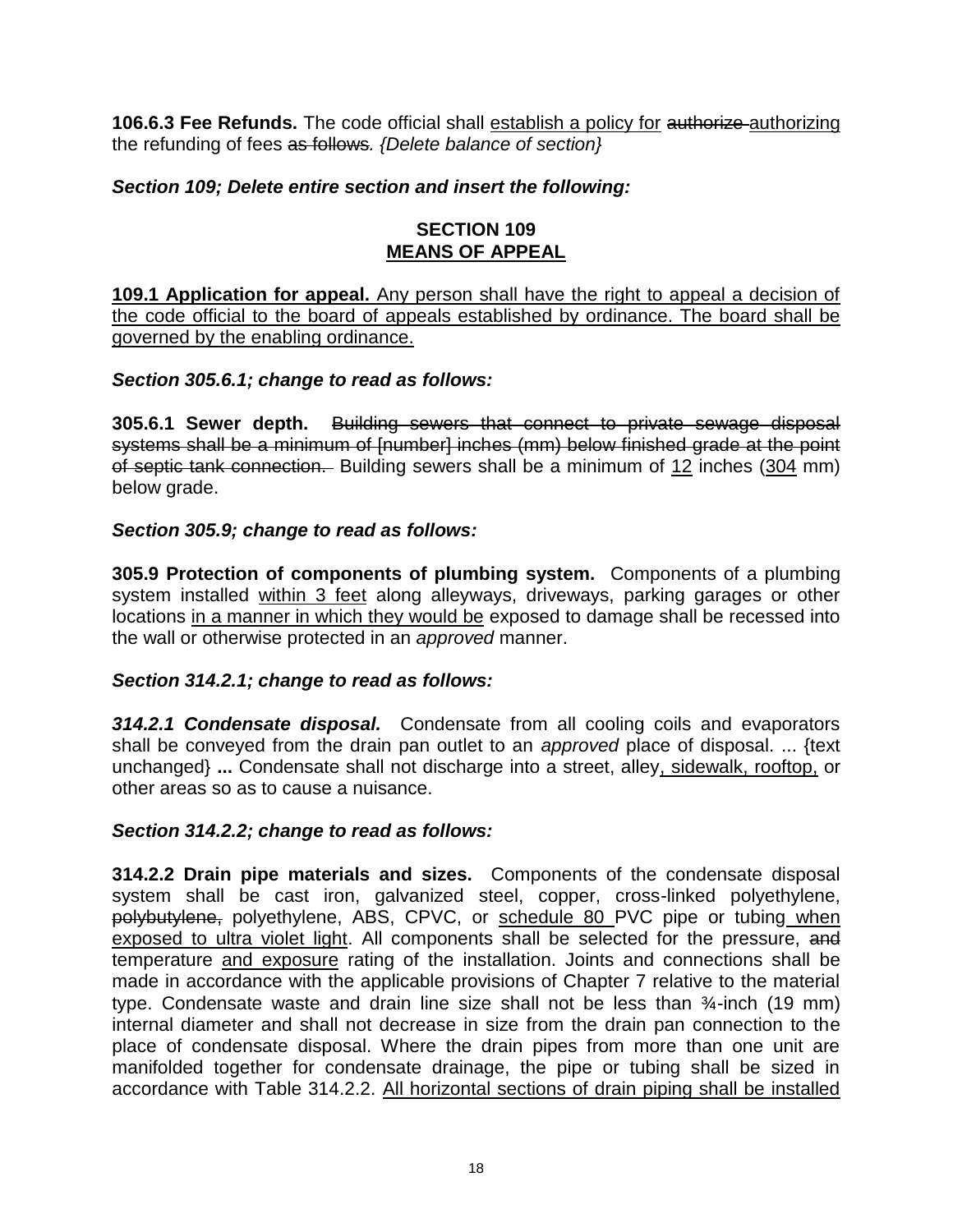in uniform alignment at a uniform slope.

## *Section 401.1; add a sentence to read as follows:*

**401.1 Scope.** This chapter shall govern the materials, design and installation of plumbing fixtures, faucets and fixture fittings in accordance with the type of *occupancy*, and shall provide for the minimum number of fixtures for various types of occupancies. The provisions of this Chapter coordinate with the provisions of the *Building Code*. Should any conflicts arise between the two chapters, the *Code Official* shall determine which provision applies.

### *Section 403.1; change to read as follows:*

**403.1 Minimum number of fixtures.** Plumbing fixtures shall be provided for the type of *occupancy* and in the minimum number as follows:

- 1. Assembly Occupancies: At least one drinking fountain shall be provided at each floor level in an *approved* location.
- 2. Groups A, B, F, H, I, M and S Occupancies: Buildings or portions thereof where persons are employed shall be provided with at least one water closet for each sex except as provided for in Section 403.2.
- 3. Group E Occupancies: Shall be provided with fixtures as shown in Table 403.1.
- 4. Group R Occupancies: Shall be provided with fixtures as shown in Table 403.1.

It is recommended, but not required, that the minimum number of fixtures provided also comply with the number shown in Table 403.1. Types of occupancies not shown in Table 403.1 shall be considered individually by the code official. The number of occupants shall be determined by the *International Building Code.* Occupancy classification shall be determined in accordance with the *International Building Code.*

### *Section 405.6; delete.*

### *Section 409.2; change to read as follows:*

**409.2 Water connection.** The water supply to a commercial dishwashing machine shall be protected against backflow by an air gap or backflow preventer in accordance with Section 608.

### *Section 412.4; change to read as follows:*

**412.4 Required location Public laundries and central washing facilities.** Floor drains shall be installed in the following areas.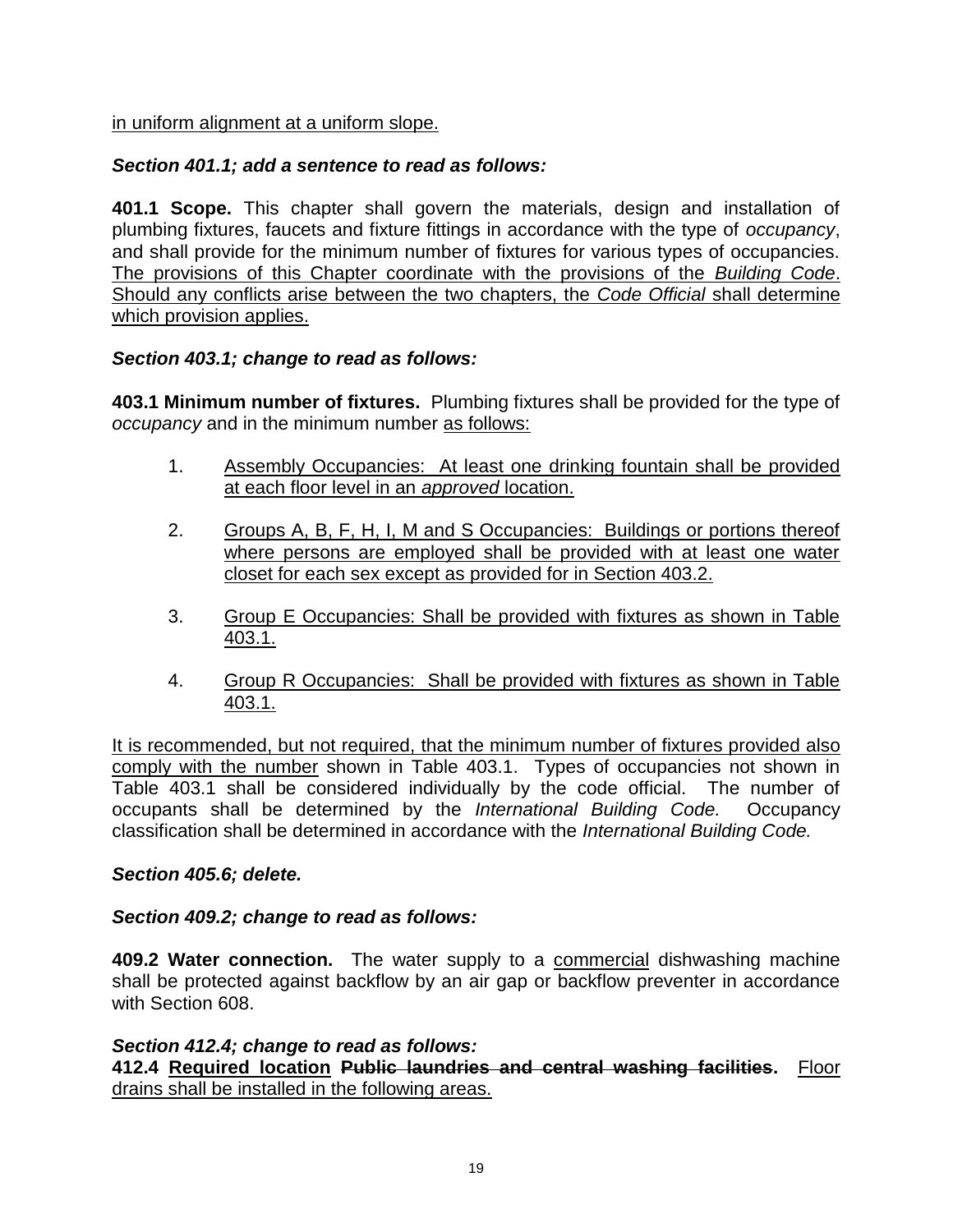- 1. In public coin-operated laundries and in the central washing facilities of multiple family dwellings, the rooms containing automatic clothes washers shall be provided with floor drains located to readily drain the entire floor area. Such drains shall have a minimum outlet of not less than 3 inches (76 mm) in diameter.
- 2. Commercial kitchens. In lieu of floor drains in commercial kitchens, the code official may accept floor sinks.
- 3. Public restrooms.

### *Section 419.3; change to read as follows:*

**419.3 Surrounding material.** Wall and floor space to a point 2 feet (610 mm) in front of a urinal lip and 4 feet (1219 mm) above the floor and at least 2 feet (610 mm) to each side of the urinal shall be waterproofed with a smooth, readily cleanable, hard, nonabsorbent material.

### *Section 502.6; Add Section 502.6 to read as follows:*

**502.6 Water heaters above ground or floor**. When the attic, roof, mezzanine or platform in which a water heater is installed is more than eight (8) feet (2438 mm) above the ground or floor level, it shall be made accessible by a stairway or permanent ladder fastened to the building.

> **Exception:** A max 10 gallon water heater (or larger with approval) is capable of being accessed through a lay-in ceiling and a water heater is installed is not more than ten (10) feet (3048 mm) above the ground or floor level and may be reached with a portable ladder.

**502.6.1 Illumination and convenience outlet.** Whenever the mezzanine or platform is not adequately lighted or access to a receptacle outlet is not obtainable from the main level, lighting and a receptacle outlet shall be provided in accordance with Section 502.1.

#### *Section 504.6; change to read as follows:*

**504.6 Requirements for discharge piping.** The discharge piping serving a pressure relief valve, temperature relief valve or combination thereof shall:

- 1. Not be directly connected to the drainage system.
- 2. Discharge through an air gap. located in the same room as the water heater.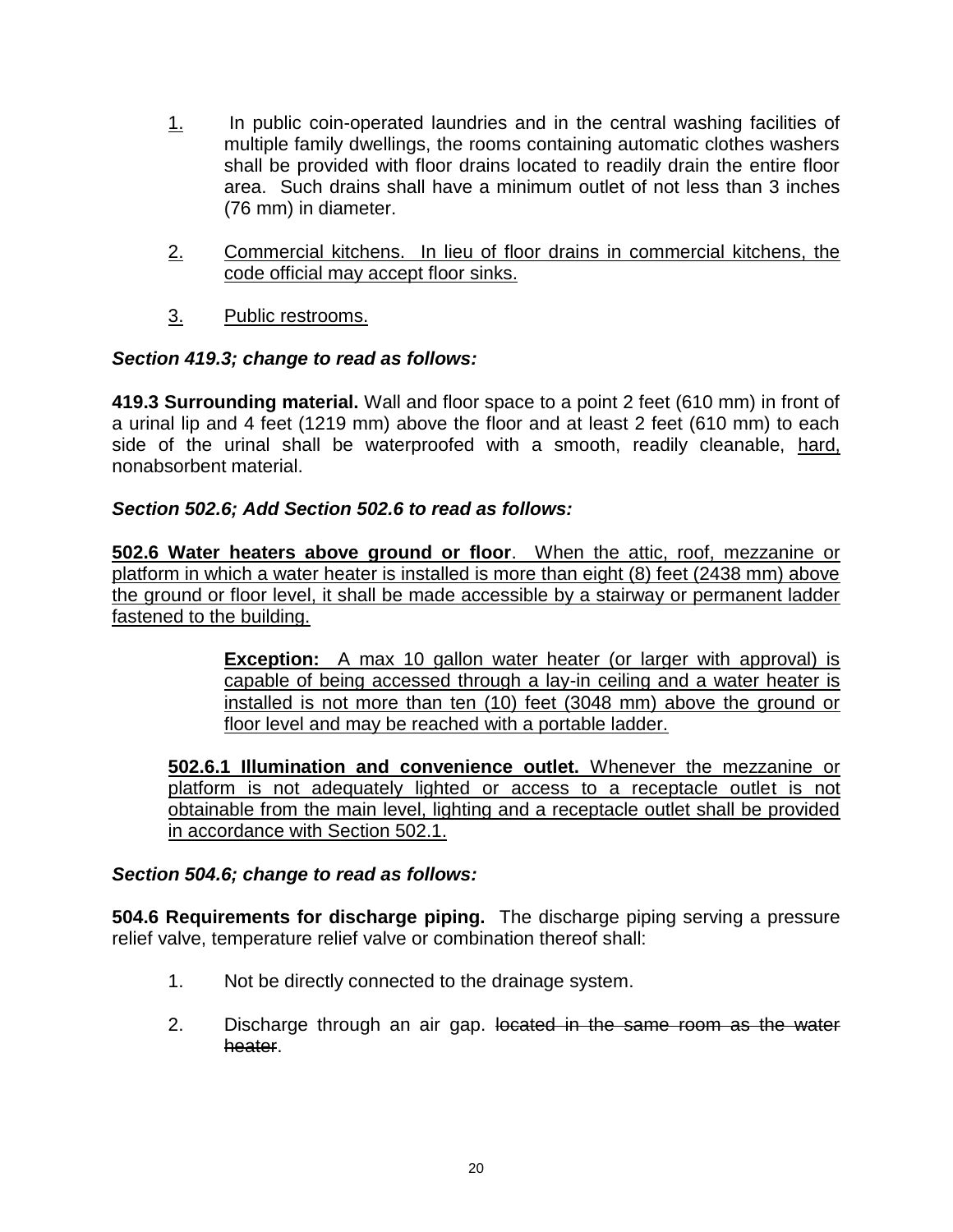- 3. Not be smaller than the diameter of the outlet of the valve served and shall discharge full size to the air gap.
- 4. Serve a single relief device and shall not connect to piping serving any other relief device or equipment.

**Exception:** Multiple relief devices may be installed to a single T & P discharge piping system when *approved* by the administrative authority and permitted by the manufactures installation instructions and installed with those instructions.

5. Discharge to the floor, to a an indirect waste receptor or to the outdoors. Where discharging to the outdoors in areas subject to freezing, discharge piping shall be first piped to an indirect waste receptor through an air gap located in a conditioned area.

6. Discharge in a manner that does not cause personal injury or structural damage.

- 7. Discharge to a termination point that is readily observable by the building occupants.
- 8. Not be trapped.
- 9. Be installed so as to flow by gravity.
- 10. Not terminate lmore less than 6 inches or more than 24 inches (152 mm) above grade the floor or nor more than 6 inches above the waste receptor.
- 11. Not have a threaded connection at the end of such piping.
- 12. Not have valves or tee fittings.
- 13. Be constructed of those materials listed in Section 605.4 or materials tested, rated and *approved* for such use in accordance with ASME A112.4.1.

#### *Section 604.4; add Section 604.4.1 to read as follows:*

**604.4.1 State maximum flow rate.** Where the State mandated maximum flow rate is more restrictive than those of this section, the State flow rate shall take precedence.

#### *Section 604.8; add Section 604.8.3 to read as follows:*

**604.8.3 Thermal expansion control.** An expansion tank or approved device shall be installed for the water heater with the addition of a pressure reducing valve or regulator creating a closed system.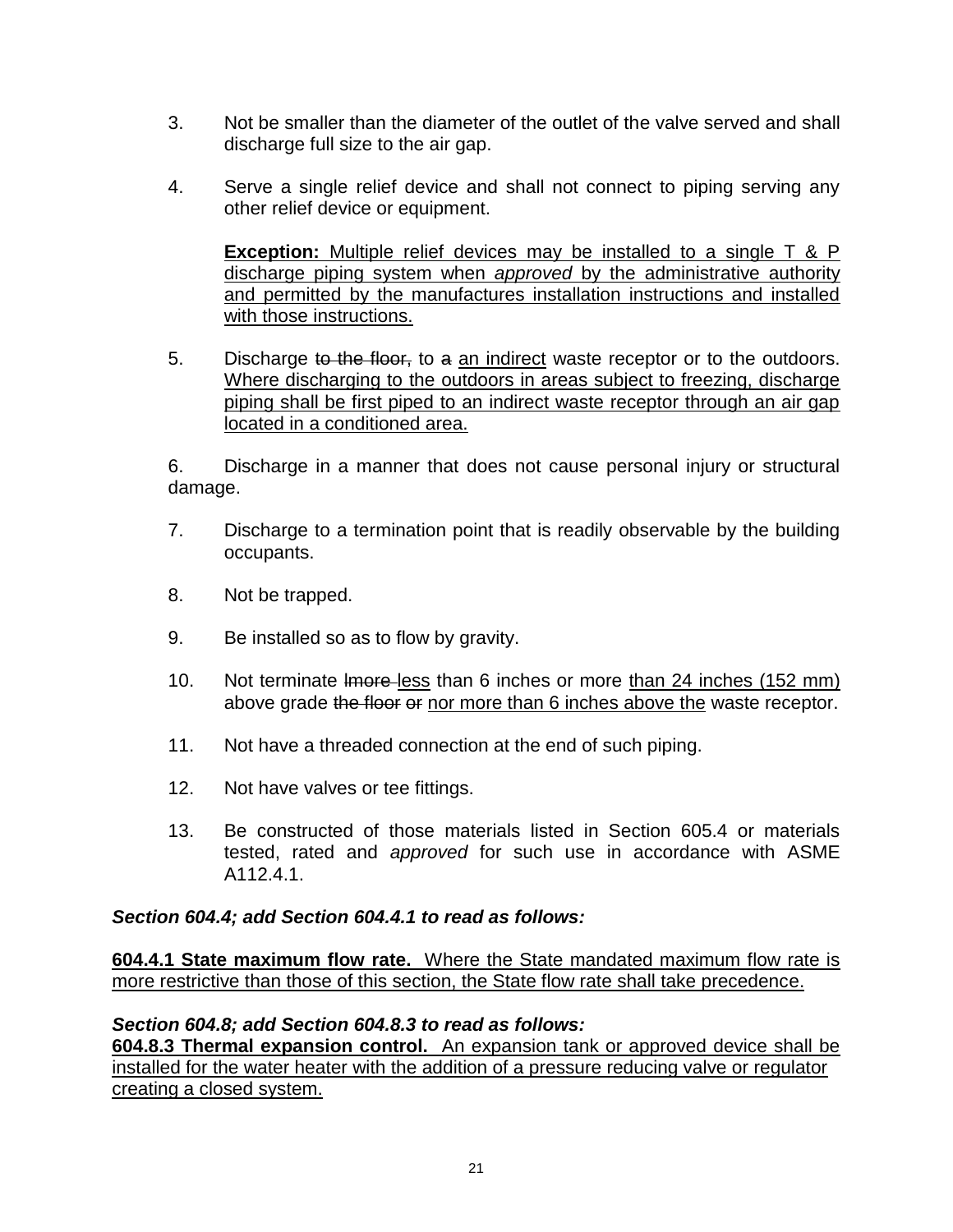#### *Section 606.1; delete items #4 and #5. Section 606.2; change to read as follows:*

**606.2 Location of shutoff valves**. Shutoff valves shall be installed in the following locations:

- 1. On the fixture supply to each plumbing fixture other than bathtubs and showers in one- and two-family residential occupancies, and other than in individual sleeping units that are provided with unit shutoff valves in hotels, motels, boarding houses and similar occupancies.
- 2. On the water supply pipe to each sillcock.
- 3. On the water supply pipe to each appliance or mechanical equipment.

### *Section 608.1; change to read as follows:*

**608.1 General.** A potable water supply system shall be designed, installed and maintained in such a manner so as to prevent contamination from nonpotable liquids, solids or gases being introduced into the potable water supply through crossconnections or any other piping connections to the system. Backflow preventer applications shall conform to applicable local regulations, Table 608.1, except and as specifically stated in Sections 608.2 through 608.16.10.

#### *Section 608.16.5; change to read as follows:*

#### **608.16.5 Connections to lawn irrigation systems.**

The potable water supply to lawn irrigation systems shall be protected against backflow by an atmospheric-type vacuum breaker, a pressure-type vacuum breaker, a doublecheck assembly or a reduced pressure principle backflow preventer. A valve shall not be installed downstream from an atmospheric vacuum breaker. Where chemicals are introduced into the system, the potable water supply shall be protected against backflow by a reduced pressure principle backflow preventer.

#### *Section 608.17; change to read as follows:*

**608.17 Protection of individual water supplies.** An individual water supply shall be located and constructed so as to be safeguarded against contamination in accordance with applicable local regulations. Installation shall be in accordance with Sections 608.17.1 through 608.17.8.

#### *Section 610.1; add exception to read as follows:*

**610.1 General**. New or repaired potable water systems shall be purged of deleterious matter and disinfected prior to utilization. The method to be followed shall be that prescribed by the health authority or water purveyor having jurisdiction or, in the absence of a prescribed method, the procedure described in either AWWA C651 or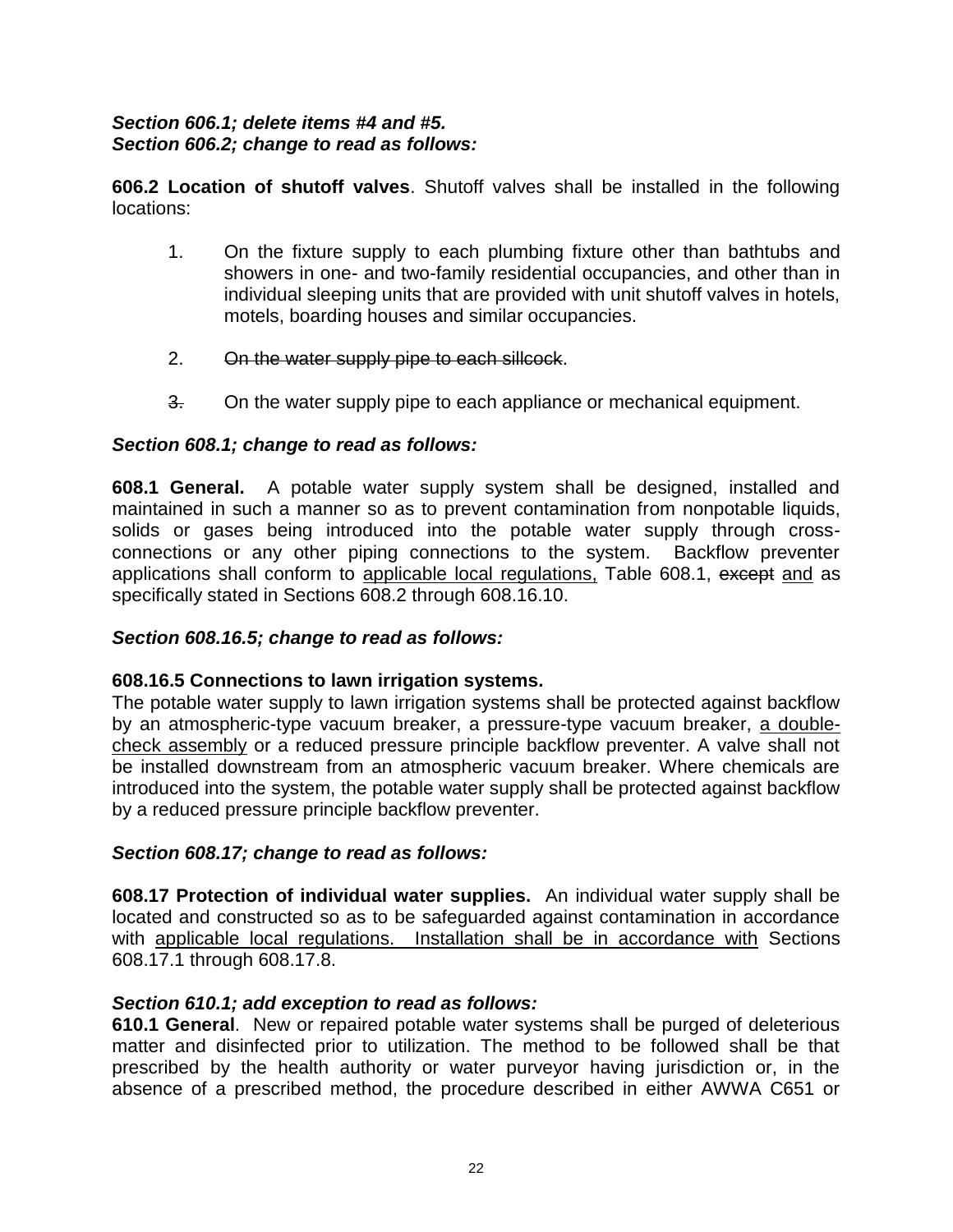AWWA C652, or as described in this section. This requirement shall apply to "on-site" or "inplant" fabrication of a system or to a modular portion of a system.

- 1. The pipe system shall be flushed with clean, potable water until dirty water does not appear at the points of outlet.
- 2. The system or part thereof shall be filled with a water/chlorine solution containing at least 50 parts per million (50 mg/L) of chlorine, and the system or part thereof shall be valved off and allowed to stand for 24 hours; or the system or part thereof shall be filled with a water/chlorine solution containing at least 200 parts per million (200 mg/L) of chlorine and allowed to stand for 3 hours.
- 3. Following the required standing time, the system shall be flushed with clean potable water until the chlorine is purged from the system.
- 4. The procedure shall be repeated where shown by a bacteriological examination that contamination remains present in the system.

**Exception:** With prior approval the Code Official may wave this requirement when deemed un-necessary. by the Code Official.

### *Section 712; change to read as follows:*

**712.3.3.1 Materials.** Pipe and fitting materials shall be constructed of brass, copper, CPVC, ductile iron, stainless steel, galvanized iron, PE, or PVC.

#### *Section 712.5; add Section 712.5 to read as follows:*

**712.5 Dual Pump System.** All sumps shall be automatically discharged and, when in any "public use" occupancy where the sump serves more than 10 fixture units, shall be provided with dual pumps or ejectors arranged to function independently in case of overload or mechanical failure. For storm drainage sumps and pumping systems, see Section 1113.

#### *Section 714, 714.1; change to read as follows:*

#### **SECTION 714 ENGINEERED COMPUTERIZED DRAINAGE DESIGN**

**714.1 Design of drainage system.** The sizing, design and layout of the drainage system shall be permitted to be designed by *approved* computer design methods.

#### *Section 802.4; add a sentence to the end of the paragraph to read as follows:*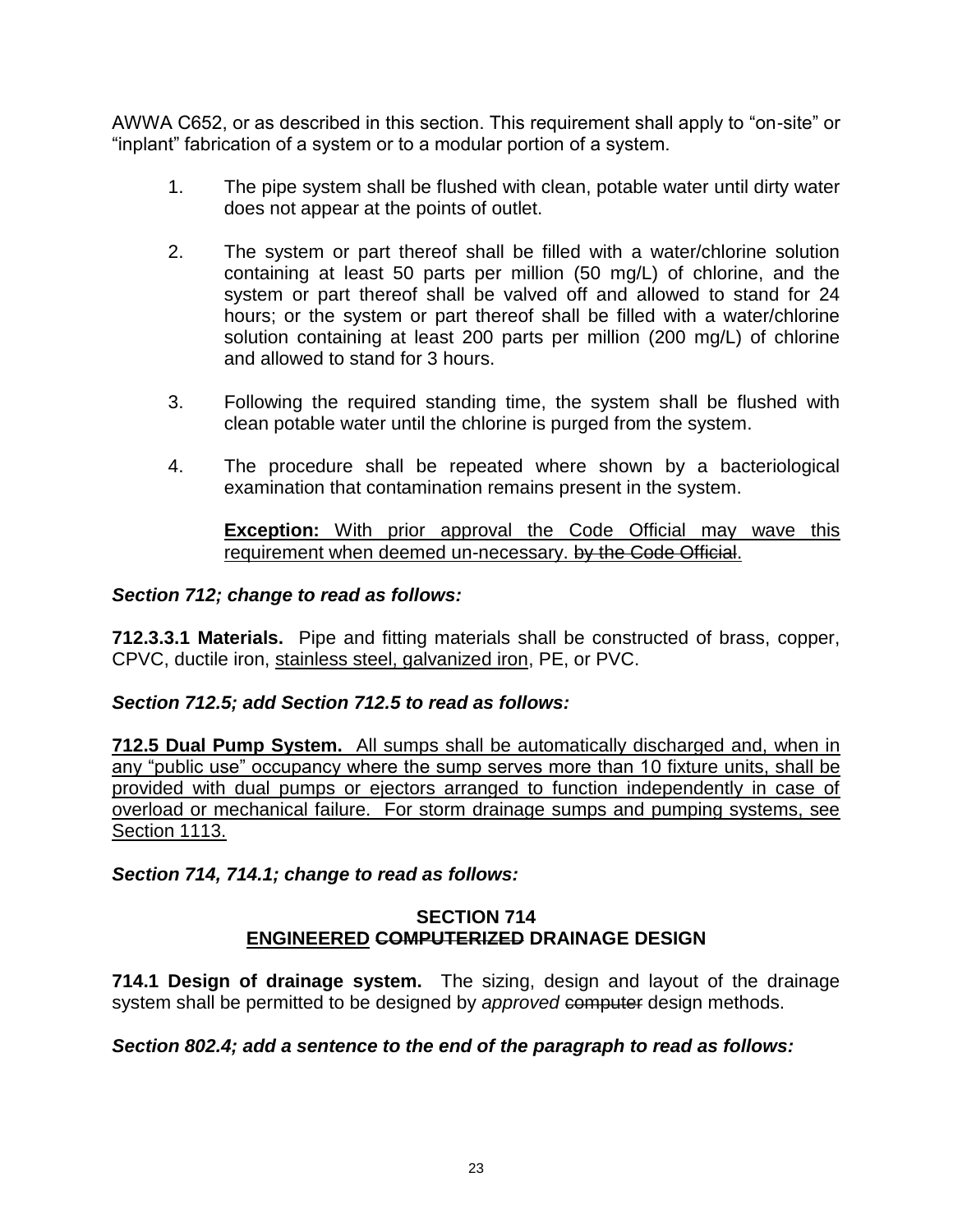**802.4 Standpipes.** Standpipes shall be… *{text unchanged}* …drains for rodding. No standpipe shall be installed below the ground.

## *Section 903.1; change to read as follows:*

**903.1 Roof extension.** All open vent pipes that extend through a roof shall be terminated at least  $six(6)$  inches  $(152 \text{ mm})$  above the roof, except that where a roof is to be used for any purpose other than weather protection, the vent extensions shall be run at least 7 feet (2134 mm) above the roof.

## *Section 917 Single stack vent system. Delete entire section.*

## *Section 1002.10; delete.*

## *Section 1003; see note below:)*

*{Until the Health and Water Departments of the area can coordinate a uniform grease interceptor section, each city will have to modify this section individually.}*

## *Section 1101.8; change to read as follows:*

**1101.8 Cleanouts required.** Cleanouts or manholes shall be installed in the building storm drainage system and shall comply with the provisions of this code for sanitary drainage pipe cleanouts.

### **Exception:** Subsurface drainage system

### *Section 1106.1; change to read as follows:*

**1106.1 General.** The size of the vertical conductors and leaders, building storm drains, building storm sewers, and any horizontal branches of such drains or sewers shall be based on six (6) inches per hour the 100-year hourly rainfall rate indicated in Figure 1106.1 or on other rainfall rates determined from *approved* local weather data.

### *Section 1107.3; change to read as follows:*

**1107.3 Sizing of secondary drains.** Secondary (emergency) roof drain systems shall be sized in accordance with Section 1106 based on the rainfall rate for which the primary system is sized in Figure 1106.1 or on other rainfall rates determined from *approved* local weather data. Scuppers shall be sized to prevent the depth of ponding water from exceeding that for which the roof was designed as determined by Section 1101.7. Scuppers shall not have an opening dimension of less than 4 inches (102 mm). The flow through the primary system shall not be considered when sizing the secondary roof drain system.

## *Section 1202.1; delete Exception 2.*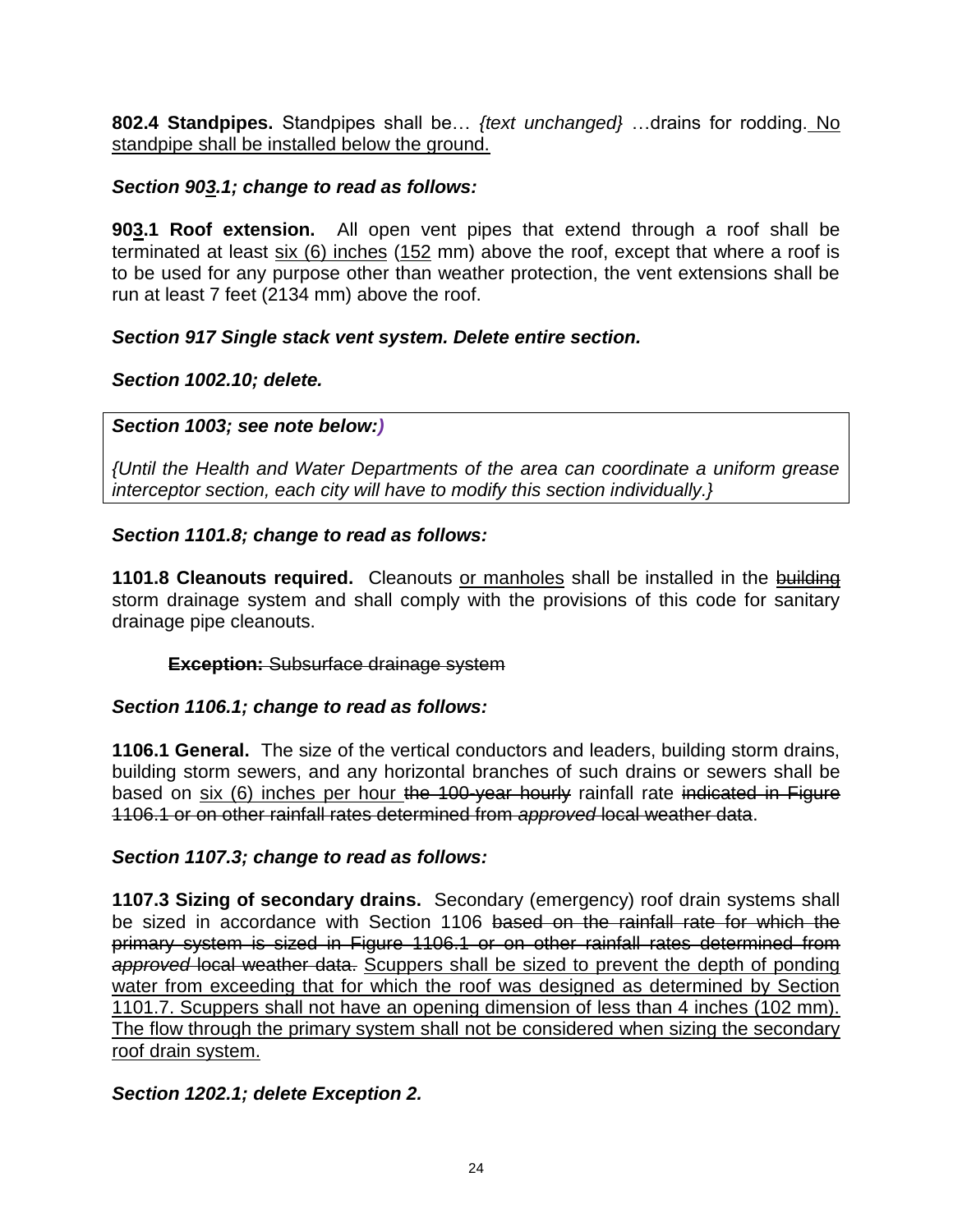. . . "

**SECTION 3.** That the City of DeSoto Code of Ordinances is amended by amending Chapter 3 "Building Regulations" by amending Article 3.300 titled "International Mechanical Code", to read as follows:

### **"ARTICLE 3.300 INTERNATIONAL MECHANICAL CODE**

#### **Sec. 3.301 Adoption**

The International Mechanical Code, 2012 Edition, as published by the International Code Council is hereby adopted by reference. Unless deleted, amended, expanded or otherwise changed herein, all provisions of such code shall be fully applicable and binding. A copy of said code shall be maintained at all times in the offices of the city secretary and building official.

#### **Sec. 3.302 Amendments, Deletions and Additions**

#### *Section 102.8; change to read as follows:*

**102.8 Referenced codes and standards.** The codes and standards referenced herein shall be those that are listed in Chapter 15 and such codes, when specifically adopted, and standards shall be considered part of the requirements of this code to the prescribed extent of each such reference. Where differences occur between provisions of this code and the referenced standards, the provisions of this code shall apply. Whenever amendments have been adopted to the referenced codes and standards, each reference to said code and standard shall be considered to reference the amendments as well. Any reference to NFPA 70 or the ICC *Electrical Code* shall mean the Electrical Code as adopted.

#### *Section 304.6; delete.*

#### *Section 306.3; change to read as follows:*

**306.3 Appliances in attics.** Attics containing appliances requiring *access* shall be provided *. . . {bulk of paragraph unchanged} . . .* side of the appliance. The clear *access* opening dimensions shall be a minimum of 20 inches by 30 inches (508 mm by 762 mm), or larger where such dimensions are not large enough to allow removal of the largest appliance. A walkway to an appliance shall be rated as a floor as approved by the building official. As a minimum, for *access* to the attic space, provide one of the following:

- 1. A permanent stair.
- 2. A pull down stair with a minimum 300 lb (136 kg) capacity.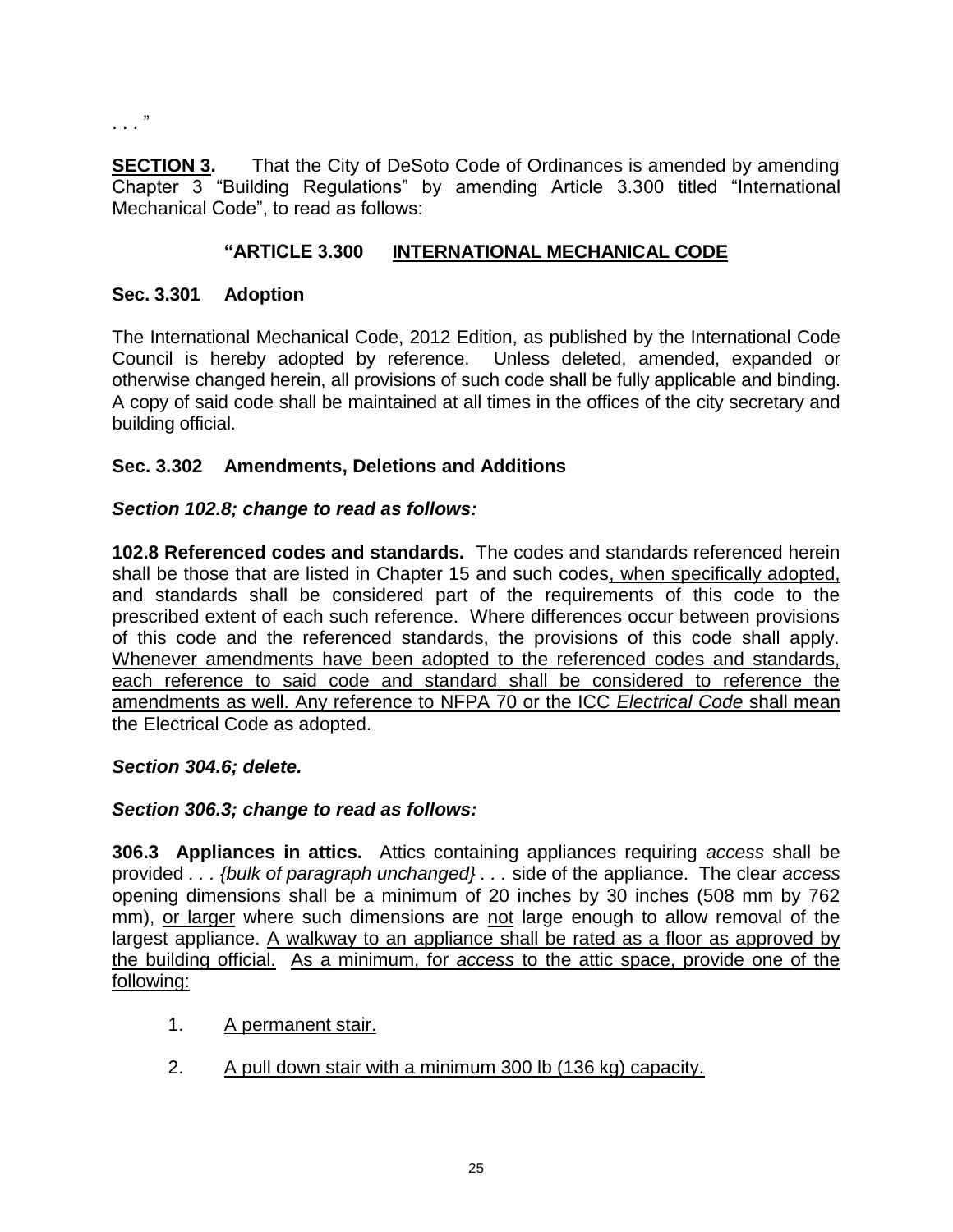- 3. An *access* door from an upper floor level.
- 4. *Access* Panel may be used in lieu of items 1, 2, and 3 with prior approval of the code official due to building conditions.

## **Exceptions:**

1. The passageway and level service space are not required where the appliance is capable of being serviced and removed… *{remainder of section unchanged}*

### *Section 306.5; change to read as follows:*

**306.5 Equipment and appliances on roofs or elevated structures.** Where *equipment* requiring *access* or appliances are located on an elevated structure or the roof of a building such that personnel will have to climb higher than 16 feet (4877 mm) above grade to access, an a permanent interior or exterior means of access shall be provided. Permanent exterior ladders providing roof *access* need not extend closer than 8-12 feet (2438 mm) to the finish grade or floor level below and shall extend to the *equipment* and appliances' level service space. Such *access* shall . . . *{bulk of section to read the same}*. . . on roofs having a slope greater than 4 units vertical in 12 units horizontal (33-percent slope). ... *{bulk of section to read the same}*.

### *Section 306.5.1; change to read as follows:*

**306.5.1 Sloped roofs.** Where appliances, *equipment*, fans or other components that require service are installed on a roof having a slope of 3 units vertical in 12 units horizontal (25-percent slope) or greater on roofs having slopes greater than 4 units vertical in 12 units horizontal and having an edge more than 30 inches (762 mm) above grade at such edge, a catwalk at least 16 inches in width with substantial cleats spaced not more than 16 inches apart shall be provided from the roof *access* to a level platform at the appliance. The level platform shall be provided on each side of the appliance to which *access* is required for service, repair or maintenance. The platform shall be not less than 30 inches (762 mm) in any dimension and shall be provided with guards. The guards shall extend not less than 42 inches (1067 mm) above the platform, shall be constructed so as to prevent the passage of a 21-inch-diameter (533 mm) sphere and shall comply with the loading requirements for guards specified in the *International Building Code*.

### *Section 306; add Section 306.6 to read as follows:*

**306.6 Water heaters above ground or floor.** When the mezzanine or platform in which a water heater is installed is more than eight (8) feet (2438 mm) above the ground or floor level, it shall be made accessible by a stairway or permanent ladder fastened to the building.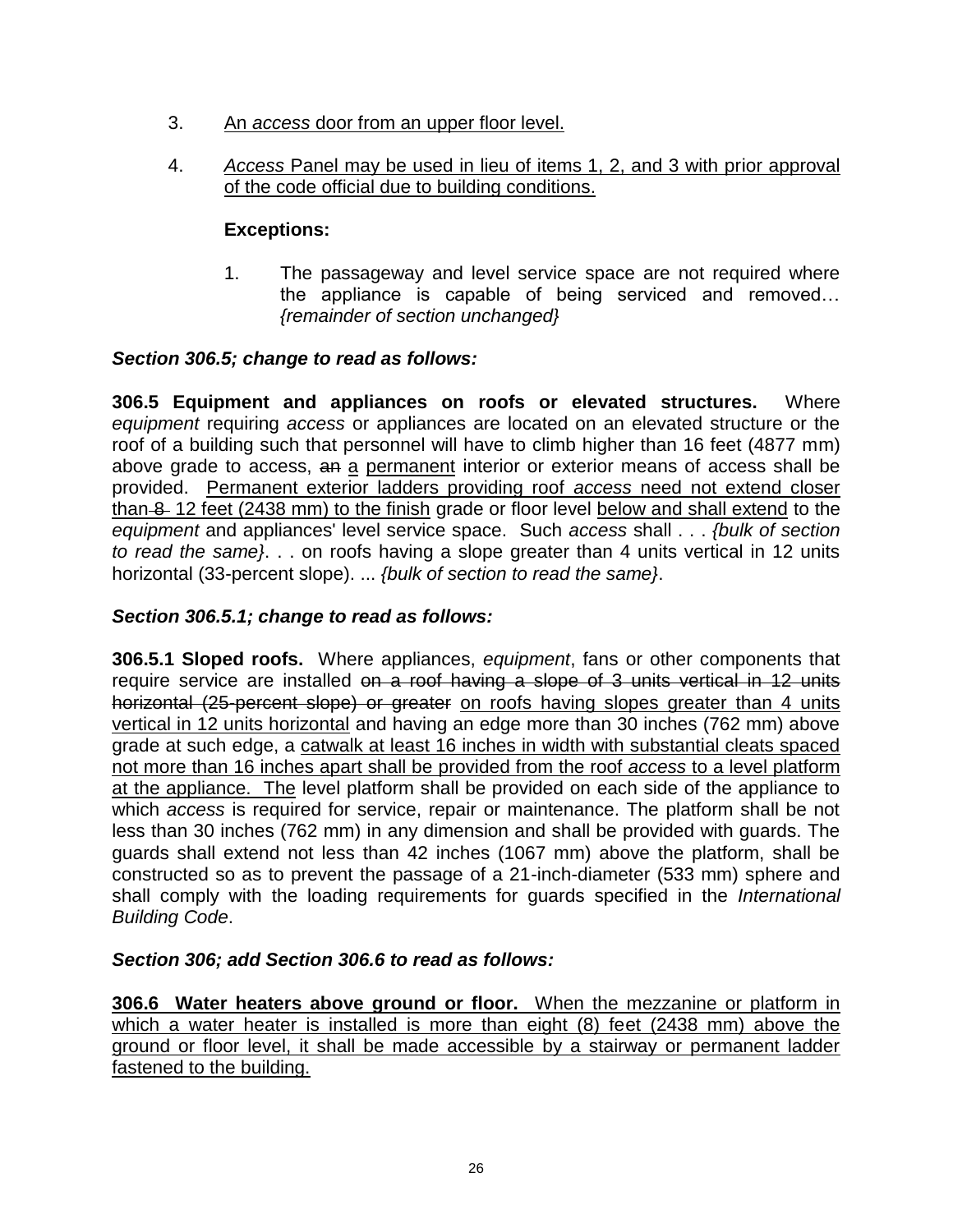**Exception:** A max 10 gallon water heater (or larger with approval) is capable of being accessed through a lay-in ceiling and a water heater is installed is not more than ten (10) feet (3048 mm) above the ground or floor level and may be reached with a portable ladder.

**306.6.1** Whenever the mezzanine or platform is not adequately lighted or *access* to a receptacle outlet is not obtainable from the main level, lighting and a receptacle outlet shall be provided in accordance with Section 306.3.1.

### *Section 307.2.2; change to read as follows:*

**307.2.2 Drain pipe materials and sizes.** Components of the condensate disposal system shall be cast iron, galvanized steel, copper, cross-linked polyethylene, polybutylene, polyethylene, ABS, CPVC or schedule 80 PVC pipe or tubing when exposed to ultra violet light. All components shall be selected for the pressure, and temperature, and exposure rating of the installation. {*Remaining language unchanged}*

### *Section 307.2.3; amend item 2 to read as follows:*

2. A separate overflow drain line shall be connected to the drain pan provided with the equipment. Such overflow drain shall discharge to a conspicuous point of disposal to alert occupants in the event of a stoppage of the primary drain. The overflow drain line shall connect to the drain pan at a higher level than the primary drain connection. However, the conspicuous point shall not create a hazard such as dripping over a walking surface or other areas so as to create a nuisance.

#### *Section 403.2.1; add an item 5 to read as follows:*

5. Toilet rooms within private dwellings that contain only a water closet, lavatory or combination thereof may be ventilated with an *approved* mechanical recirculating fan or similar device designed to remove odors from the air.

#### *Section 501.2; add an exception to read as follows:*

**501.2 Exhaust discharge.** The air removed by every mechanical exhaust system shall be discharged outdoors at a point where it will not cause a nuisance and not less than the distances specified in Section 501.2.1. The air shall be discharged to a location from which it cannot again be readily drawn in by a ventilating system. Air shall not be exhausted into an attic or crawl space.

#### **Exceptions:**

1. Whole-house ventilation-type attic fans shall be permitted to discharge into the attic space of dwelling units having private attics.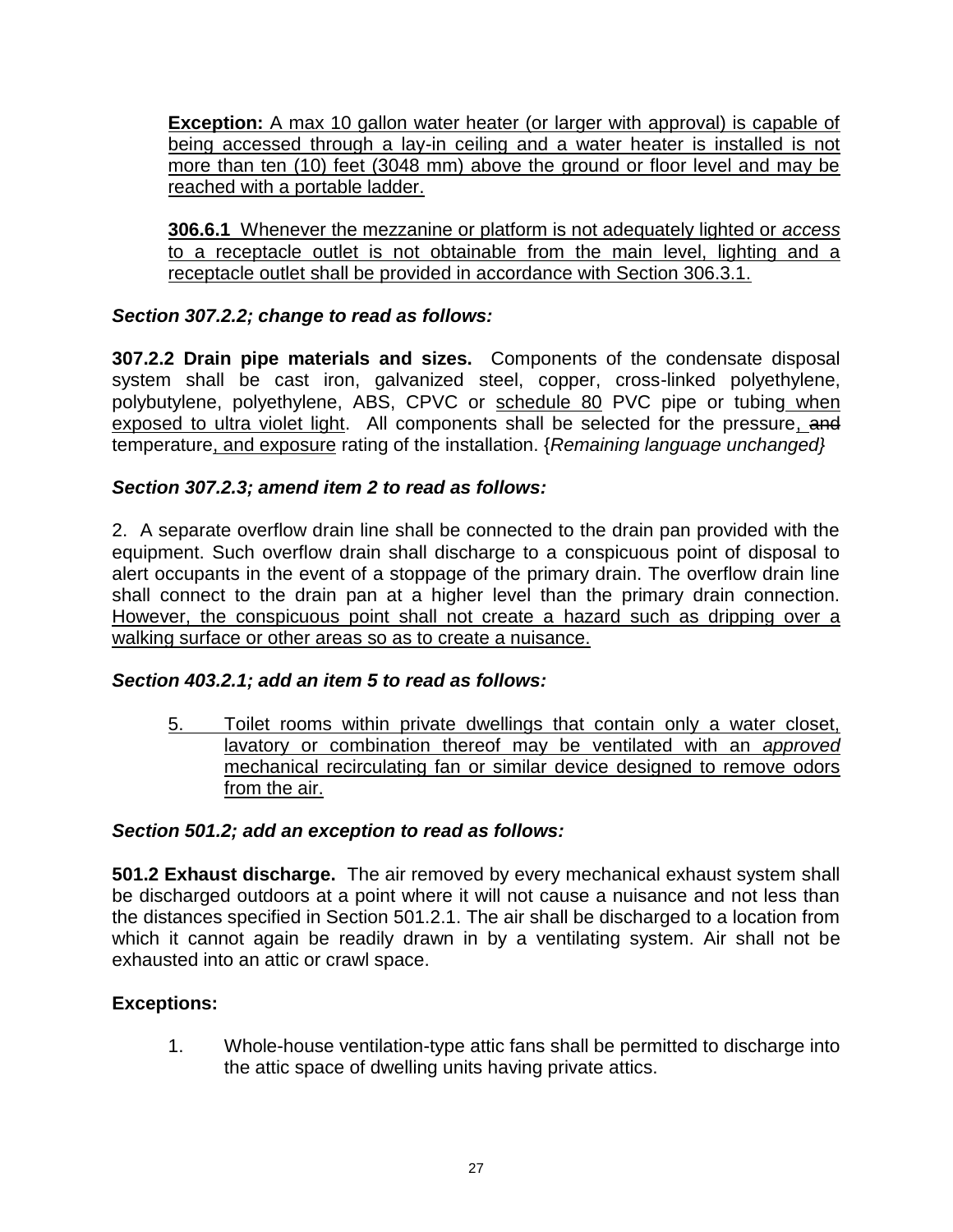- 2. Commercial cooking recirculating systems.
- 3. Toilet room exhaust ducts may terminate in a warehouse or shop area when infiltration of outside air is present.

#### *Section 607.5.1; change to read as follows:*

**607.5.1 Fire Walls**. Ducts and air transfer openings permitted in fire walls in accordance with Section 705.11 of the International Building Code shall be protected with listed fire dampers installed in accordance with their listing**.** For hazardous exhaust systems see Section 510.1-510.9 IMC.

. . ."

**SECTION 4.** That the City of DeSoto Code of Ordinances is amended by amending Chapter 3 "Building Regulations" by amending Article 3.1500 titled "International Energy Conservation Code", to read as follows:

#### **"ARTICLE 3.1500 INTERNATIONAL ENERGY CONSERVATION CODE**

#### **Sec. 3.1501 Adopted**

The International Energy Conservation Code, 2012 Edition, as published by the International Code Council and as amended by this article, is hereby adopted by reference and made a part of this code of ordinances for all purposes, the same as if copied in full heren. A copy of said code, with approved amendments shall be kept on file in the offices of the city secretary and building official.

. . .

#### **Sec. 3.1504 Amendments, Deletions and Additions**

#### *Section C101.4.2 and R101.4.2; change to read as follows:*

**C101.4.2/R101.4.2 Historic Buildings.** Any building or structure that is listed in the State or National Register of Historic Places; designated as a historic property under local or state designation law or survey; certified as a contributing resource with a National Register listed or locally designated historic district; or with an opinion or certification that the property is eligible to be listed on the National or State Registers of Historic Places either individually or as a contributing building to a historic district by the State Historic Preservation Officer of the Keeper of the National Register of Historic Places, are exempt from shall comply with all of the provisions of this code.

**Exception:** Whenever a provision or provisions shall invalidate or jeopardize the historical designation or listing, that provision or provisions may be exempted.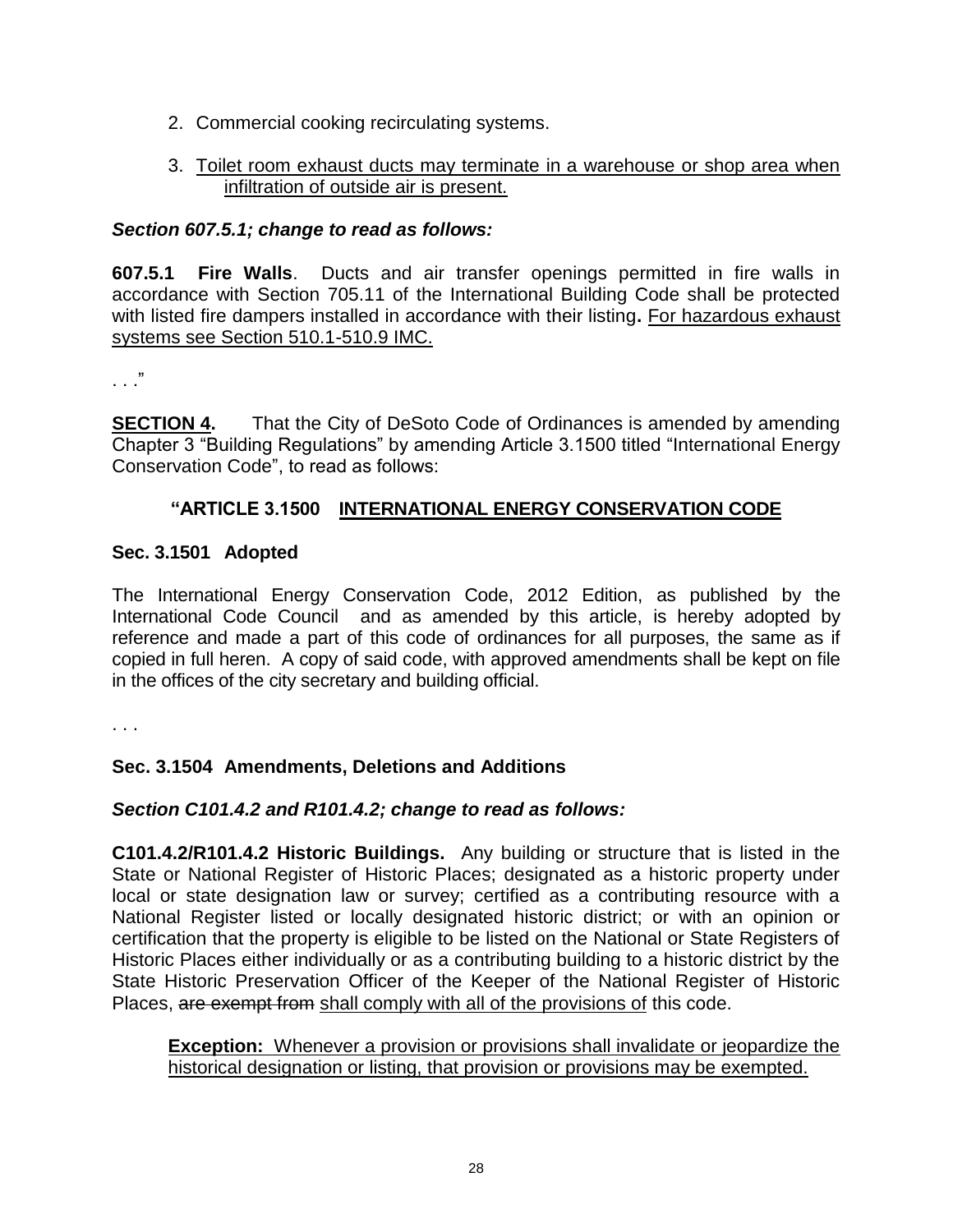### *Section C102/R102; add Section C102.1.2 and R102.1.2 to read as follows:*

**C102.1.2/R102.1.2 Alternative compliance**. A building certified by a national, state, or local accredited energy efficiency program and determined by the Energy Systems Laboratory to be in compliance with the energy efficiency requirements of this section may, at the option of the Code Official, be considered in compliance. The United States Environmental Protection Agency's Energy Star Program certification of energy code equivalency shall be considered in compliance.

#### **Section C202 and R202;** *add the following definition:*

**GLAZING AREA.** Total area of the glazed fenestration measured using the rough opening and including sash, curbing or other framing elements that enclose conditioned space. Glazing area includes the area of glazed fenestration assemblies in walls bounding conditioned basements. For doors where the daylight opening area is less that 50 percent of the door area, the glazing area is the daylight opening area. For all other doors, the glazing area is the rough opening area for the door including the door and the frame.

#### *Section R402.2.2; amend the section to read as follows:*

**R402.2.2 Ceilings without attic spaces.** Where Section R402.1.1 would require insulation levels above R-30 and the design of the roof/ceiling assembly does not allow sufficient space for the required insulation, the minimum required insulation for such roof/ceiling assemblies shall be R-30. This reduction of insulation from the requirements of Section R402.1.1 shall be limited to 500 square feet (46 m<sup>2</sup>) or 20 percent of the total insulated ceiling area, whichever is less. This reduction shall not apply to the U -factor alternative approach in Section R402.1.3 and the total UA alternative in Section R402.1.4.

#### *Table R402.1.1 INSULATION AND FENESTRATION REQUIREMENTS BY COMPONENT; Amend by changing the WOOD FRAME WALL R-VALUE for CLIMATE ZONE 3 to read as follows:*

### **13**

*Table R402.1.3 EQUIVALENT U-FACTORS; Amend by changing the WOOD FRAME WALL U-FACTOR for CLIMATE ZONE 3 to read as follows:*

#### 0.082

*R402.4.1.2 Testing; Add a last paragraph to read as follows:*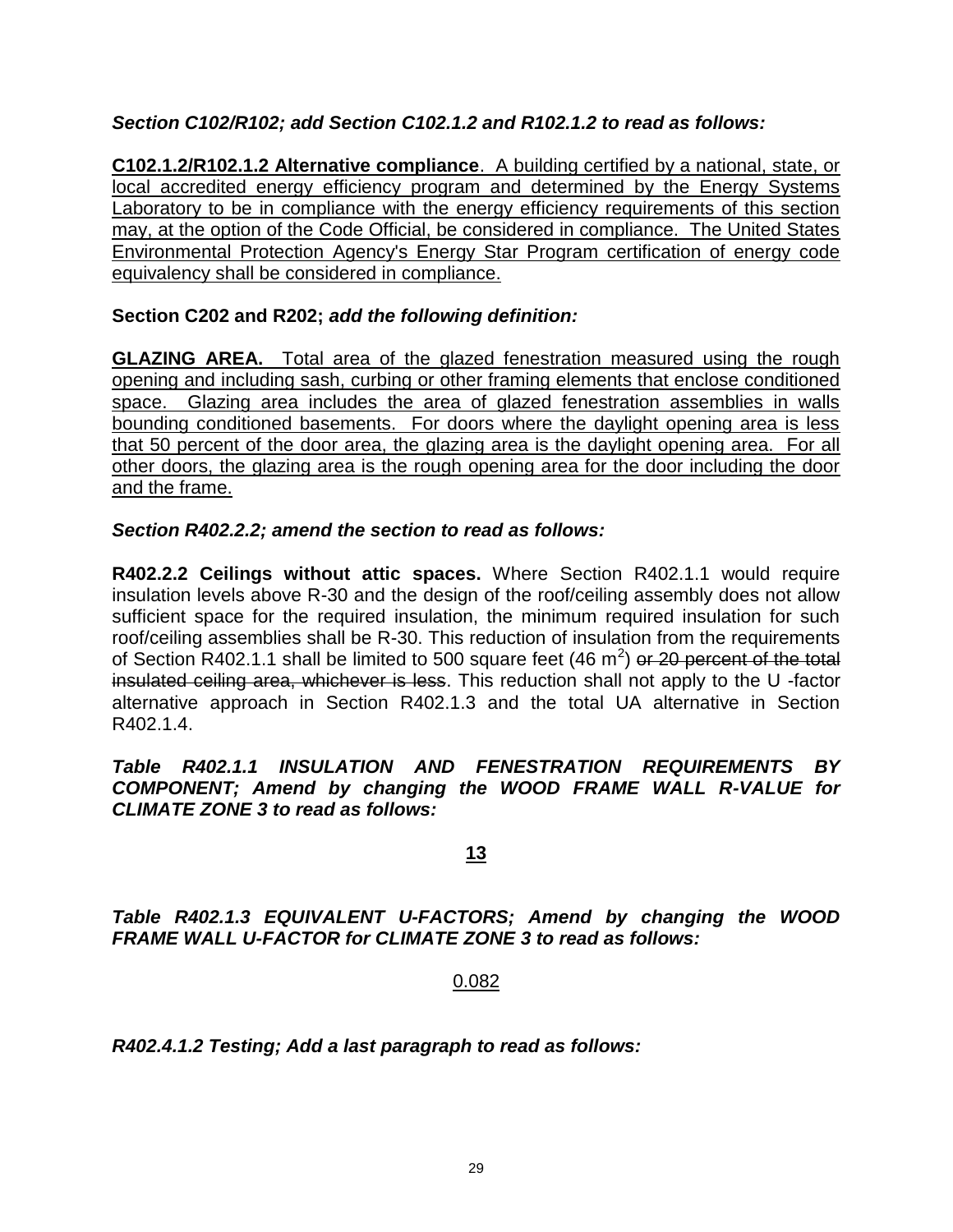Testing may only be performed by individuals that are certified HERS Raters or Rating Field Inspectors by RESNET or Performance Verification Technicians certified by Texas HERO, or other certifications as may be approved by the building official. The certified individuals must be an independent third-party entity, and may not be employed; or have any financial interest in the company that constructs the structure.

### *Section R402.4.1.2 Testing; modify the first paragraph to read as follows:*

R402.4.1.2 Testing. The building or dwelling unit shall be tested and verified as having an air leakage rate of not exceeding 5 air changes per hour in Climate Zones 1 and 2, and 3 air changes per hour in Climate Zones 3 through 8. *{Remainder of text unchanged}*

### *R403.2.2 Sealing (Mandatory); Add a last paragraph to read as follows:*

Testing may only be performed by individuals that are certified HERS Raters or Rating Field Inspectors by RESNET or Performance Verification Technicians certified by Texas HERO, or other certifications as may be approved by the building official. The certified individuals must be an independent third-party entity, and may not be employed; or have any financial interest in the company that installed the duct system.

### *Section R403.2.2; Amend to read as follows:*

R403.2.3 Building cavities (Mandatory). Building framing cavities shall not be used as supply ducts and plenums. Building framing wall cavities in the exterior thermal envelope shall not be used as return ducts.

#### *Section C402.2.9/R402.2; Add Section C402.2.9 and R402.2.13 to read as follows:*

**Section C402.2.9/R402.2 Insulation installed in walls.** To insure that insulation remains in place, insulation batts installed in walls shall be totally secured by an enclosure on all sides consisting of framing lumber, gypsum, sheathing, wood structural panel sheathing, netting or other equivalent material approved by the building official.

#### *Section R405.6.2; add the following sentence to the end of paragraph:*

Acceptable performance software simulation tools may include, but are not limited to, REM Rate<sup>TM</sup>, Energy Gauge and IC3. Other performance software programs accredited by RESNET BESTEST and having the ability to provide a report as outlined in R405.4.2 may also be deemed acceptable performance simulation programs and may be considered by the building official.

#### *Section C101.4.3 Additions, alterations, renovations or repairs; add exception #9 to read as follows:*

9. Replacement of existing fenestration, provided, however, that the area of the replacement fenestration does not exceed 25% of the total fenestration area of an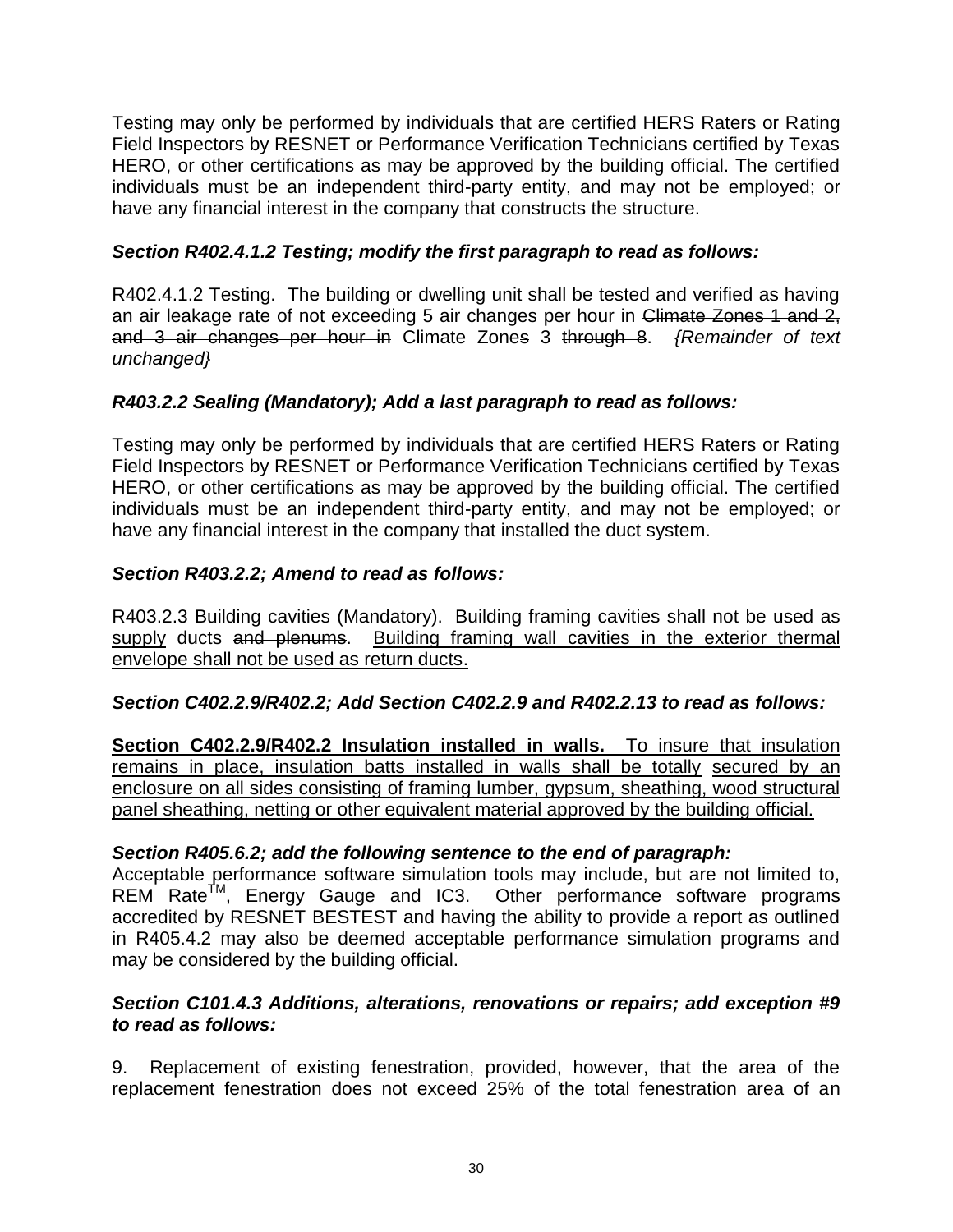existing building and that the U-factor and SHGC will be equal to or lower than before the fenestration replacement.

. . ."

**SECTION 5.** That the City of DeSoto Code of Ordinances is amended by amending Chapter 3 "Building Regulations" by amending Article 3.1600 titled "International Fuel Gas Code", to read as follows:

## **"ARTICLE 3.1600 INTERNATIONAL FUEL GAS CODE**

### **Sec. 3.1601 Adoption**

The International Fuel Gas Code, 2012 Edition, as published by the International Code Council is hereby adopted by reference. Unless deleted, amended, expanded or otherwise changed herein, all provisions of such code shall be fully applicable and binding. A copy of said code shall be maintained at all times in the offices of the city secretary and building official.

### **Sec. 3.1602 Amendments, Deletions and Additions**

## *Section 102.2; add an exception to read as follows:*

## **Exception:** Existing dwelling units shall comply with Section 621.2.

### *Section 102.8; change to read as follows:*

**102.8 Referenced codes and standards.** The codes and standards referenced in this code shall be those that are listed in Chapter 8 and such codes, when specifically adopted, and standards shall be considered part of the requirements of this code to the prescribed extent of each such reference. Where differences occur between provisions of this code and the referenced standards, the provisions of this code shall apply. Whenever amendments have been adopted to the referenced codes and standards, each reference to said code and standard shall be considered to reference the amendments as well. Any reference to NFPA 70 or the ICC *Electrical Code* shall mean the Electrical Code as adopted.

### *Section 304.10; change to read as follows:*

**304.10 Louvers and grilles.** The required size of openings for combustion, ventilation and dilution air shall be based on the net free area of each opening. Where the free area through a design of louver, grille or screen is known, it shall be used in calculating the size opening required to provide the free area specified. Where the design and free area of louvers and grilles are not known, it shall be assumed that wood louvers will have 25-percent free area and metal louvers and grilles will have 75-50-percent free area. Screens shall have a mesh size not smaller than ¼ inch (6.4 mm). Nonmotorized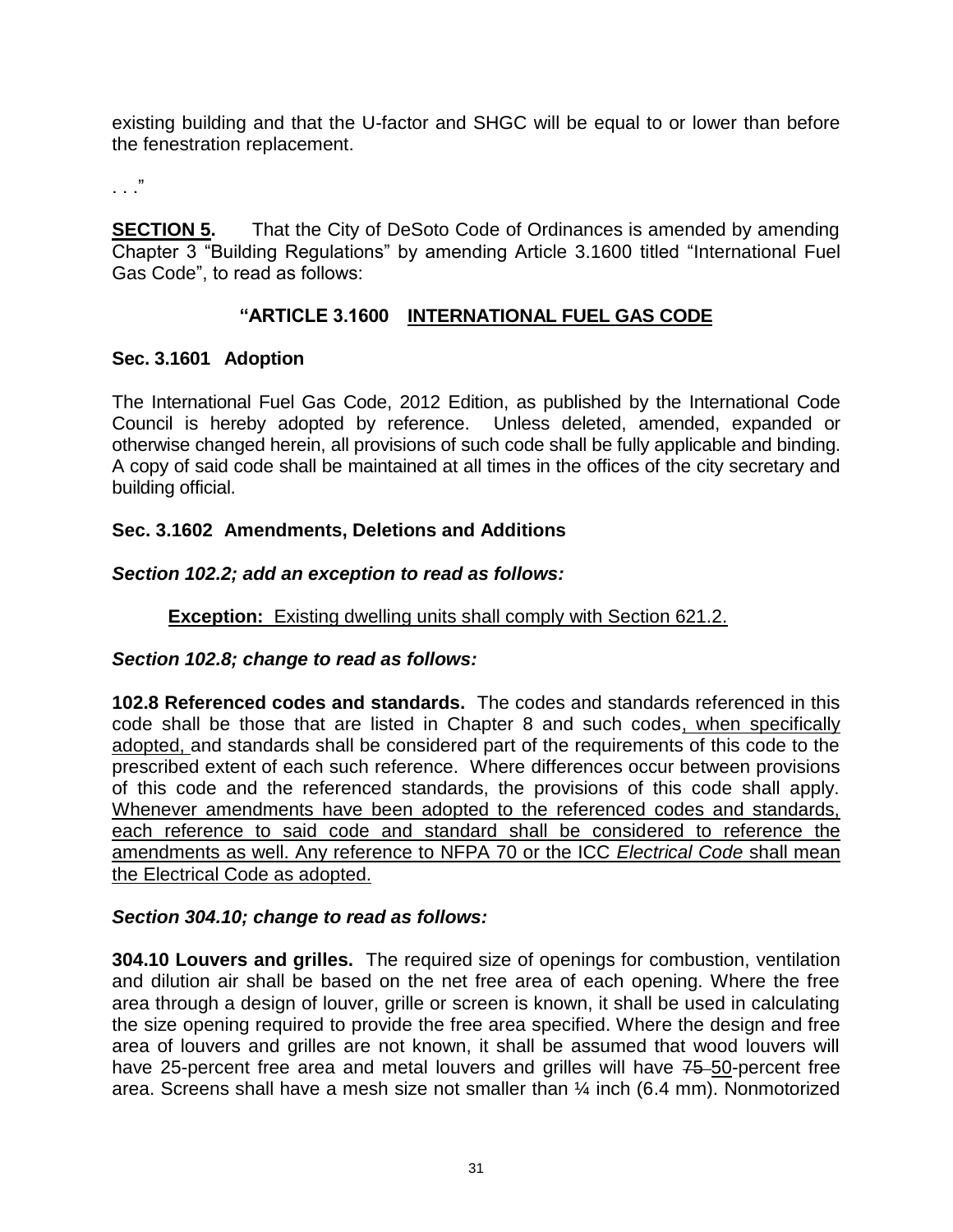louvers and grilles shall be fixed in the open position. Motorized louvers shall be interlocked with the appliance so that they are proven to be in the full open position prior to main burner ignition and during main burner operation. Means shall be provided to prevent the main burner from igniting if the louvers fail to open during burner start-up and to shut down the main burner if the louvers close during operation.

#### *Section 304.11; change #8 to read as follows:*

**304.11 Combustion air ducts.** Combustion air ducts shall comply with all of the following:

1. Ducts shall be constructed of galvanized steel complying with Chapter 6 of the International Mechanical Code or of a material having equivalent corrosion resistance, strength and rigidity.

**Exception:** Within dwellings units, unobstructed stud and joist spaces shall not be prohibited from conveying combustion air, provided that not more than one required fireblock is removed.

- 2. Ducts shall terminate in an unobstructed space allowing free movement of combustion air to the appliances.
- 3. Ducts shall serve a single enclosure.
- 4. Ducts shall not serve both upper and lower combustion air openings where both such openings are used. The separation between ducts serving upper and lower combustion air openings shall be maintained to the source of combustion air.
- 5. Ducts shall not be screened where terminating in an attic space.
- 6. Horizontal upper combustion air ducts shall not slope downward toward the source of combustion air.
- 7. The remaining space surrounding a chimney liner, gas vent, special gas vent or plastic piping installed within a masonry, metal or factory-built chimney shall not be used to supply combustion air.

**Exception:** Direct-vent gas-fired appliances designed for installation in a solid fuel-burning fireplace where installed in accordance with the manufacturer's instructions.

8. Combustion air intake openings located on the exterior of a building shall have the lowest side of such openings located not less than 12 inches (305 mm) vertically from the adjoining ground level or the manufacturer's recommendation, whichever is more restrictive*.*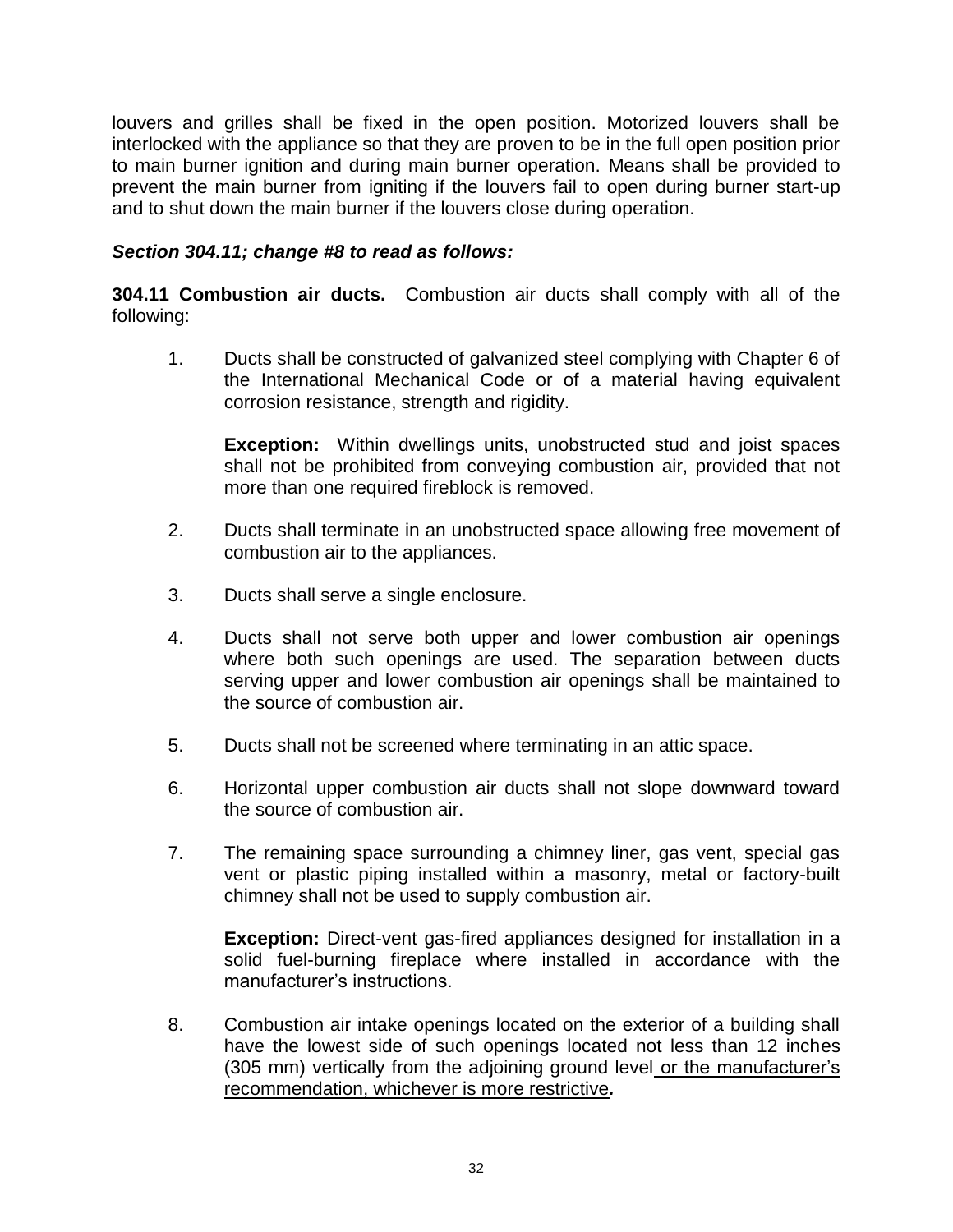## *Section 305.5; delete the section.*

### *Section 306.3; change to read as follows:*

**[M] 306.3 Appliances in attics.** Attics containing appliances requiring *access* shall be provided *. . . {bulk of paragraph unchanged} . . .* side of the *appliance*. The clear *access* opening dimensions shall be a minimum of 20 inches by 30 inches (508 mm by 762 mm), and or larger where such dimensions are not large enough to allow removal of the largest *appliance.* A walkway to an appliance shall be rated as a floor as approved by the building official. As a minimum, for *access* to the attic space, provide one of the following:

- 1. A permanent stair.
- 2. A pull down stair with a minimum 300 lb (136 kg) capacity.
- 3. An *access* door from an upper floor level.
- 4. *Access* Panel may be used in lieu of items 1, 2, and 3 with prior approval of the code official due to building conditions. **Exceptions:**
	- 1. The passageway and level service space are not required where the *appliance* is capable of being serviced and removed through the required opening.
	- 2. Where the passageway is not less than …*{bulk of section to read the same}*.

### *Section 306.5; change to read as follows:*

**[M] 306.5 Equipment and appliances on roofs or elevated structures.** Where *equipment* requiring *access* or appliances are located on an elevated structure or the roof of a building such that personnel will have to climb higher than 16 feet (4877 mm) above grade to access, an a permanent interior or exterior means of access shall be provided. Permanent exterior ladders providing roof *access* need not extend closer than 8 12 feet (2438 mm) to the finish grade or floor level below and shall extend to the *equipment* and appliances' level service space. Such *access* shall . . . *{bulk of section to read the same}*. . . on roofs having a slope greater than 4 units vertical in 12 units horizontal (33-percent slope). ... *{bulk of section to read the same}*.

#### *Section 306.5.1; change to read as follows:*

**[M] 306.5.1 Sloped roofs.** Where appliances, *equipment*, fans or other components that require service are installed on a roof having a slope of 3 units vertical in 12 units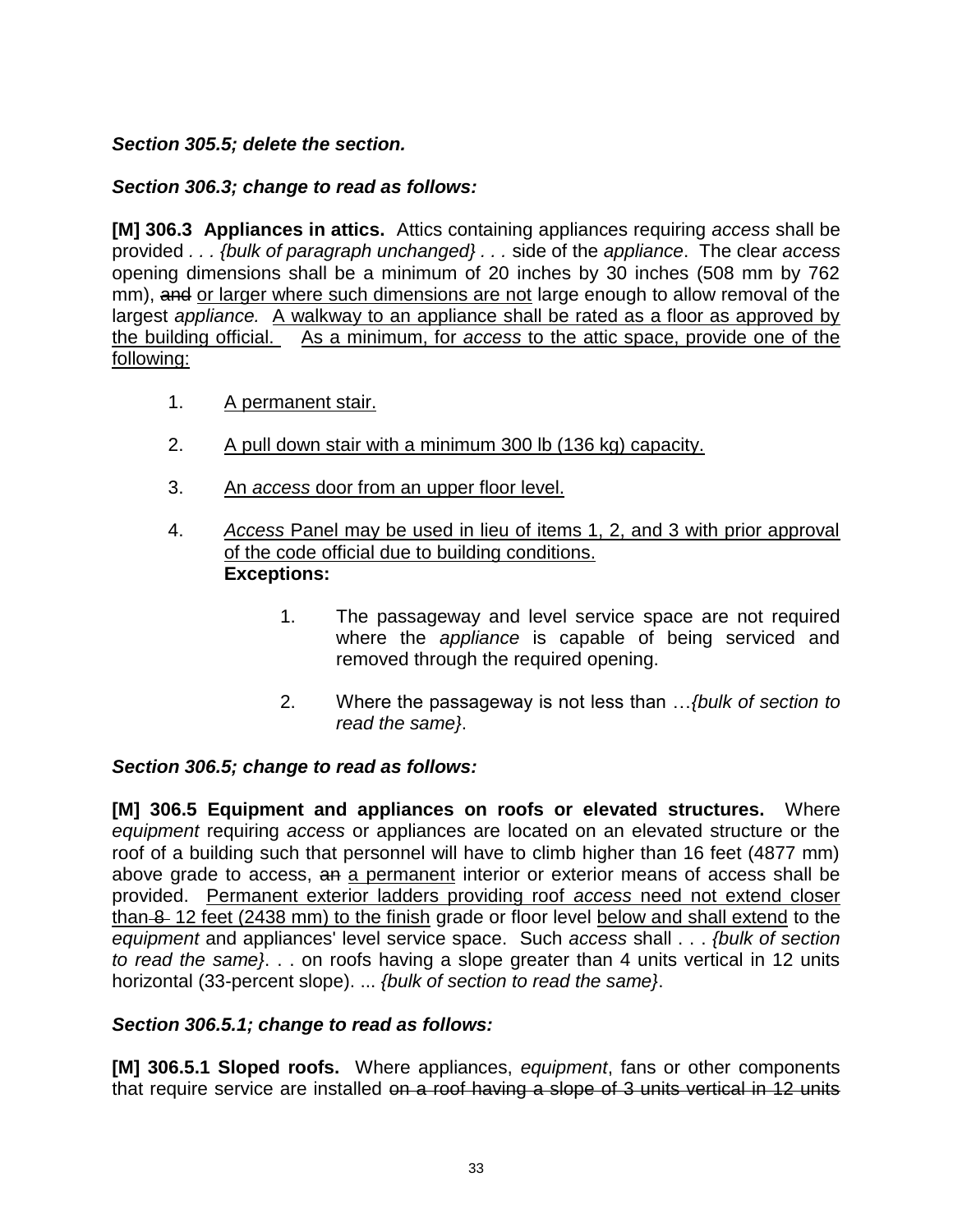horizontal (25-percent slope) or greater on roofs having slopes greater than 4 units vertical in 12 units horizontal and having an edge more than 30 inches (762 mm) above grade at such edge, a catwalk at least 16 inches in width with substantial cleats spaced not more than 16 inches apart shall be provided from the roof *access* to a level platform at the appliance. The level platform shall be provided on each side of the appliance to which *access* is required for service, repair or maintenance. The platform shall be not less than 30 inches (762 mm) in any dimension and shall be provided with guards. The guards shall extend not less than 42 inches (1067 mm) above the platform, shall be constructed so as to prevent the passage of a 21-inch-diameter (533 mm) sphere and shall comply with the loading requirements for guards specified in the *International Building Code*.

*Section 306; add Section 306.7 with exception and subsection 306.7.1 to read as follows:*

**306.7 Water heaters above ground or floor.** When the attic, roof, mezzanine or platform in which a water heater is installed is more than eight (8) feet (2438 mm) above the ground or floor level, it shall be made accessible by a stairway or permanent ladder fastened to the building.

**Exception:** A max 10 gallon water heater (or larger when approved by the *code official*) is capable of being accessed through a lay-in ceiling and a water heater is installed is not more than ten (10) feet (3048 mm) above the ground or floor level and may be reached with a portable ladder.

**306.7.1. Illumination and convenience outlet.** Whenever the mezzanine or platform is not adequately lighted or *access* to a receptacle outlet is not obtainable from the main level, lighting and a receptacle outlet shall be provided in accordance with Section 306.3.1.

#### *Section 401.5; add a second paragraph to read as follows:*

Both ends of each section of medium pressure corrugated stainless steel tubing (CSST) shall identify its operating gas pressure with an *approved* tag. The tags are to be composed of aluminum or stainless steel and the following wording shall be stamped into the tag:

"WARNING 1/2 to 5 psi gas pressure Do Not Remove"

#### *Section 402.3; add an exception to read as follows:*

**Exception:** Corrugated stainless steel tubing (CSST) shall be a minimum of 1/2" ( 18 EHD).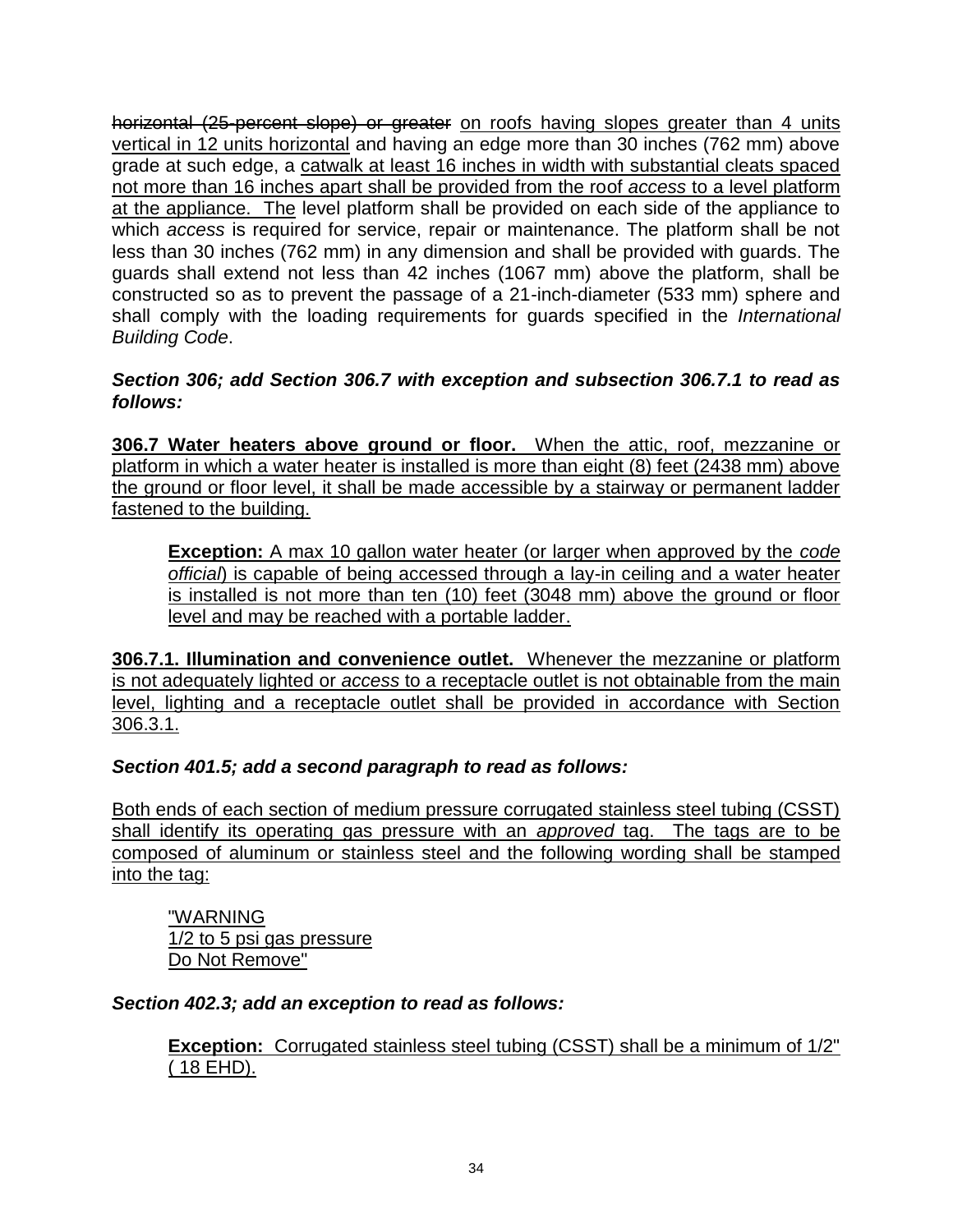#### *Section 404.12; change to read as follows:*

**404.12 Minimum burial depth.** Underground piping systems shall be installed a minimum depth of  $12 \tcdot 18$  inches ( $305 \tcdot 458$  mm) top of pipe below grade, except as provided for in Section 404.10.1.

#### *Section 404.12.1; change to read as follows:*

*404.12.1 Individual outside appliances. Individual lines to outside lights, grills or other appliances shall be installed a minimum of 8 12 inches (203 mm)* top of pipe *below finished grade, provided that such installation is approved and is installed in locations not susceptible to physical damage.*

### *Section 406.1; change to read as follows:*

**406.1 General.** Prior to acceptance and initial operation, all piping installations shall be inspected and pressure tested to determine that the materials, design, fabrication, and installation practices comply with the requirements of this code. The permit holder shall make the applicable tests prescribed in Sections 406.1.1 through 406.1.5 to determine compliance with the provisions of this code. The permit holder shall give reasonable advance notice to the code official when the piping system is ready for testing. The equipment, material, power and labor necessary for the inspections and test shall be furnished by the permit holder and the permit holder shall be responsible for determining that the work will withstand the test pressure prescribed in the following tests.

*Section 406.4; change to read as follows:*

**406.4 Test pressure measurement.** Test pressure shall be measured with a monometer or with a pressure-measuring device designed and calibrated to read, record, or indicate a pressure loss caused by leakage during the pressure test period. The source of pressure shall be isolated before the pressure tests are made. Mechanical gauges used to measure test pressures shall have a range such that the highest end of the scale is not greater than five times the test pressure.

#### *Section 406.4.1; change to read as follows:*

**406.4.1 Test pressure.** The test pressure to be used shall be no less than  $4\frac{1}{2}$  times the proposed maximum working pressure, but no less than 3 3 psig (20 kPa gauge), or at the discretion of the Code Official, the piping and valves may be tested at a pressure of at least six (6) inches (152 mm) of mercury, measured with a manometer or slope gauge. irrespective of design pressure. Where the test pressure exceeds 125 psig (862 kPa gauge), the test pressure shall not exceed a value that produces a hoop stress in the piping greater than 50 percent of the specified minimum yield strength of the pipe. For tests requiring a pressure of 3 psig, diaphragm gauges shall utilize a dial with a minimum diameter of three and one half inches  $(3 \frac{1}{2})$ , a set hand, 1/10 pound incrementation and pressure range not to exceed 6 psi for tests requiring a pressure of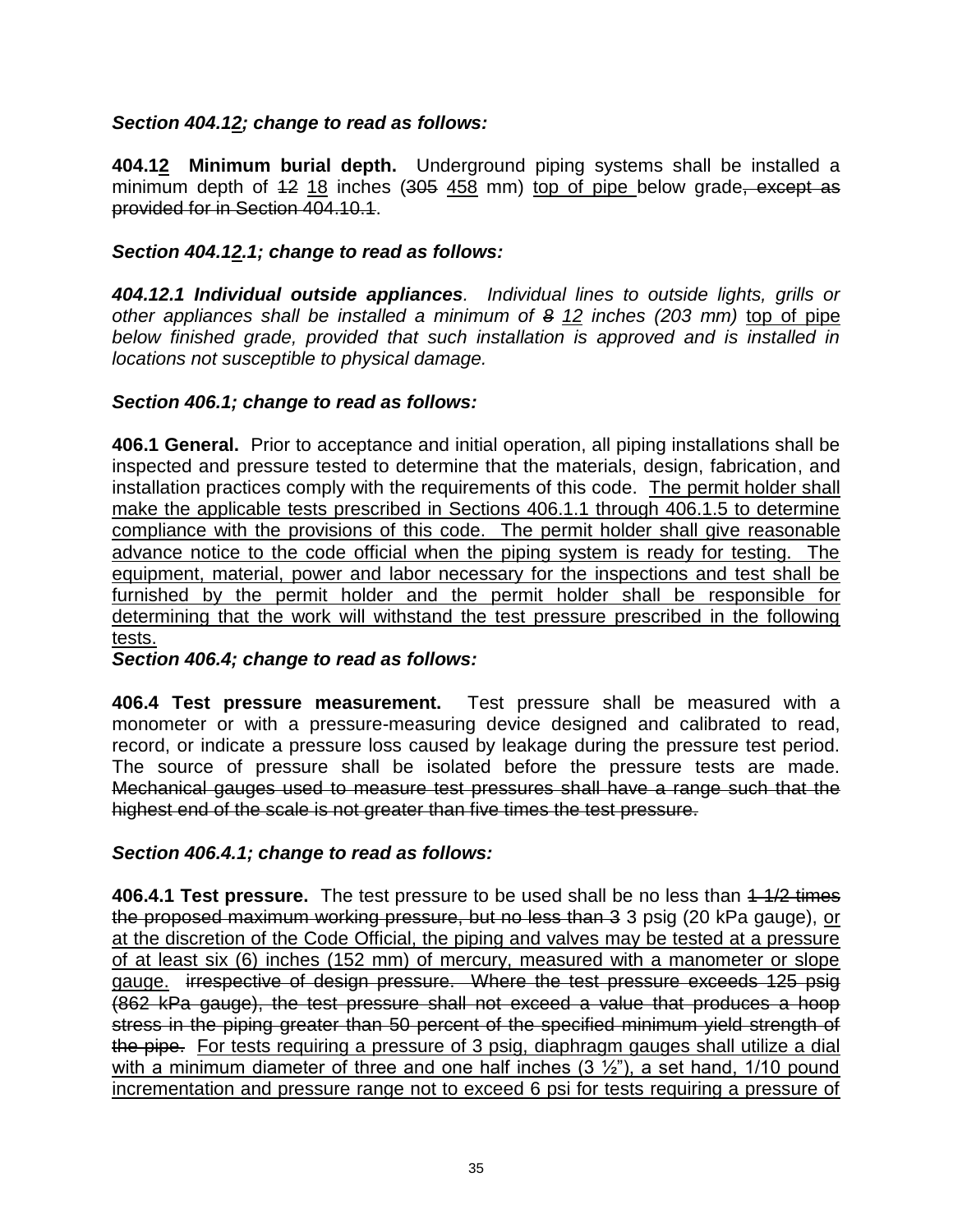3 psig. For tests requiring a pressure of 10 psig, diaphragm gauges shall utilize a dial with a minimum diameter of three and one-half inches  $(3 \frac{1}{2})$ , a set hand, a minimum of 2/10 pound incrementation and a pressure range not to exceed 20 psi. For welded piping, and for piping carrying gas at pressures in excess of fourteen (14) inches water column pressure (3.48 kPa) (1/2 psi) and less than 200 inches of water column pressure (52.2 kPa) (7.5 psi), the test pressure shall not be less than ten (10) pounds per square inch (69.6 kPa). For piping carrying gas at a pressure that exceeds 200 inches of water column (52.2 kPa) (7.5 psi), the test pressure shall be not less than one and one-half times the proposed maximum working pressure.

## *Section 406.4.2; change to read as follows:*

**406.4.2 Test duration.** Test duration shall be held for a length of time satisfactory to the Code Official, but in no case for less than fifteen (15) minutes. For welded piping, and for piping carrying gas at pressures in excess of fourteen (14) inches water column pressure (3.48 kPa), the test duration shall be held for a length of time satisfactory to the Code Official, but in no case for less than thirty (30) minutes. *(Delete remainder of section.)*

## *Section 409.1; add Section 409.1.4 to read as follows:*

**409.1.4 Valves in CSST installations.** Shutoff valves installed with corrugated stainless steel (CSST) piping systems shall be supported with an *approved* termination fitting, or equivalent support, suitable for the size of the valves, of adequate strength and quality, and located at intervals so as to prevent or damp out excessive vibration but in no case greater than 12-inches from the center of the valve. Supports shall be installed so as not to interfere with the free expansion and contraction of the system's piping, fittings, and valves between anchors. All valves and supports shall be designed and installed so they will not be disengaged by movement of the supporting piping.

### *Section 410.1; add a second paragraph and exception to read as follows:*

*Access* to regulators shall comply with the requirements for *access* to appliances as specified in Section 306.

**Exception:** A passageway or level service space is not required when the regulator is capable of being serviced and removed through the required attic opening.

### *Section 621.2; add exception as follows:*

**621.2 Prohibited use.** One or more unvented room heaters shall not be used as the sole source of comfort heating in a dwelling unit.

**Exception:** Existing *approved* unvented heaters may continue to be used in dwelling units, in accordance with the code provisions in effect when installed,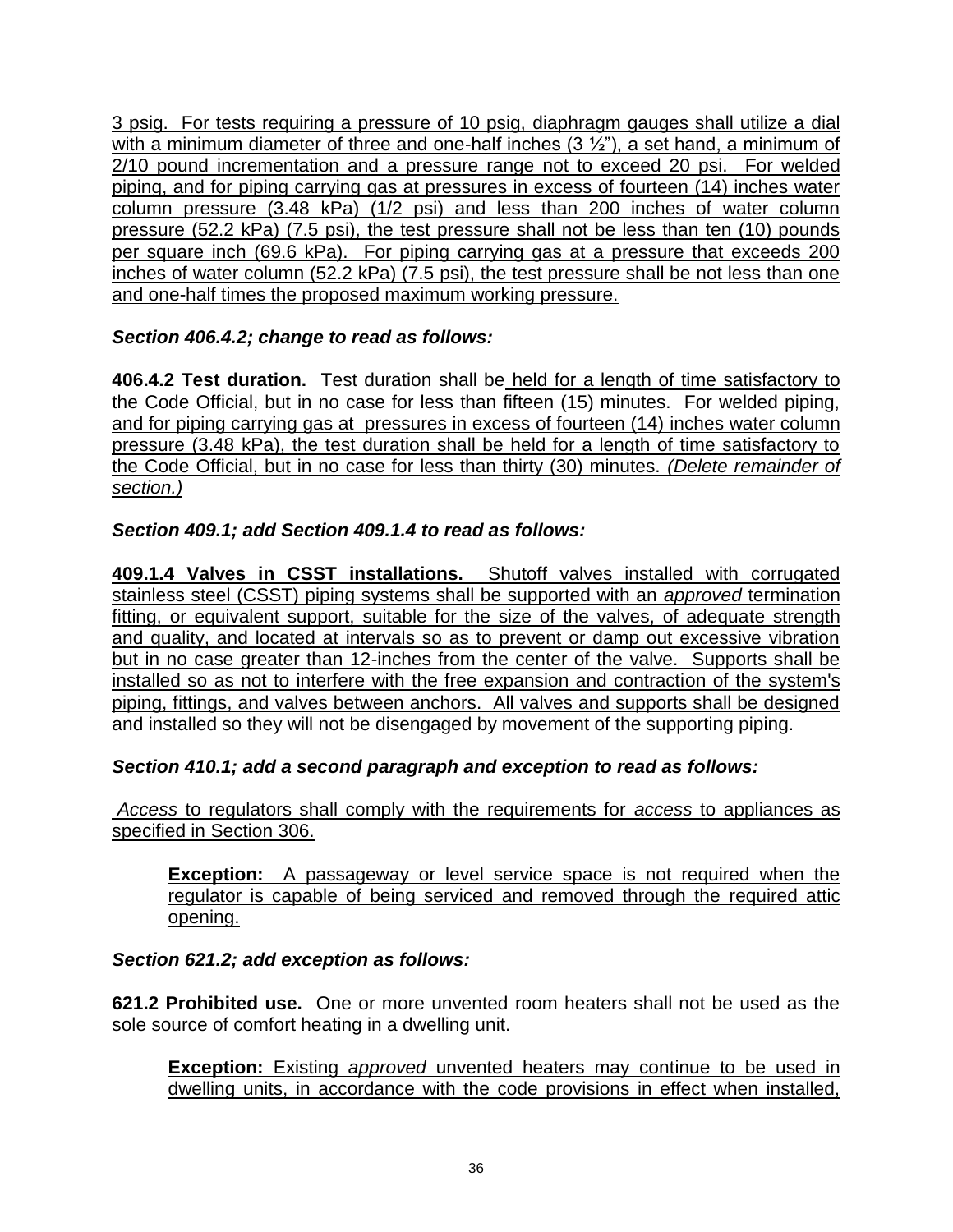when *approved* by the Code Official unless an unsafe condition is determined to exist as described in Section 108.7.

### *Section 624.1.1; change to read as follows:*

**624.1.1 Installation requirements.** The requirements for water heaters relative to *access*, sizing, relief valves, drain pans and scald protection shall be in accordance with the *International Plumbing Code.*

. . ."

**SECTION 6.** That the City of DeSoto Code of Ordinances is amended by amending Chapter 3 "Building Regulations" by amending Article 3.1700 titled "International Fire Code" by adopting the 2012 Edition of the International Fire Code with Appendix I: Fire Protection Systems – Noncompliant Condition; and Appendix J: Building Information Sign, to read as follows:

### **"ARTICLE 3.1700 INTERNATIONAL FIRE CODE**

### **Sec. 3.1701 Adoption**

The International Fire Code, 2012 edition, including Appendix I: Fire Protection Systems-Noncompliant Conditions and Appendix J: Building Information sign, as published by the International Code Council is hereby adopted by reference. Unless deleted, amended, expanded or otherwise changed herein, all provisions of such code shall be fully applicable and binding. A copy of said code shall be maintained at all times in the office of the city secretary and the building official.

## **Sec. 3.1702 Amendments, Deletions and Additions**

### *Section 102.1; change #3 to read as follows:*

3**.** Existing structures, facilities and conditions when required in Chapter 11 or in specific sections of this code.

### *Section 102.7; change to read as follows:*

**102.7 Referenced codes and standards.** The codes and standards referenced in this code shall be those that are listed in Chapter 80, and such codes, when specifically adopted, and standards shall be considered part of the requirements of this code to the prescribed extent of each such reference and as further regulated in Sections 102.7.1 and 102.7.2.

**102.7.1 Conflicts.** Where conflicts occur between provisions of this code and referenced codes and standards, the provisions of this code shall apply.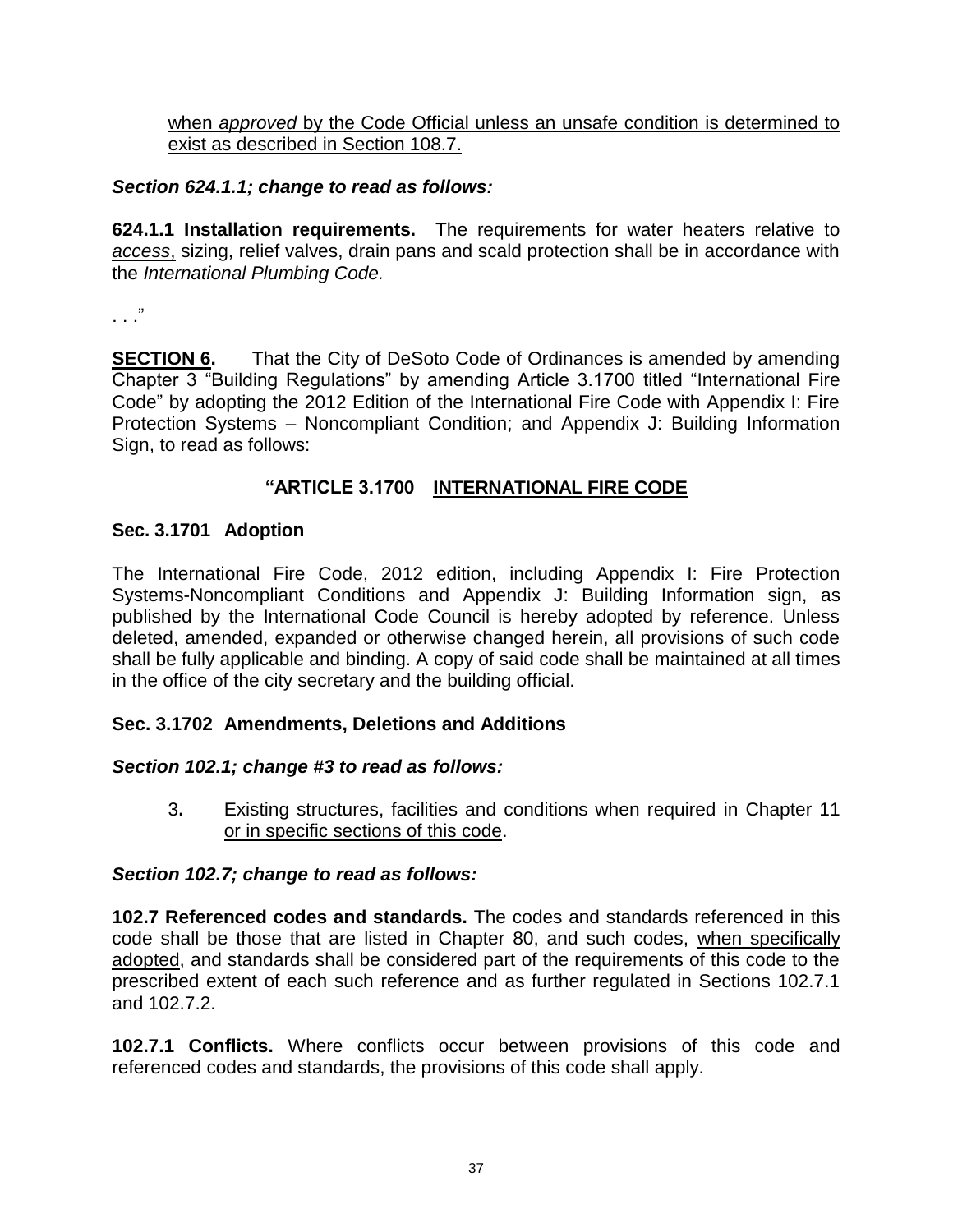**102.7.2 Provisions in referenced codes and standards.** Where the extent of the reference to a referenced code or standard includes subject matter that is within the scope of this code and any adopted amendments, the provisions of this code and any adopted amendments, as applicable, shall take precedence over the provisions in the referenced code or standard.

### *Section 105.3.3; change to read as follows:*

**105.3.3 Occupancy Prohibited before Approval.** The building or structure shall not be occupied prior to the fire code official issuing a permit when required and conducting associated inspections indicating the applicable provisions of this code have been met.

### *Section 105.7; add Section 105.7.17 to read as follows:*

**105.7.17 Smoke control or exhaust systems.** Construction permits are required for smoke control or exhaust systems as specified in Section 909 and Section 910 respectively. Maintenance performed in accordance with this code is not considered a modification and does not require a permit.

### *Section 105.7; add Section 105.7.18 to read as follows:*

**105.7.18 Electronic access control systems.** Construction permits are required for the installation or modification of an electronic access control system, as specified in Section 503 and Section 1008. A separate construction permit is required for the installation or modification of a fire alarm system that may be connected to the access control system. Maintenance performed in accordance with this code is not considered a modification and does not require a permit.

#### *Section 202; amend and add definitions to read as follows:*

**[B] AMBULATORY CARE FACILITY.** Buildings or portions thereof used to provide medical, surgical, psychiatric, nursing, or similar care on a less than 24-hour basis to persons who are rendered incapable of self-preservation by the services provided. This group may include but not be limited to the following:

- Dialysis centers
- Sedation dentistry
- Surgery centers
- Colonic centers
- Psychiatric centers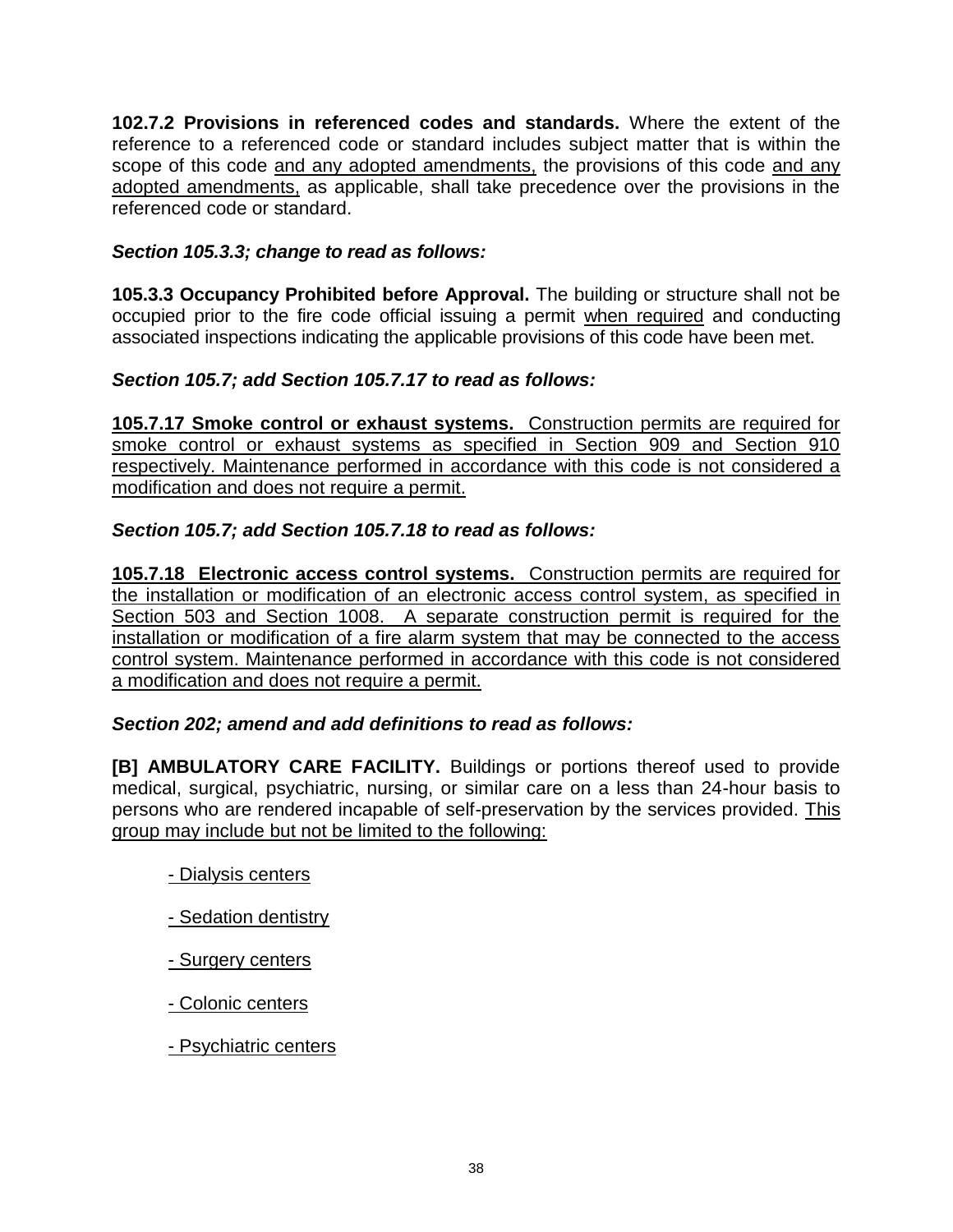**[B] ATRIUM.** An opening connecting two three or more stories… *{remaining text unchanged}*

**FIRE WATCH.** A temporary measure intended to ensure continuous and systematic surveillance of a building or portion thereof by one or more qualified individuals or standby personnel when required by the *fire code official*, for the purposes of identifying and controlling fire hazards, detecting early signs of unwanted fire, raising an alarm of fire and notifying the fire department.

**FIREWORKS.** Any composition or device for the purpose of producing a visible or an audible effect for entertainment purposes by combustion, *deflagration*, or *detonation*, and/or activated by ignition with a match or other heat producing device that meets the definition of 1.4G fireworks or 1.3G fireworks as set forth herein. *…{remainder of text unchanged}…*

### Options B

**HIGH-PILED COMBUSTIBLE STORAGE: add a second paragraph to read as follows:**

Any building classified as a group S Occupancy or Speculative Building exceeding 6,000 sq.ft. that has a clear height in excess of 14 feet, making it possible to be used for storage in excess of 12 feet, shall be considered to be high-piled storage. When a specific product cannot be identified, a fire protection system and life safety features shall be installed as for Class IV commodities, to the maximum pile height.

### **Options B**

**HIGH-RISE BUILDING.** A building with an occupied floor located more than 75 55 feet (22 860 16 764 mm) above the lowest level of fire department vehicle access.

**REPAIR GARAGE**. A building, structure or portion thereof used for servicing or repairing motor vehicles. This occupancy shall also include garages involved in minor repair, modification and servicing of motor vehicles for items such as lube changes, inspections, windshield repair or replacement, shocks, minor part replacement and other such minor repairs.

**SELF-SERVICE STORAGE FACILITY.** Real property designed and used for the purpose of renting or leasing individual storage spaces to customers for the purpose of storing and removing personal property on a self-service basis.

**STANDBY PERSONNEL.** Qualified fire service personnel, approved by the Fire Chief. When utilized, the number required shall be as directed by the Fire Chief. Charges for utilization shall be as normally calculated by the jurisdiction.

*Section 307.1.1; change to read as follows:*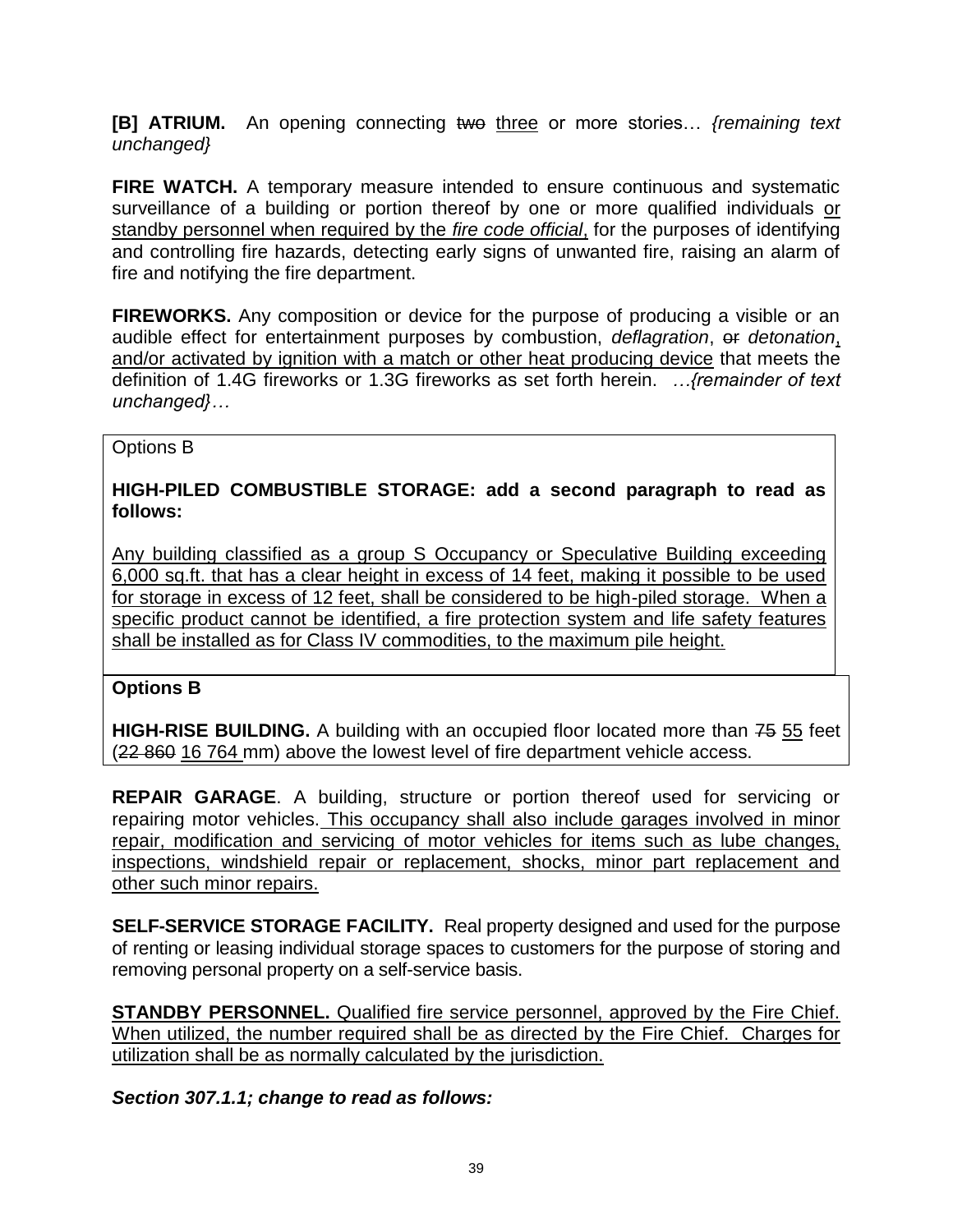**307.1.1 Prohibited open burning.** Open burning shall be prohibited that is offensive or objectionable because of smoke emissions or when atmospheric conditions or local circumstances make such fires hazardous shall be prohibited.

Exception: {No change.}

### *Section 307.2; change to read as follows:*

**307.2 Permit required.** A permit shall be obtained from the *fire code official* in accordance with Section 105.6 prior to kindling a fire for recognized silvicultural or range or wildlife management practices, prevention or control of disease or pests, or open burning a bonfire. Application for such approval shall only be presented by and permits issued to the owner of the land upon which the fire is to be kindled.

Examples of state or local law, or regulations referenced elsewhere in this section may include but not be limited to the following:

- 1. Texas Commission on Environmental Quality guidelines and/or restrictions.
- 2. State, County, or Local temporary or permanent bans on open burning.
- 3. Local written policies as established by the *fire code official*.

### *Section 307.3; change to read as follows:*

**307.3 Extinguishment authority.** When open burning creates or adds to a hazardous situation, or a required permit for open burning has not been obtained, the fire code official is authorized to order the extinguishment of the open burning operation. The fire code official is authorized to order the extinguishment by the permit holder, another person responsible or the fire department of open burning that creates or adds to a hazardous or objectionable situation.

### *Section 307.4; change to read as follows:*

**307.4 Location.** The location for open burning shall not be less than 50 300 feet (15 240 91 440 mm) from any structure, and provisions shall be made to prevent the fire from spreading to within  $50,300$  feet ( $15,240,91,440$  mm) of any structure.

Exceptions: {No change.}

### *Section 307.4.3, Exceptions: add exception #2 to read as follows:*

### **Exceptions:**

2. Where buildings, balconies and decks are protected by an approved automatic sprinkler system.

### *Section 307.4.4 and 5; add section 307.4.4 and 307.4.5 to read as follows:*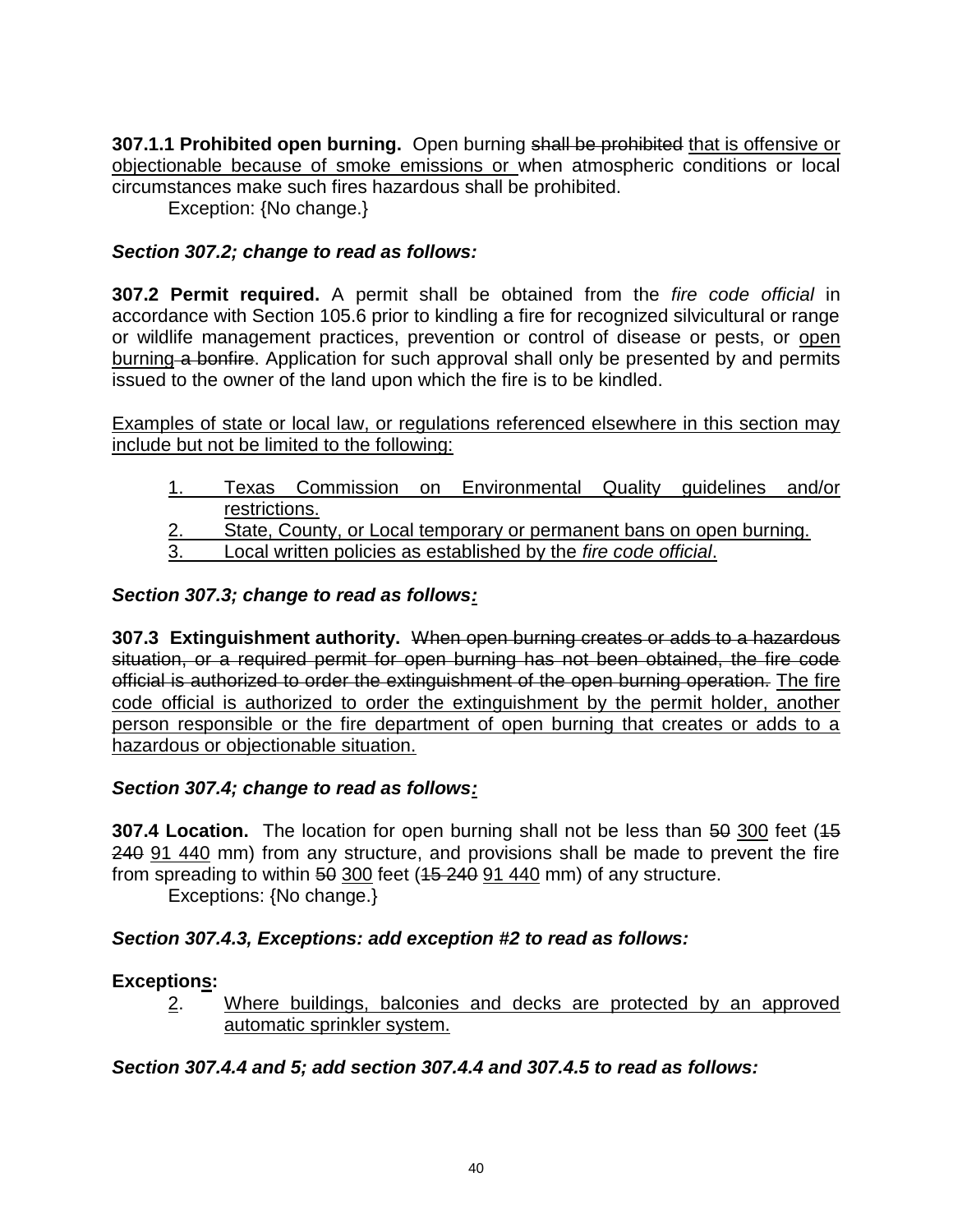**307.4.4 Permanent outdoor firepit.** Permanently installed outdoor firepits for recreational fire purposes shall not be installed within 10 feet of a structure or combustible material.

**Exception:** Permanently installed outdoor fireplaces constructed in accordance with the International Building Code.

**307.4.5 Trench Burns.** Trench burns shall be conducted in air curtain trenches and in accordance with Section 307.2.

### *Section 307.5; change to read as follows:*

**307.5 Attendance.** *Open burning*, trench burns, bonfires, *recreational fires*, and use of potable outdoor fireplaces shall be constantly attended until the… *{remainder of section unchanged}*

### *Section 308.1.1; add sentence to read as follows:*

Unmanned free-floating devices containing an open flame or other heat source, such as but not limited to sky lanterns shall be prohibited.

### *Section 308.1.4; change to read as follows:*

**308.1.4 Open-flame cooking devices.** Charcoal burners and other oOpen-flame cooking devices, charcoal grills and other similar devices used for cooking shall not be operated located or used on combustible balconies, decks, or within 10 feet (3048 mm) of combustible construction.

#### **Exceptions:**

- 1. One- and two-family dwellings, except that LP-gas containers are limited to a water capacity not greater than 50 pounds (22.68 kg) [nominal 20 pound (9.08 kg) LP-gas capacity] with an aggregate LP-gas capacity not to exceed 100 lbs (5 containers).
- 2. Where buildings, balconies and decks are protected by an approved *automatic sprinkler system*, except that LP-gas containers are limited to a water capacity not greater than 50 pounds (22.68 kg) [nominal 20 pound (9.08 kg) LP-gas capacity], with an aggregate LP-gas capacity not to exceed 40 lbs (2 containers).
- 3. {No change.}

#### *Section 308.1.6.2, Exception #3; change to read as follows:*

#### **Exceptions:**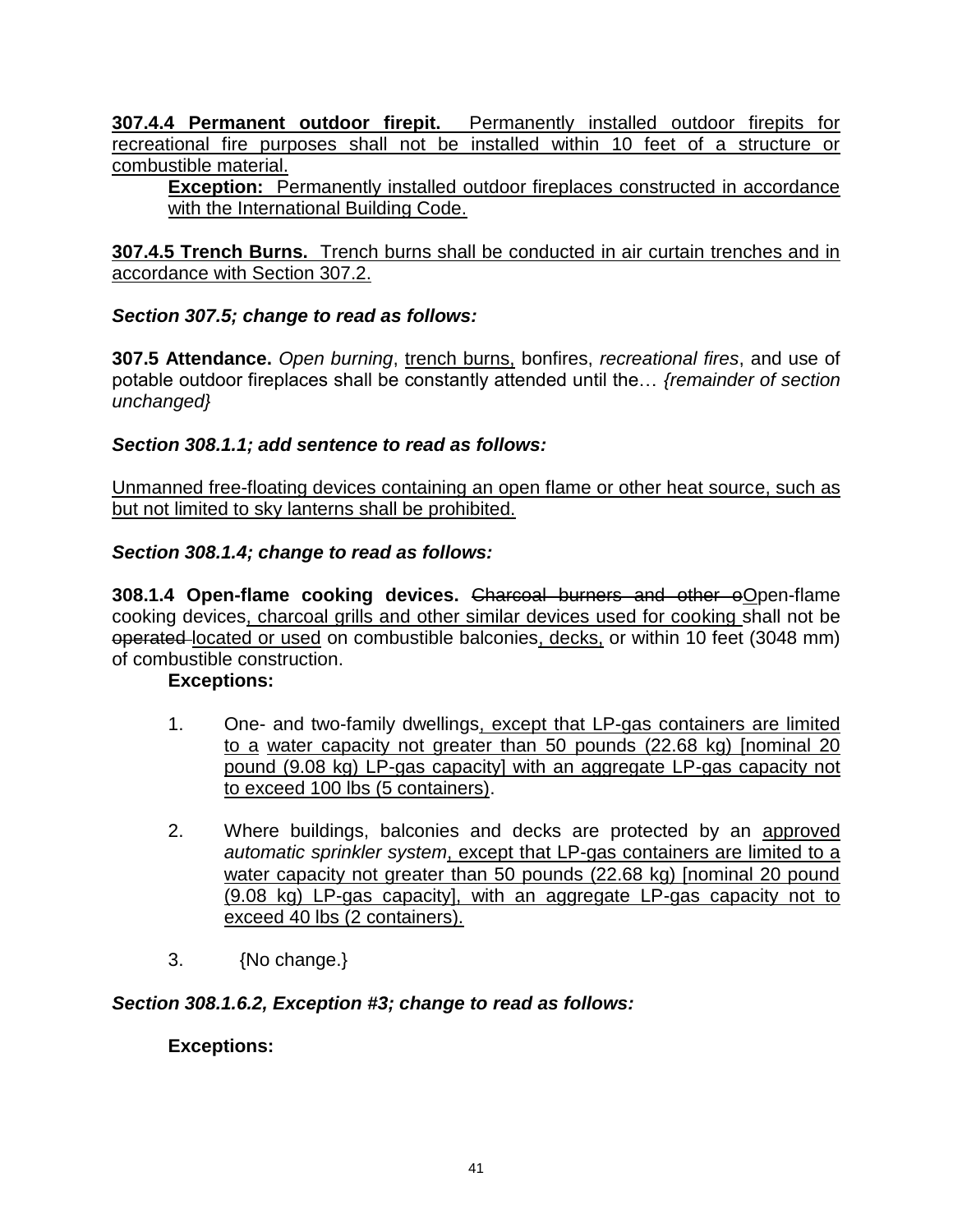3 Torches or flame-producing devices in accordance with Section 308.4 308.1.3.

### *Section 311.5; change to read as follows:*

**311.5 Placards.** Any The *fire code official* is authorized to require marking of any vacant or abandoned buildings or structures determined to be unsafe pursuant to Section 110 of this code relating to structural or interior hazards, shall be marked as required by Section 311.5.1 through 311.5.5.

## *Section 401.9; add Section 401.9 to read as follows:*

**401.9 False Alarms and Nuisance Alarms.** False alarms and nuisance alarms shall not be given, signaled or transmitted or caused or permitted to be given, signaled or transmitted in any manner.

### *Section 403.3; change Section 403.3 and add Sections 403.3.1 and 403.3.2 to read as follows:*

**403.3 Crowd managers.** Trained crowd managers shall be provided for facilities or events where more than 1,000 250 or more persons congregate. The minimum number of crowd managers shall be established at a ratio of one crowd manager to every 250 persons. Where *approved* by the *fire code official*, the ratio of crowd managers shall be permitted to be reduced where the facility is equipped throughout with an *approved automatic sprinkler system* or based upon the nature of the event.

### **Exceptions:**

- 1. The number of crowd managers may be reduced by up to fifty percent when, in the opinion of the code official, the fire protection provided by the facility and the nature of the event warrant a reduction
- 2. Assembly occupancies used exclusively for religious worship with an occupant load not exceeding 1,000.

**403.3.1 Training.** Training for crowd managers shall be approved and shall be based upon a valid job task analysis.

**403.3.2 Duties.** The duties of crowd managers shall include:

- a. An inspection of the area of responsibility to identify and address any egress barriers
- b. An inspection of the area of responsibility to identify and mitigate any fire hazards
- c. Ensure compliance with all permit conditions, including those governing pyrotechnics and other special effects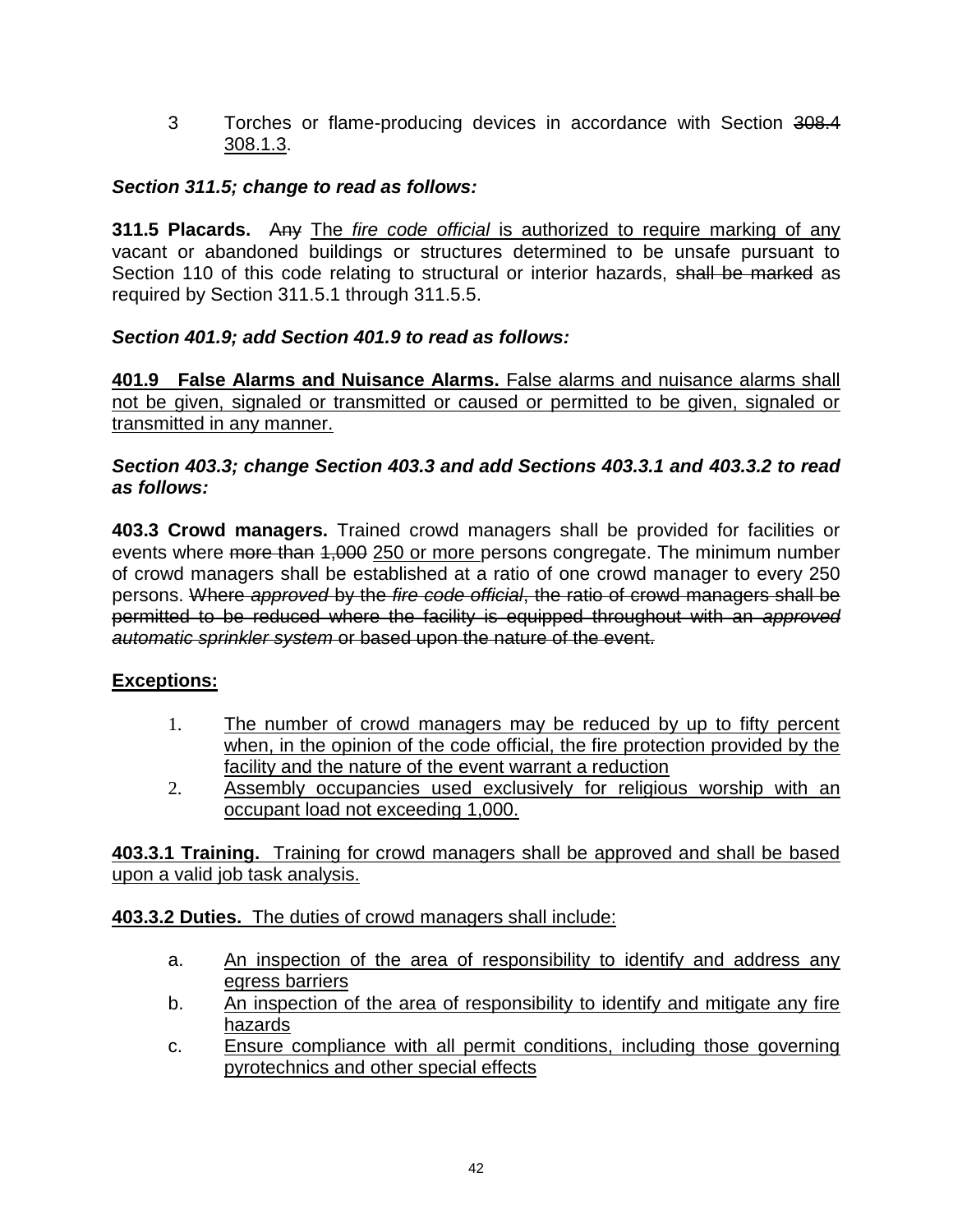- d. To direct and assist the event attendees in evacuation during an emergency
- e. Assist emergency response personnel if requested.
- f. Other duties outlined by the Fire Code Official
- g. Other duties outlined in the Emergency Plan

### *Section 501.4; change to read as follows:*

**501.4 Timing of installation.** When fire apparatus access roads or a water supply for fire protection is required to be installed for any structure or development, they shall be installed, tested, and approved prior to the time of which construction has progressed beyond completion of the foundation of any structure. , such protection shall be installed and made serviceable prior to and during the time of construction except when approved alternative methods of protection are provided. Temporary street signs shall be installed at each street intersection when construction of new roadways allows passage by vehicles in accordance with Section 505.2.

### *Section 503.1.1; add sentence to read as follows:*

Except for one- or two-family dwellings, the path of measurement shall be along a minimum of a ten feet (10') wide unobstructed pathway around the external walls of the structure.

#### *Section 503.2.1; change to read as follows:*

**503.2.1 Dimensions.** Fire apparatus access roads shall have an unobstructed width of not less than 20-24 feet (6096 mm 7315 mm), exclusive of shoulders, except for approved security gates in accordance with Section 503.6, and an unobstructed vertical clearance of not less than 13 feet 6 inches (4115 mm) 14 feet (4267 mm).

**Exception:** Vertical clearance may be reduced; provided such reduction does not impair access by fire apparatus and *approved* signs are installed and maintained indicating the established vertical clearance when approved.

#### *Section 503.2.2; change to read as follows:*

**503.2.2 Authority.** The *fire code official* shall have the authority to require an increase in the minimum access widths and vertical clearances where they are inadequate for fire or rescue operations.

#### *Section 503.3; change to read as follows:*

**503.3 Marking.** Where required by the fire code official, approved signs or other approved notices or markings that include the words NO PARKING – FIRE LANE Striping, signs, or other markings, when approved by the *fire code official*, shall be provided for fire apparatus access roads to identify such roads or prohibit the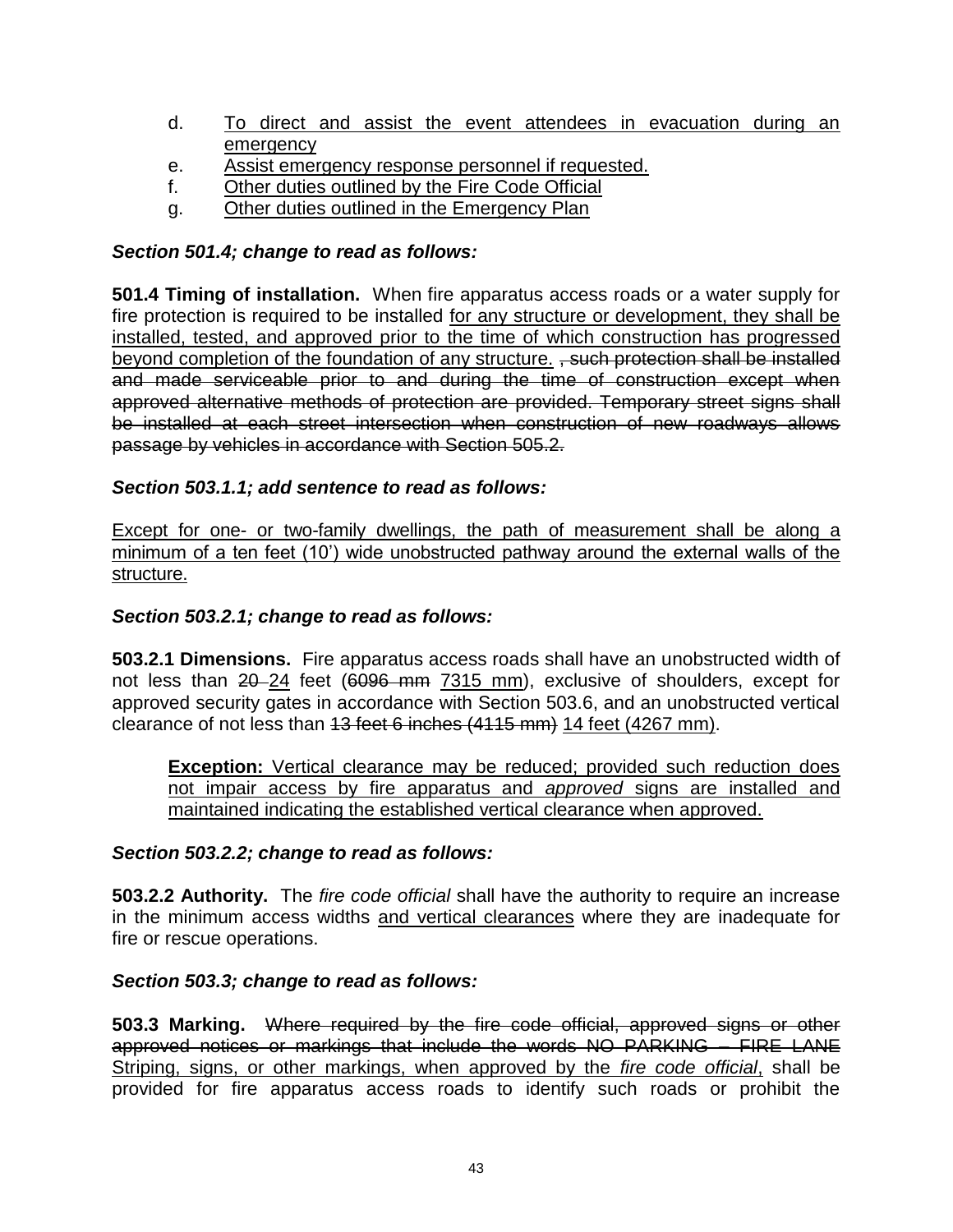obstruction thereof. The means by which fire lanes are designated Striping, signs and other markings shall be maintained in a clean and legible condition at all times and be replaced or repaired when necessary to provide adequate visibility.

**(1) Striping** – Fire apparatus access roads shall be continuously marked by painted lines of red traffic paint six inches (6") in width to show the boundaries of the lane. The words "NO PARKING FIRE LANE" or "FIRE LANE NO PARKING" shall appear in four inch (4") white letters at 25 feet intervals on the red border markings along both sides of the fire lanes. Where a curb is available, the striping shall be on the vertical face of the curb.

**(2) Signs** – Signs shall read "NO PARKING FIRE LANE" or "FIRE LANE NO PARKING" and shall be 12" wide and 18" high. Signs shall be painted on a white background with letters and borders in red, using not less than 2" lettering. Signs shall be permanently affixed to a stationary post and the bottom of the sign shall be six feet, six inches (6'6") above finished grade. Signs shall be spaced not more than fifty feet (50') apart along both sides of the fire lane. Signs may be installed on permanent buildings or walls or as approved by the Fire Chief.

## *Section 503.4; change to read as follows:*

**503.4 Obstruction of fire apparatus access roads.** Fire apparatus access roads shall not be obstructed in any manner, including the parking of vehicles. The minimum widths and clearances established in Section 503.2.1 and any area marked as a fire lane as described in Section 503.3 shall be maintained at all times.

### *Section 505.1; change to read as follows:*

**505.1 Address identification.** New and existing buildings shall have approved address numbers, building numbers or approved building identification placed in a position that is plainly legible and visible from the street or road fronting the property. These numbers shall contrast with their background. Where required by the fire code official, address numbers shall be provided in additional approved locations to facilitate emergency response. Address numbers shall be Arabic numbers or alphabetical letters. Numbers shall be a minimum of 4 inches (101.6 mm) 6 inches (152.4 mm) high with a minimum stroke width of 0.5 inch (12.7 mm). Where access is by means of a private road, buildings do not immediately front a street, and/or the building cannot be viewed from the public way, a monument, pole or other sign with approved 6 inch (152.4 mm) height building numerals or addresses and 4 inch (101.6 mm) height suite/apartment numerals of a color contrasting with the background of the building or other approved means shall be used to identify the structure. Numerals or addresses shall be posted on a minimum 20 inch (508 mm) by 30 inch (762 mm) background on border. Address numbers shall be maintained.

**Exception:** R-3 Single Family occupancies shall have approved numerals of a minimum  $3\frac{1}{2}$  inches (88.9 mm) in height and a color contrasting with the background clearly visible and legible from the street fronting the property and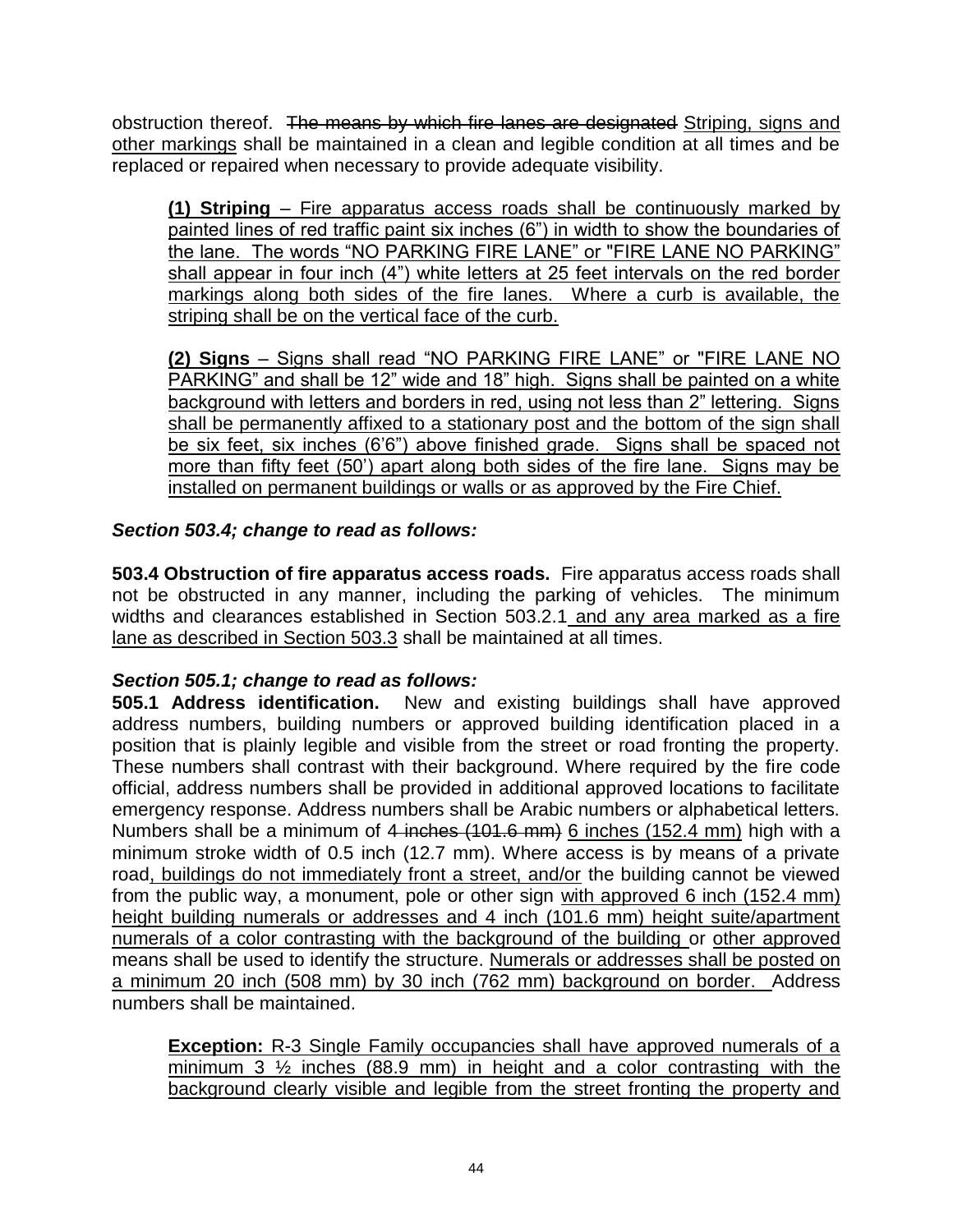#### rear alleyway where such alleyway exists.

### *Section 507.4; change to read as follows:*

**507.4 Water supply test date and information.** The water supply test used for hydraulic calculation of fire protection systems shall be conducted in accordance with NFPA 291 "Recommended Practice for Fire Flow Testing and Marking of Hydrants" and within one year of sprinkler plan submittal. The *fire code official* shall be notified prior to the water supply test. Water supply tests shall be witnessed by the *fire code official*, as required or approved documentation of the test shall be provided to the *fire code official* prior to final approval of the water supply system. The exact location of the static/residual hydrant and the flow hydrant shall be indicated on the design drawings. All fire protection plan submittals shall be accompanied by a hard copy of the waterflow test report, or as approved by the *fire code official*. The report must indicate the dominant water tank level at the time of the test and the maximum and minimum operating levels of the tank, as well, or identify applicable water supply fluctuation. The licensed contractor must then design the fire protection system based on this fluctuation information, as per the applicable referenced NFPA standard. Reference Section 903.3.5 for additional design requirements.

### *Section 507.5.4; change to read as follows:*

**507.5.4 Obstruction.** Unobstructed access to fire hydrants shall be maintained at all times. Posts, fences, vehicles, growth, trash, storage and other materials or objects shall not be placed or kept near fire hydrants, fire department inlet connections or fire protection system control valves in a manner that would prevent such equipment or fire hydrants from being immediately discernible. The fire department shall not be deterred or hindered from gaining immediate access to fire protection equipment or fire hydrants.

### *Section 509.1.2; add new Section 509.1.2 to read as follows:*

**509.1.2 Sign Requirements.** Unless more stringent requirements apply, lettering for signs required by this section shall have a minimum height of 2 inches (50.8 mm) when located inside a building and 4 inches (101.6 mm) when located outside, or as approved by the *fire code official*. The letters shall be of a color that contrasts with the background.

#### *Section 603.3.2.1, Exception; change exception to read as follows:*

**Exception:** The aggregate capacity limit shall be permitted to be increased to 3,000 gallons (11,356 L) in accordance with all requirements of Chapter 57. of Class II or III liquid for storage in protected above-ground tanks... *{Delete remainder of Exception}*

#### *Section 603.3.2.2; change to read as follows:*

**603.3.2.2 Restricted use and connection**. Tanks installed in accordance with Section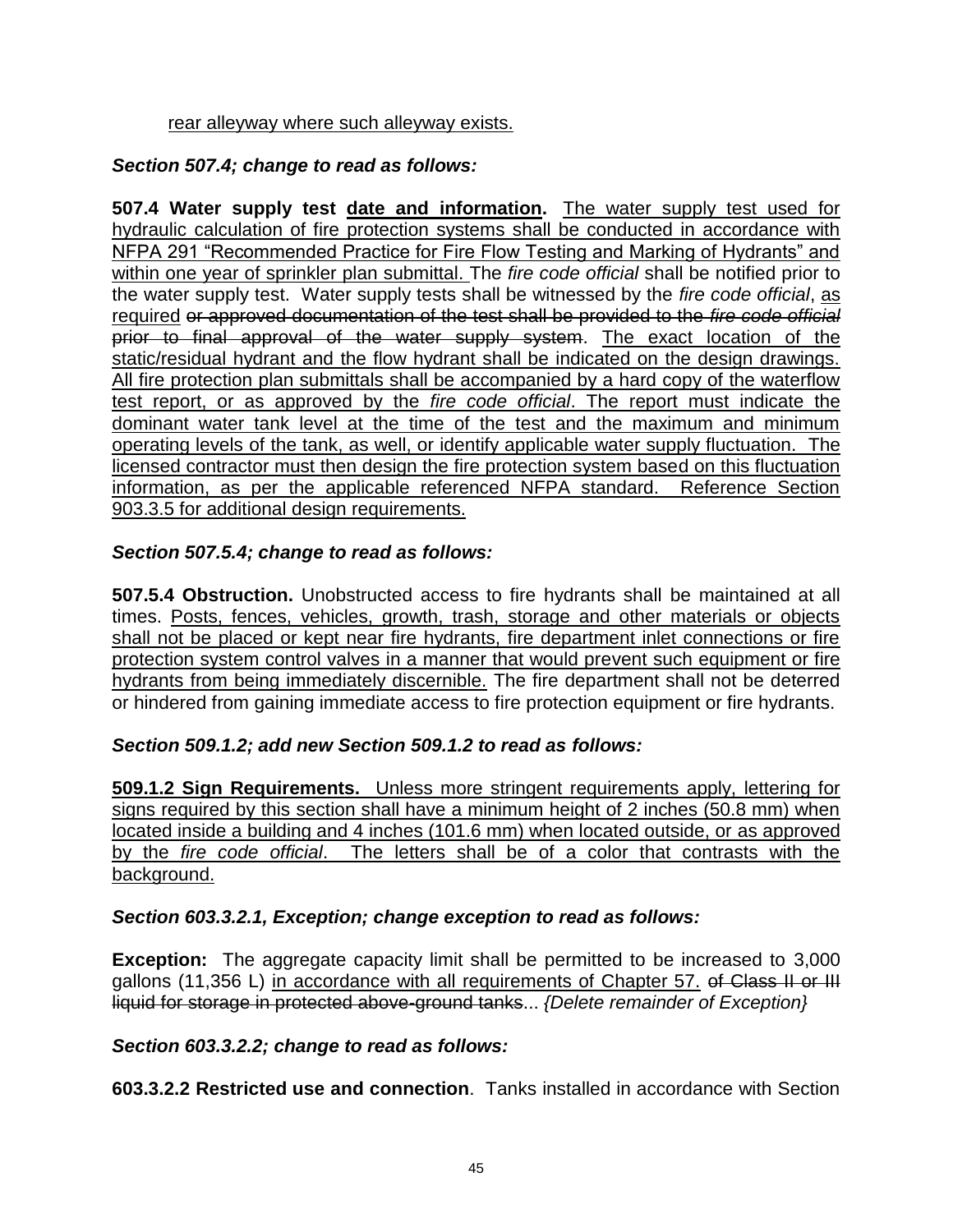603.3.2 shall be used only to supply fuel oil to fuel-burning or generator equipment installed in accordance with Section 603.3.2.4. Connections between tanks and equipment supplied by such tanks shall be made using closed piping systems.

### *Section 604; change to read as follows:*

#### **SECTION 604 EMERGENCY AND STANDBY POWER SYSTEMS**

**604.1 Installation.** Emergency and standby power systems required by this code or the *International Building Code* shall be installed in accordance with this code, NFPA 110 and 111. Existing installations shall be maintained in accordance with the original approval, except as specified in Chapter 11.

**604.1.1 Stationary generators.** Stationary emergency and standby power generators required by this code shall be *listed* in accordance with UL 2200. **604.1.2 Critical Operations Power Systems (COPS).** For Critical Operations Power Systems necessary to maintain continuous power supply to facilities or parts of facilities that require continuous operation for the reasons of public safety, emergency management, national security, or business continuity, see NFPA 70.

**604.2 Where required.** Emergency and standby power systems shall be provided where required by Sections 604.2.1 through 604.2.18.4 604.2.24 or elsewhere identified in this code or any other referenced code.

**604.2.1 Group A occupancies. Emergency voice/alarm communications**  systems. Emergency power shall be provided for emergency voice/alarm communications systems in Group A the following occupancies, or as specified elsewhere in this code, in accordance with Section 907.5.2.2.5 907.2.1.1. Covered and Open Malls, Section 604.2.13 Group A occupancies, Sections 907.2.1.1 and 907.5.2.2.4. Special Amusement buildings, Section 907.2.12.3 High rise buildings, Section 907.2.13 Atriums, Section 907.2.14 Deep Underground buildings, Section 907.2.19 **604.2.2 Smoke control systems.** Standby power shall be provided for smoke control systems in the following occupancies, or as specified elsewhere in this code, in accordance with Section 909.11: Covered mall building, *International Building Code*, Section 404.5 Atriums, *International Building Code*, Section 404.7 Underground buildings, *International Building Code*, Section 405.5 Group I-3, *International Building Code*, Section 408.9 Stages, *International Building Code*, Section 410.3.7.2 Special Amusement buildings (as applicable to Group A's), *International Building Code*, Section 411.1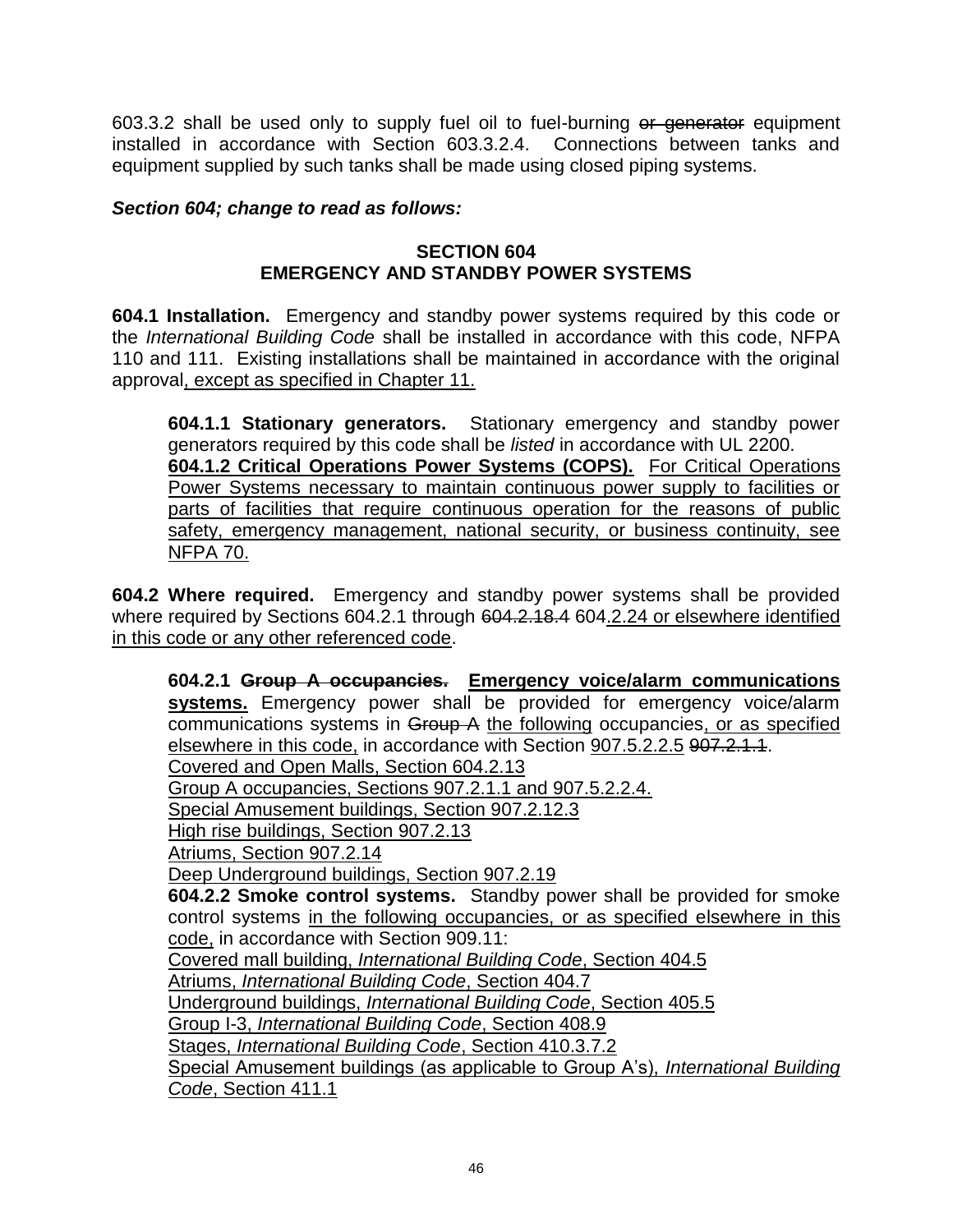Smoke protected seating, Section 1028.6.2.1

**604.2.3 Exit signs.** Emergency power shall be provided for *exit* signs in accordance with Section 1011.6.3. (90 minutes)

**604.2.4 Means of egress illumination.** Emergency power shall be provided for *means of egress* illumination in accordance with Section 1006.3. (90 minutes)

**604.2.5 Accessible means of egress elevators.** Standby power shall be provided for elevators that are part of an *accessible means of egress* in accordance with Section 1007.4.

**604.2.6 Accessible means of egress platform lifts.** Standby power in accordance with this section or ASME A18.1 shall be provided for platform lifts that are part of an *accessible means of egress* in accordance with Section 1007.5

**604.2.7 Horizontal sliding doors.** Standby power shall be provided for horizontal sliding doors in accordance with Section 1008.1.4.3.

**604.2.8 Semiconductor fabrication facilities.** Emergency power shall be provided for semiconductor fabrication facilities in accordance with Section 2703.15.

**604.2.9 Membrane structures.** Emergency power shall be provided for *exit* signs in temporary tents and membrane structures in accordance with Section 3103.12.6.1. (90 minutes) Standby power shall be provided for auxiliary inflation systems in permanent membrane structures in accordance with the *International Building Code*. (4 hours)

**604.2.10 Hazardous materials.** Emergency or standby power shall be provided in occupancies with hazardous materials in accordance with Section 5004.7 and 5005.1.5.

**604.2.11 Highly toxic and toxic materials.** Emergency power shall be provided for occupancies with highly *toxic* or *toxic* materials in accordance with Sections 6004.2.2.8 and 6004.3.4.2.

**604.2 12 Organic peroxides.** Standby power shall be provided for occupancies with organic peroxides in accordance with Section 6204.1.11.

**604.2.13 Covered and open mall buildings.** (no change).

**604.2.14 High-rise buildings.** (no change).

**604.2.15 Underground buildings.** (no change).

**604.2.16 Group I-3 occupancies.** (no change).

**604.2.17 Airport traffic control towers.** (no change).

**604.2.18 Elevators.** (no change).

**604.2.19 Smokeproof enclosures and Stair Pressurization Alternative.** Standby power shall be provided for smokeproof enclosures, stair pressurization alternative and associated automatic fire detection systems as required by the *International Building Code*, Section 909.20.6.2.

**604.2.20 Elevator pressurization.** Standby power shall be provided for elevator pressurization system as required by the *International Building Code*, Section 909.21.5.

**604.2.21 Elimination of Smoke Dampers in Shaft Penetrations.** Standby power shall be provided when eliminating the smoke dampers in ducts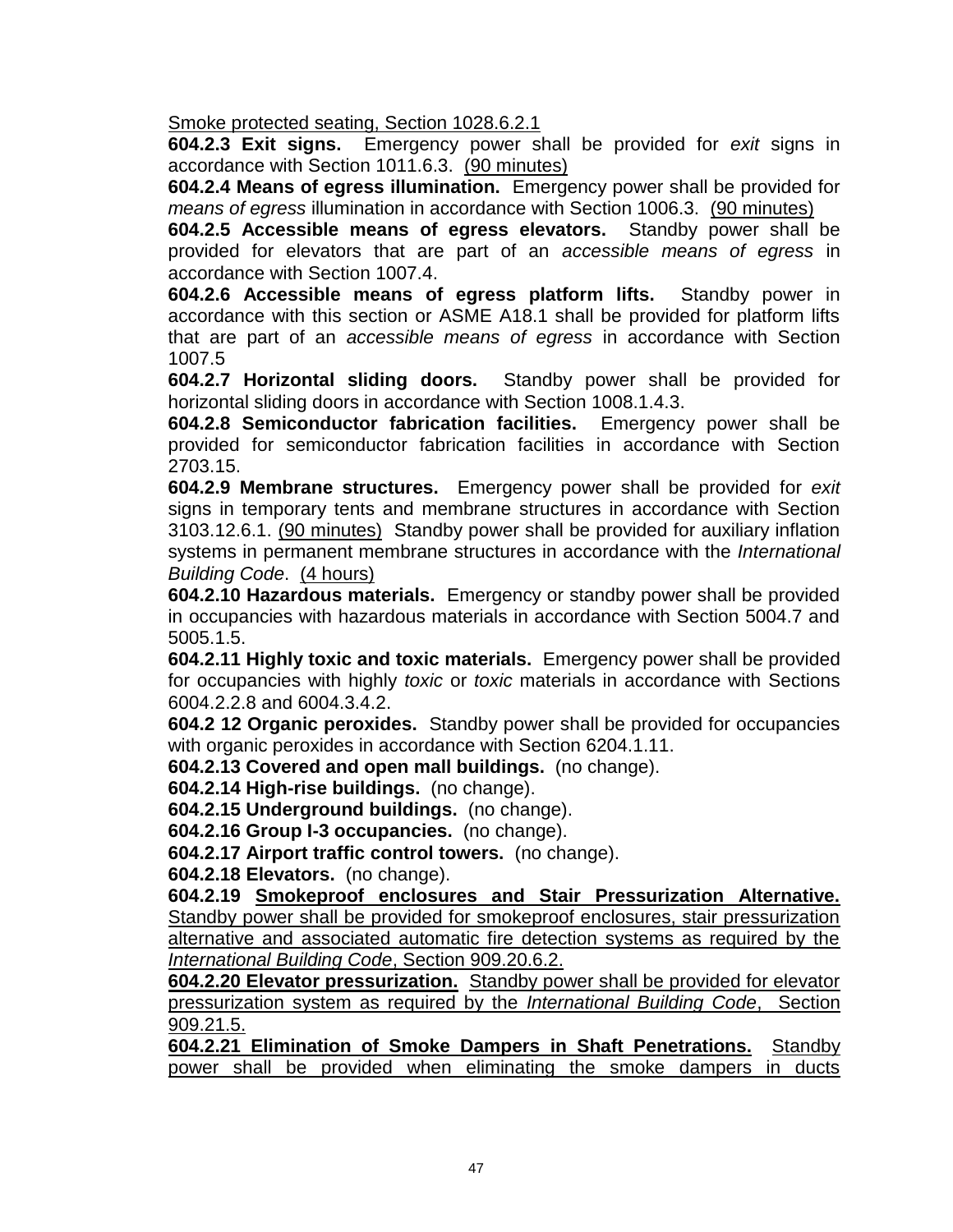penetrating shafts in accordance with the *International Building Code*, Section 717.5.3, exception 2.3.

**604.2.22 Common exhaust systems for clothes dryers.** Standby power shall be provided for common exhaust systems for clothes dryers located in multistory structures in accordance with the *International Mechanical Code* Section 504.8, item 7.

**604.2.23 Hydrogen Cutoff Rooms.** Standby power shall be provided for mechanical ventilation and gas detection systems of Hydrogen Cutoff Rooms in accordance with the *International Building Code*, Section 421.8.

**604.2.24 Means of Egress Illumination in Existing Buildings.** Emergency power shall be provided for *means of egress* illumination in accordance with Section 1104.5 and 1104.5.1 when required by the fire code official. (90 minutes in I-2, 60 minutes elsewhere.)

**604.3 Energy time duration.** Unless a time limit is specified by the fire code official, in this chapter or elsewhere in this code, or in any other referenced code or standard, the emergency and standby power system shall be supplied with enough fuel or energy storage capacity for not less than 2-hour full-demand operation of the system.

> **Exception:** Where the system is supplied with natural gas from a utility provider and is approved.

**604.3 4 Maintenance.** (no change). **604.4 5 Operational inspection and testing.** (no change). **604.5 6 Emergency lighting equipment.** (no change). **604.6 7 Supervision of maintenance and testing.** (no change). *Section 704.1; change to read as follows:*

**704.1 Enclosure.** Interior vertical shafts, including but not limited to *stairways*, elevator hoistways, service and utility shafts, that connect two or more stories of a building shall be enclosed or protected in accordance with the codes in effect at the time of construction but, regardless of when constructed, not less than as required in Chapter 11. New floor openings in existing buildings shall comply with the *International Building Code.*

*Section 807.4.3.2; change to read as follows:*

**807.4.3.2 Artwork.** Artwork and teaching materials shall be limited on the walls of corridors to not more than 20 percent of the wall area and on the walls of classrooms to not more than 50 percent of each wall area. Such materials shall not be continuous from floor to ceiling or wall to wall.

Curtains, draperies, wall hangings and other decorative material suspended from the walls or ceilings shall meet the flame propagation performance criteria of NFPA 701 in accordance with Section 807 or be noncombustible.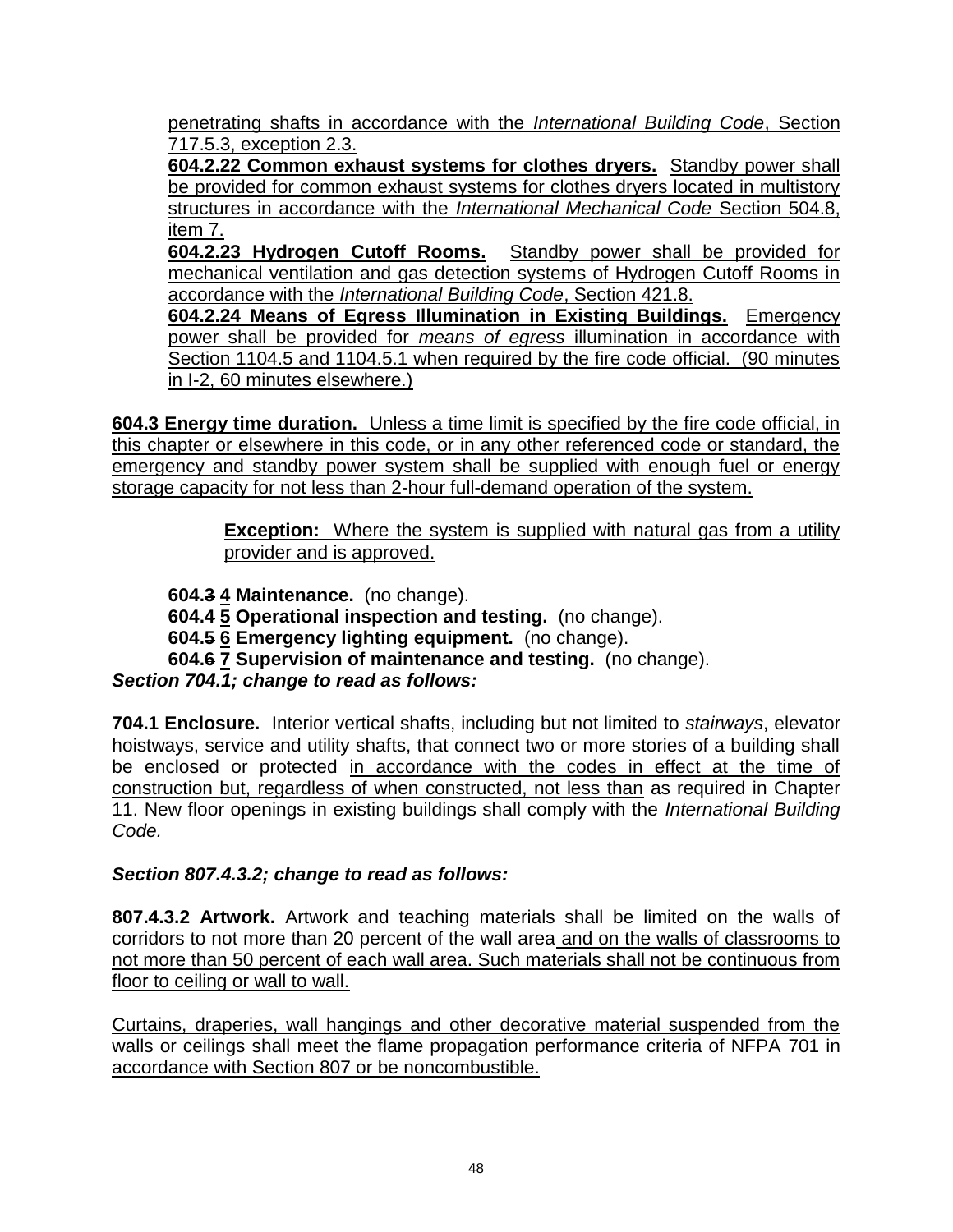**Exception:** Corridors protected by an approved automatic sprinkler system installed in accordance with Section 903.3.1.1 shall be limited to 50 percent of the wall area.

### *Section 807.4.4.2; change to read as follows:*

**807.4.4.2 Artwork.** Artwork and teaching materials shall be limited on the walls of corridors to not more than 20 percent of the wall area and on the walls of classrooms to not more than 50 percent of each wall area. Such materials shall not be continuous from floor to ceiling or wall to wall.

Curtains, draperies, wall hangings and other decorative material suspended from the walls or ceilings shall meet the flame propagation performance criteria of NFPA 701 in accordance with Section 807 or be noncombustible.

**Exception:** Corridors protected by an approved automatic sprinkler system installed in accordance with Section 903.3.1.1 shall be limited to 50 percent of the wall area.

### *Section 901.4.3; change to read as follows:*

**901.4.3 Fire areas.** {First part of section unchanged} …determined in accordance with Section 707.3.910 of the *International Building Code.*

### *Section 901.6.1; add Section 901.6.1.1 to read as follows:*

**901.6.1.1 Standpipe Testing.** Building owners/managers must maintain and test standpipe systems as per NFPA 25 requirements. The following additional requirements shall be applied to the testing that is required every 5 years:

- 1. The piping between the Fire Department Connection (FDC) and the standpipe shall be backflushed when foreign material is present, and also hydrostatically tested for all FDC's on any type of standpipe system. Hydrostatic testing shall also be conducted in accordance with NFPA 25 requirements for the different types of standpipe systems.
- 2. For any manual (dry or wet) standpipe system not having an automatic water supply capable of flowing water through the standpipe, the tester shall connect hose from a fire hydrant or portable pumping system (as approved by the *fire code official*) to each FDC, and flow water through the standpipe system to the roof outlet to verify that each inlet connection functions properly. Confirm that there are no open hose valves prior to introducing water into a dry standpipe. There is no required pressure criteria at the outlet. Verify that check valves function properly and that there are no closed control valves on the system.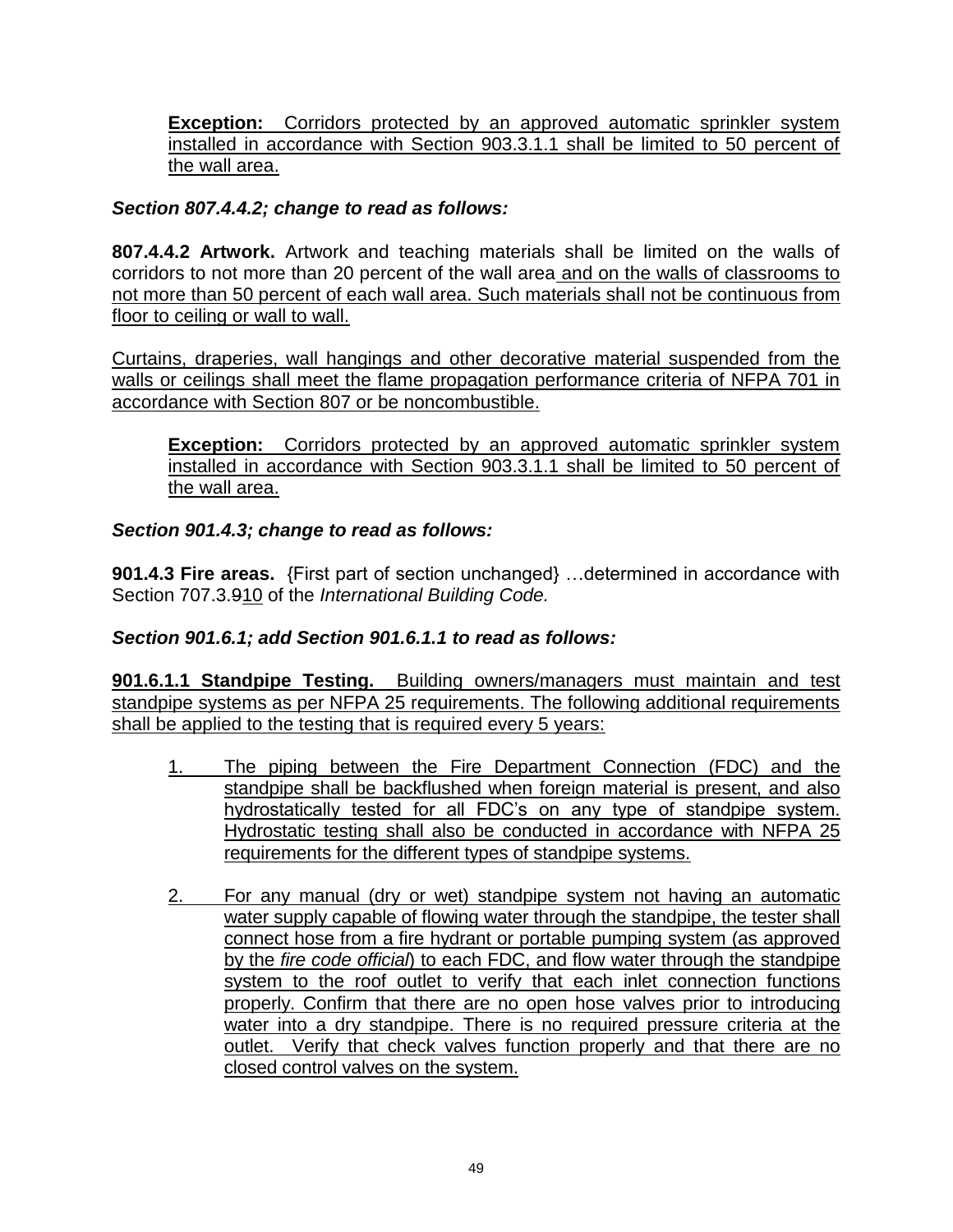- 3. Any pressure relief, reducing, or control valves shall be tested in accordance with the requirements of NFPA 25. All hose valves shall be exercised.
- 4. If the FDC is not already provided with approved caps, the contractor shall install such caps for all FDC's as required by the *fire code official*.
- 5. Upon successful completion of standpipe test, place a blue tag (as per Texas Administrative Code, Fire Sprinkler Rules for Inspection, Test and Maintenance Service (ITM) Tag) at the bottom of each standpipe riser in the building. The tag shall be check-marked as "Fifth Year" for Type of ITM, and the note on the back of the tag shall read "5 Year Standpipe Test" at a minimum.
- 6. The procedures required by Texas Administrative Code Fire Sprinkler Rules with regard to Yellow Tags and Red Tags or any deficiencies noted during the testing, including the required notification of the local Authority Having Jurisdiction (*fire code official*) shall be followed.
- 7. Additionally, records of the testing shall be maintained by the owner and contractor, if applicable, as required by the State Rules mentioned above and NFPA 25.
- 8. Standpipe system tests where water will be flowed external to the building shall not be conducted during freezing conditions or during the day prior to expected night time freezing conditions.
- 9. Contact the *fire code official* for requests to remove existing fire hose from Class II and III standpipe systems where employees are not trained in the utilization of this firefighting equipment. All standpipe hose valves must remain in place and be provided with an approved cap and chain when approval is given to remove hose by the *fire code official*.

#### *Section 901.7; change to read as follows:*

**901.7 Systems out of service.** Where a required *fire protection system* is out of service or in the event of an excessive number of activations, the fire department and the *fire code official* shall be notified immediately and, where required by the *fire code official*, the building shall either be evacuated or an *approved fire watch* shall be provided for all occupants left unprotected by the shut down until the *fire protection system* has been returned to service. *…{remaining text unchanged}*

#### **Section 901.9; change Section 901.9 to read as follows:**

*901.9 Discontinuation or change Termination of monitoringof service. For fire alarm systems required to be monitored by this code, Notice shall be made to the fire code official whenever contracted alarm monitoring services for monitoring of any fire*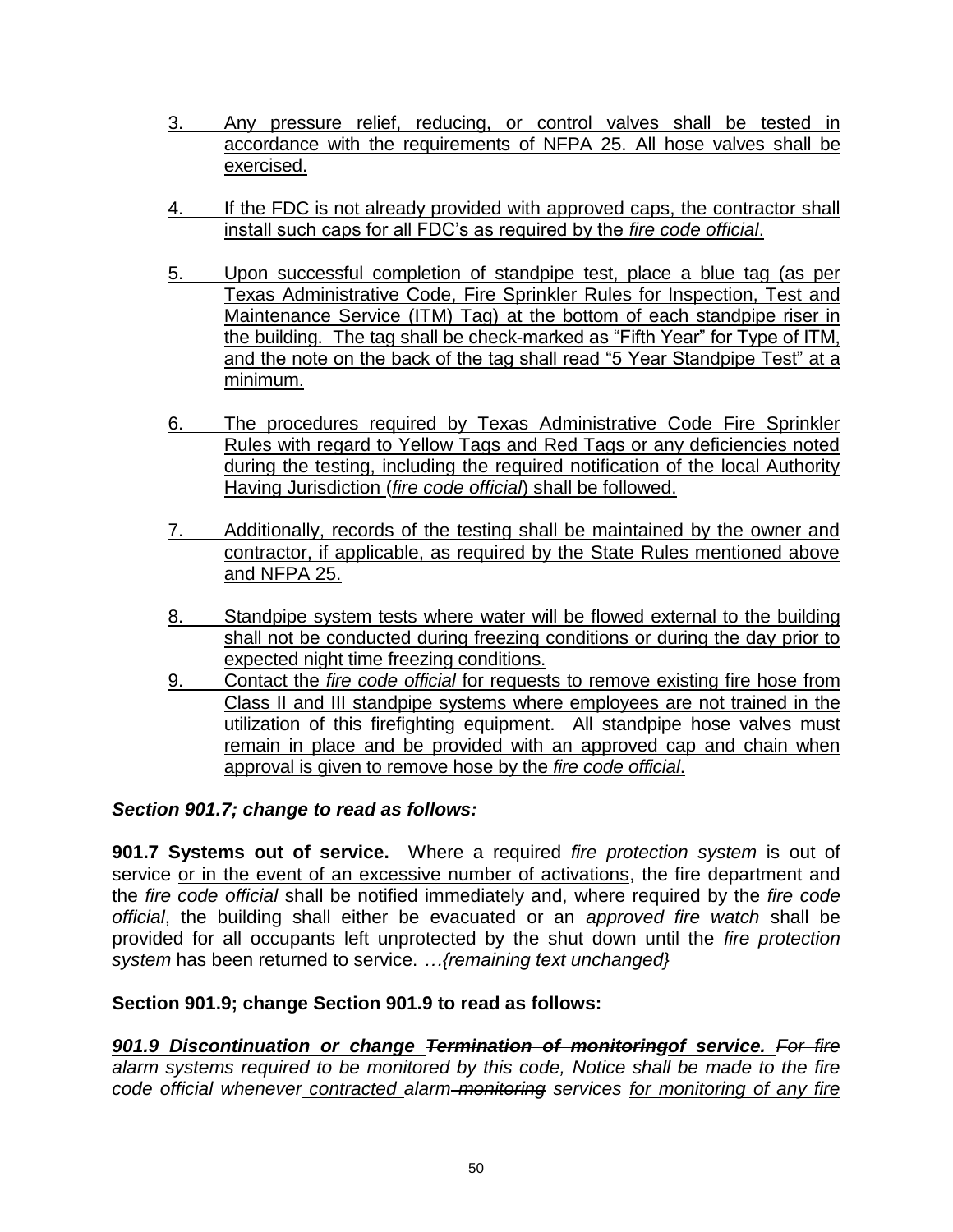*alarm system are terminated for any reason, or a change in alarm monitoring provider occurs. Notice shall be made in writing to the* fire code official *by the building owner and monitoring service provider prior to the service being terminated.*

### **Section 903.1.1; change to read as follows:**

*903.1.1 Alternative protection. Alternative automatic fire-extinguishing systems complying with Section 904 shall be permitted in lieu of addition to automatic sprinkler protection where recognized by the applicable standard and, or as* approved *by the* fire code official*.*

### *Section 903.2; add paragraph to read as follows:*

Automatic Sprinklers shall not be installed in elevator machine rooms, elevator machine spaces, and elevator hoistways, other than pits where such sprinklers would not necessitate shunt trip requirements under any circumstances. Storage shall not be allowed within the elevator machine room. Signage shall be provided at the entry doors to the elevator machine room indicating "ELEVATOR MACHINERY – NO STORAGE ALLOWED."

#### *Section 903.2; delete the exception.*

### *Section 903.2.9; add Section 903.2.9.3 to read as follows:*

**903.2.9.3 Self-service storage facility.** An automatic sprinkler system shall be installed throughout all self-service storage facilities.

**Exception:** One-story self-service storage facilities that have no interior corridors, with a one-hour fire barrier separation wall installed between every storage compartment.

#### Option B

#### *Section 903.2.11; change 903.2.11.3 and add 903.2.11.7, 903.2.11.8, and 903.2.11.9 as follows:*

**903.2.11.3 Buildings 55 35 feet or more in height.** An automatic sprinkler system shall be installed throughout buildings with a floor level, other than penthouses in compliance with Section 1509 of the *International Building Code*, having an occupant load of 30 or more that is located 55 35 feet (16 764 10 668 mm) or more above the lowest level of fire department vehicle access.

#### **Exceptions:**

1. Airport control towers.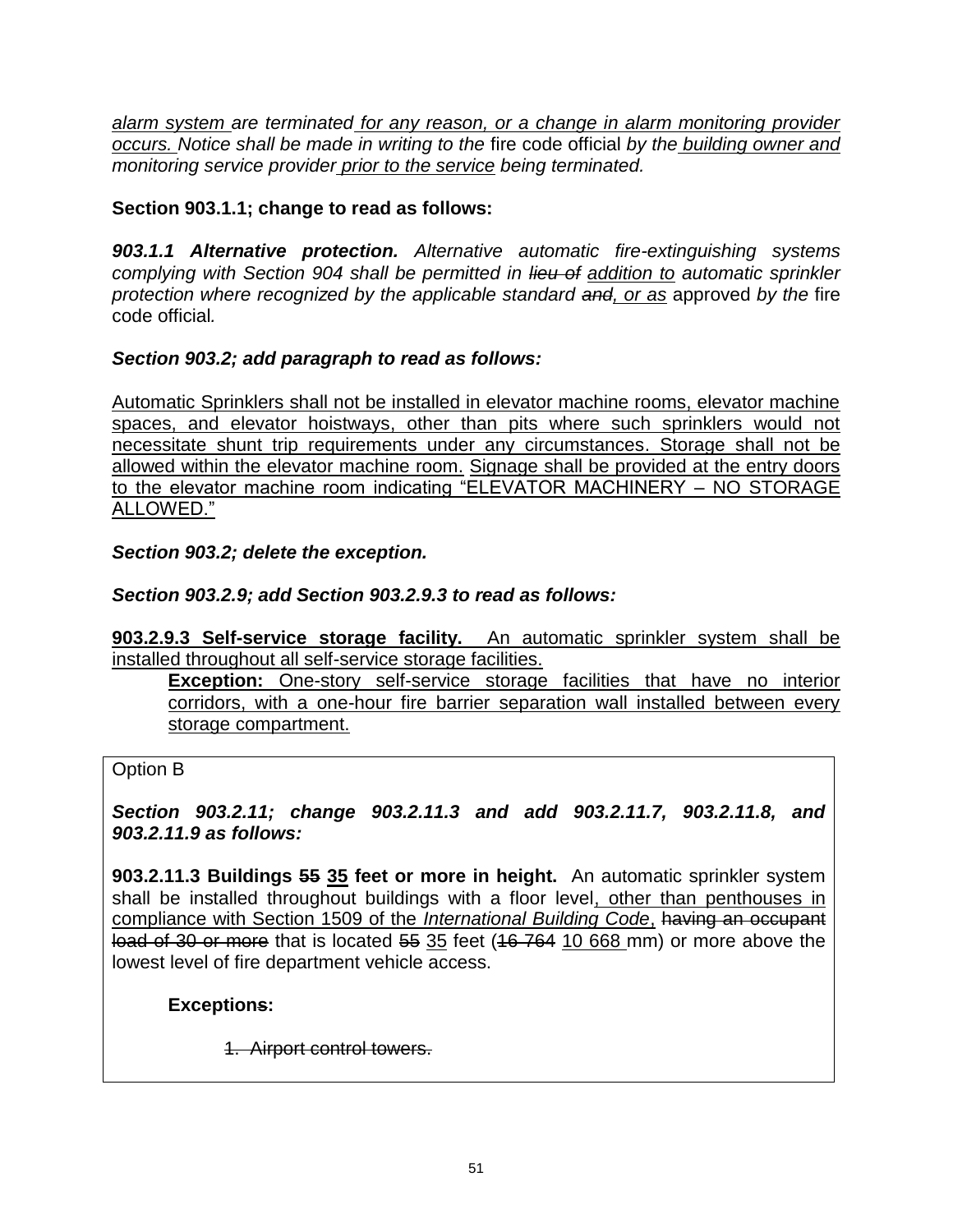2. Open parking structures in compliance with Section 406.5 of the *International Building Code*.

3. Occupancies in Group F-2.

**903.2.11.7 High-Piled Combustible Storage.** For any building with a clear height exceeding 12 feet (4572 mm), see Chapter 32 to determine if those provisions apply.

**903.2.11.8 Spray Booths and Rooms.** New and existing spray booths and spraying rooms shall be protected by an approved automatic fire-extinguishing system.

**903.2.11.9 Buildings Over 6,000 sq.ft.** An automatic sprinkler system shall be installed throughout all buildings with a building area 6,000 sq.ft. or greater and in all existing buildings that are enlarged to be 6,000 sq. ft. or greater. For the purpose of this provision, fire walls shall not define separate buildings.

**Exception:** Open parking garages in compliance with Section 406.5 of the I*nternational Building Code*.

### *Section 903.3.1.1.1; change to read as follows:*

**903.3.1.1.1 Exempt locations.** When approved by the *fire code official*, automatic sprinklers shall not be required in the following rooms or areas where such *...{text unchanged}…* because it is damp, of fire-resistance-rated construction or contains electrical equipment.

- 1. Any room where the application of water, or flame and water, constitutes a serious life or fire hazard.
- 2. Any room or space where sprinklers are considered undesirable because of the nature of the contents, when approved by the code official.
- 3. Generator and transformer rooms, under the direct control of a public utility, separated from the remainder of the building by walls and floor/ceiling or roof/ceiling assemblies having a fire-resistance rating of not less than 2 hours.
- 4. In rooms or areas that are of noncombustible construction with wholly noncombustible contents.
- 5. Fire service access Elevator machine rooms, and machinery spaces, and hoistways, other than pits where such sprinklers would not necessitate shunt trip requirements under any circumstances.
- 6. {Delete.}

### *Section 903.3.1.2.2; add section to read as follows:*

**Section 903.3.1.2.2 Attics, Open Breezeways, and Attached Garages.** Sprinkler protection is required in attic spaces of such buildings two or more stories in height, open breezeways, and attached garages.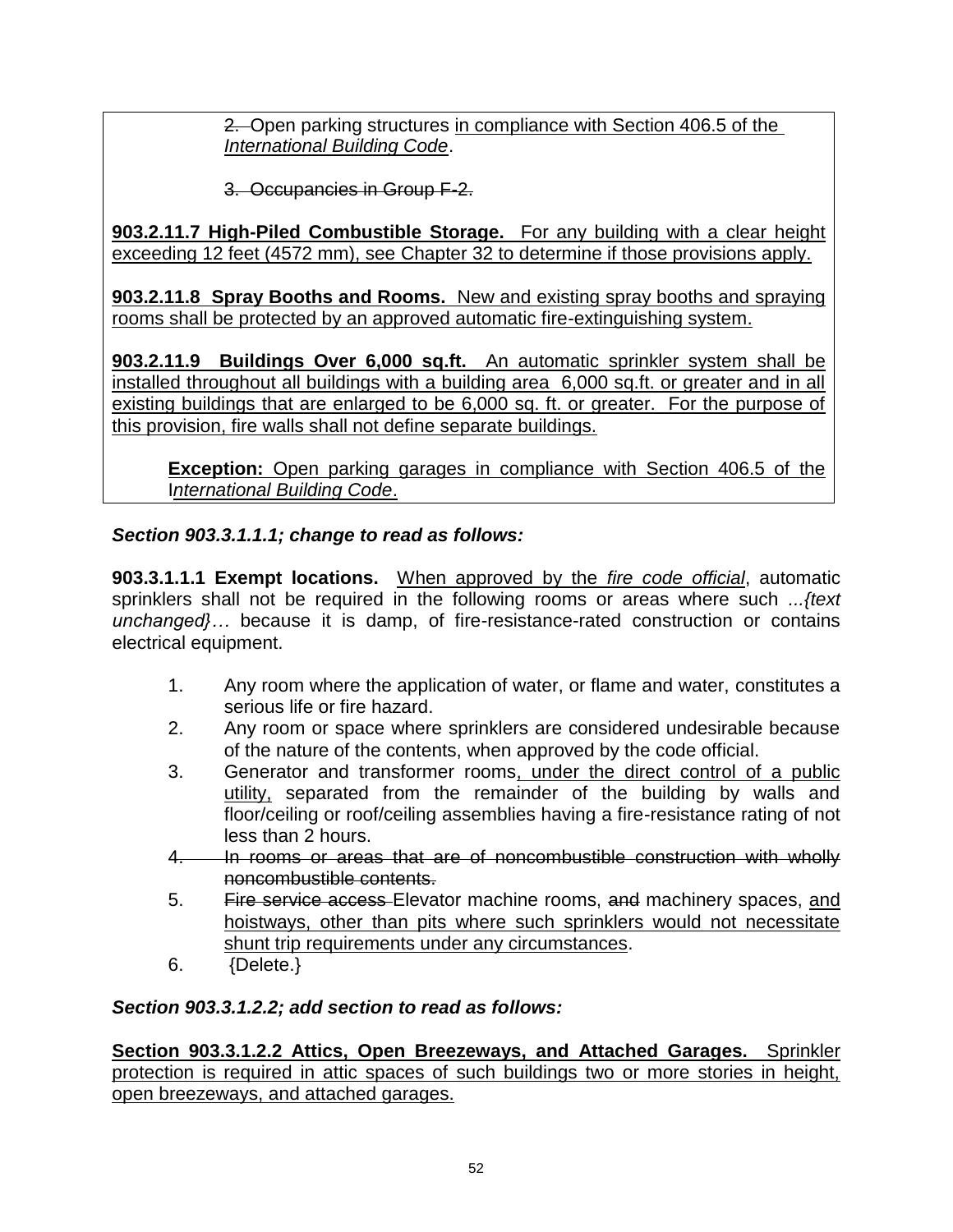### *Section 903.3.1.3; change to read as follows:*

**903.3.1.3 NFPA 13D sprinkler systems.** *Automatic sprinkler systems* installed in oneand two-family *dwellings*, Group R-3 and R-4 congregate living facilities and *townhouses* shall be permitted to be installed throughout in accordance with NFPA 13D or in accordance with state law.

#### *Section 903.3.5; add a second paragraph to read as follows:*

Water supply as required for such systems shall be provided in conformance with the supply requirements of the respective standards; however, every fire protection system shall be designed with a 10 psi safety factor. Reference Section 507.4 for additional design requirements.

### *Section 903.4; add a second paragraph after the exceptions to read as follows:*

Sprinkler and standpipe system water-flow detectors shall be provided for each floor tap to the sprinkler system and shall cause an alarm upon detection of water flow for more than 45 seconds. All control valves in the sprinkler and standpipe systems except for fire department hose connection valves shall be electrically supervised to initiate a supervisory signal at the central station upon tampering.

#### *Section 903.4.2; add second paragraph to read as follows:*

The alarm device required on the exterior of the building shall be a weatherproof horn/strobe notification appliance with a minimum 75 candela strobe rating, installed as close as practicable to the fire department connection.

#### *Section 905.2; change to read as follows:*

**905.2 Installation standard.** Standpipe systems shall be installed in accordance with this section and NFPA 14. Manual dry standpipe systems shall be supervised with a minimum of 10 psig and a maximum of 40 psig air pressure with a high/low alarm.

#### *Section 905.3; add Section 905.3.9 and exception to read as follows:*

**905.3.9 Building area.** In buildings exceeding 10,000 square feet in area per story, Class I automatic wet or manual wet standpipes shall be provided where any portion of the building's interior area is more than 200 feet (60960 mm) of travel, vertically and horizontally, from the nearest point of fire department vehicle access.

**Exception:** Automatic dry and semi-automatic dry standpipes are allowed as provided for in NFPA 14.

*Section 905.4, item 5; change to read as follows:*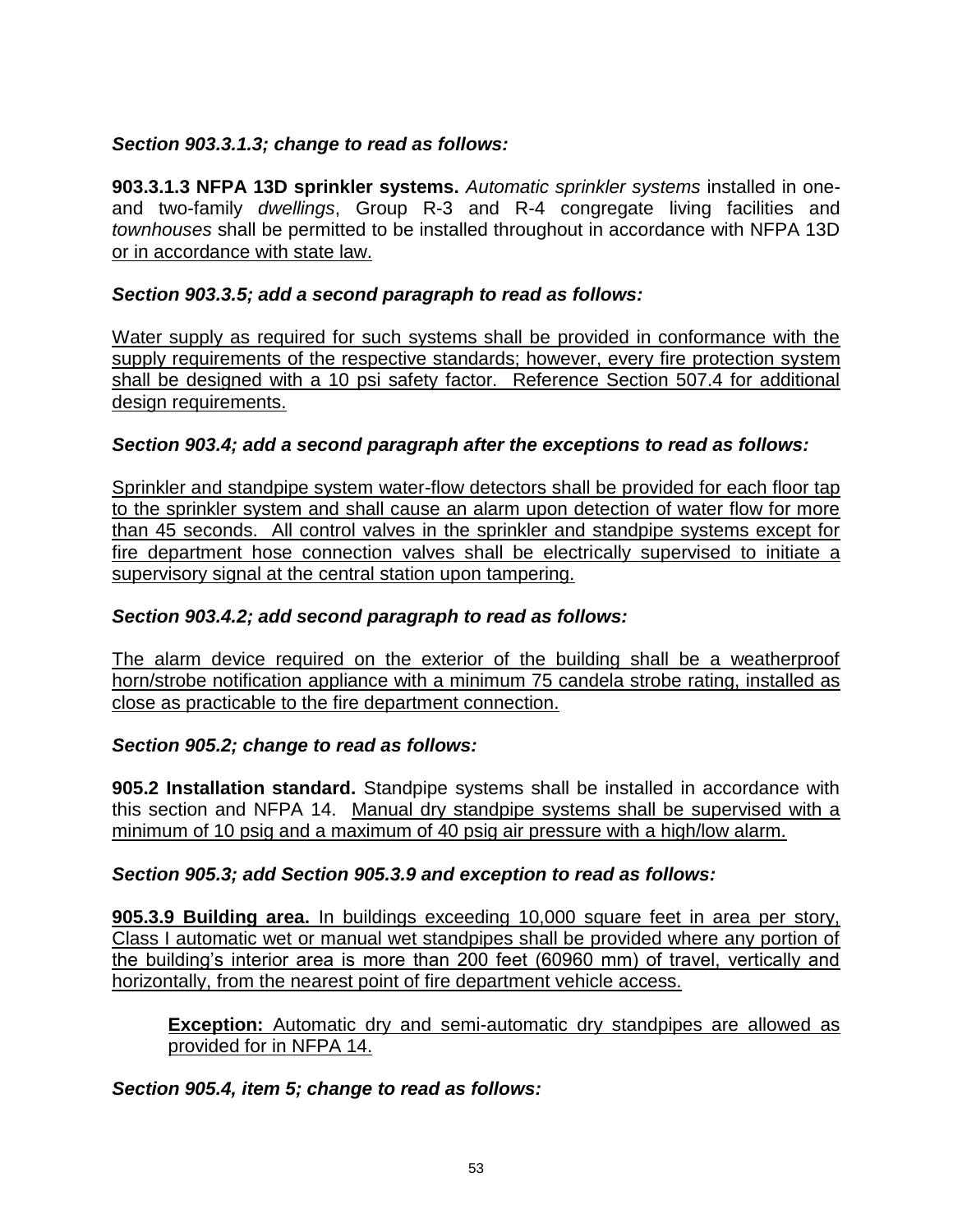5. Where the roof has a slope less than four units vertical in 12 units horizontal (33.3-percent slope), each standpipe shall be provided with a two-way a hose connection shall be located to serve the roof or at the highest landing of a stairway with stair access to the roof provided in accordance with Section 1009.16. An additional hose connection shall be provided at the top of the most hydraulically remote standpipe for testing purposes.

#### *Section 905.4; add the following item 7:*

*7.* When required by this Chapter, standpipe connections shall be placed adjacent to all required exits to the structure and at two hundred feet (200') intervals along major corridors thereafter, or as otherwise approved by the fire code official.

### *Section 905.9; add a second paragraph after the exceptions to read as follows:*

Sprinkler and standpipe system water-flow detectors shall be provided for each floor tap to the sprinkler system and shall cause an alarm upon detection of water flow for more than 45 seconds. All control valves in the sprinkler and standpipe systems except for fire department hose connection valves shall be electrically supervised to initiate a supervisory signal at the central station upon tampering.

#### *Section 907.1; add Section 907.1.4 to read as follows:*

**907.1.4 Design standards.** All alarm systems new or replacement shall be addressable. Alarm systems serving more than 20 smoke detectors shall be analog addressable.

**Exception:** Existing systems need not comply unless the total building remodel or expansion initiated after the effective date of this code, as adopted, exceeds 30% of the building. When cumulative building remodel or expansion exceeds 50% of the building must comply within 18 months of permit application.

#### *Section 907.2.1; change to read as follows:*

**907.2.1 Group A.** A manual fire alarm system that activates the occupant notification system in accordance with new Section 907.6 shall be installed in Group A occupancies where the having an occupant load due to the assembly occupancy is of 300 or more persons or more than 100 persons above or below the lowest level of exit discharge. Group A occupancies not separated from one another in accordance with Section 707.3.910 of the *International Building Code* shall be considered as a single occupancy for the purposes of applying this section. Portions of Group E occupancies occupied for assembly purposes shall be provided with a fire alarm system as required for the Group E occupancy.

**Exception:** {No change.}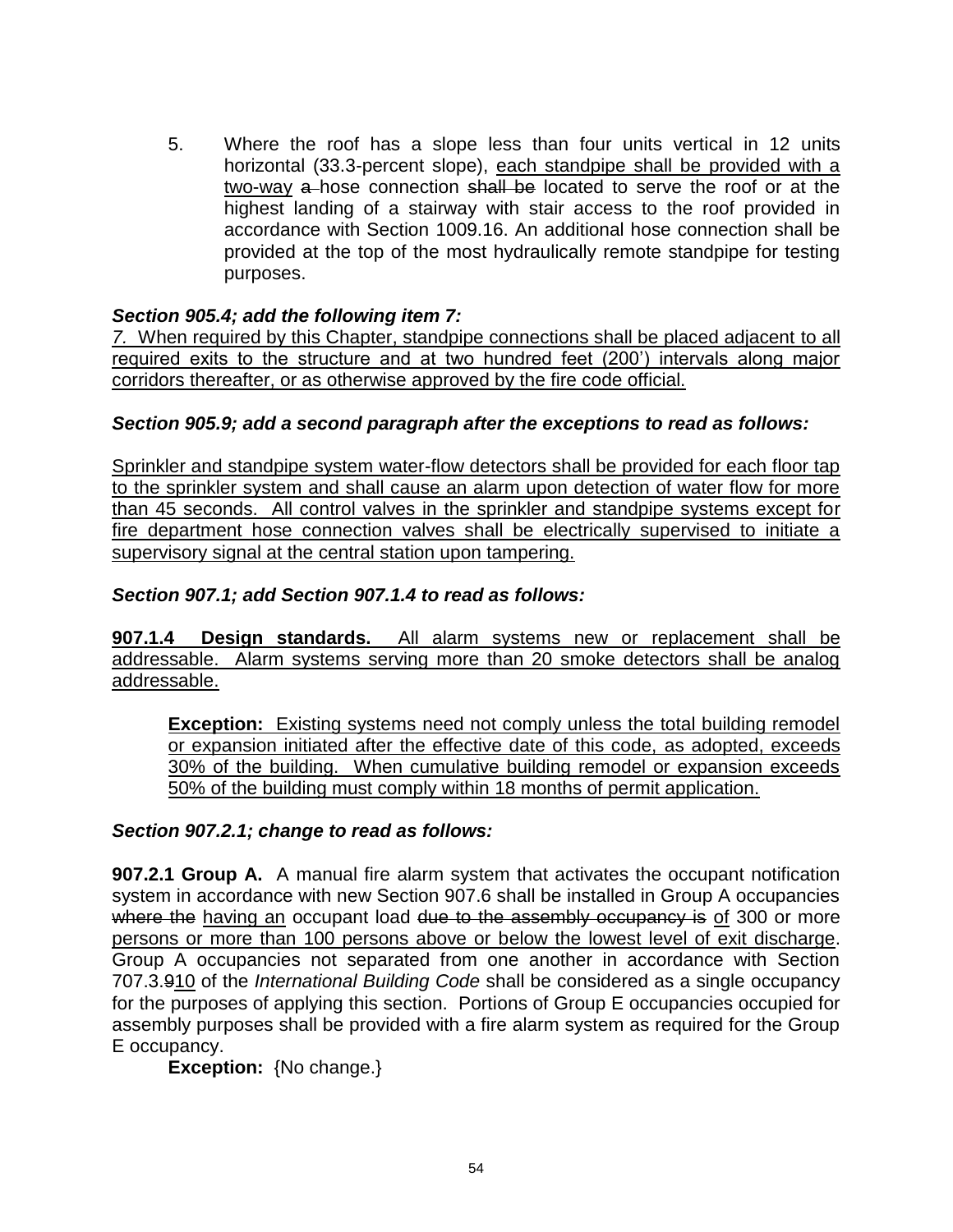Activation of fire alarm notification appliances shall:

1. Cause illumination of the *means of egress* with light of not less than 1 footcandle (11 lux) at the walking surface level, and 2. Stop any conflicting or confusing sounds and visual distractions.

## *Section 907.2.3; change to read as follows:*

**907.2.3 Group E.** A manual fire alarm system that initiates the occupant notification signal utilizing an emergency voice/alarm communication system meeting the requirements of Section 907.5.2.2 and installed in accordance with Section 907.6 shall be installed in Group E educational occupancies. When *automatic sprinkler systems* or smoke detectors are installed, such systems or detectors shall be connected to the building fire alarm system. An approved smoke detection system shall be installed in Group E day care occupancies. Unless separated by a minimum of 100' open space, all buildings, whether portable buildings or the main building, will be considered one building for alarm occupant load consideration and interconnection of alarm systems.

## **Section 907.2.3; change exception 1. to read as follows:**

## **Exceptions:**

- 1. A manual fire alarm system is not required in Group E educational and day care occupancies with an occupant load of less than 30 or less when provided with an approved automatic sprinkler system.
	- 1.1. Residential In-Home day care with not more than 12 children may use interconnected single station detectors in all habitable rooms. (For care of more than five children 2 1/2 or less years of age, see Section 907.2.6.)

## *Section 907.2.13, Exception 3; change to read as follows:*

3. Open air portions of buildings with an occupancy in Group A-5 in accordance with Section 303.1 of the *International Building Code*; however, this exception does not apply to accessory uses including but not limited to sky boxes. restaurants and similarly enclosed areas.

## *Section 907.4.2; add Section 907.4.2.7 to read as follows:*

**907.4.2.7 Type.** Manual alarm initiating devices shall be an approved double action type.

## *Section 907.6.1; add Section 907.6.1.1 to read as follows:*

**907.6.1.1 Wiring Installation.** All fire alarm systems shall be installed in such a manner that a failure of any single initiating device or single open in an initiating circuit conductor will not interfere with the normal operation of other such devices. All signaling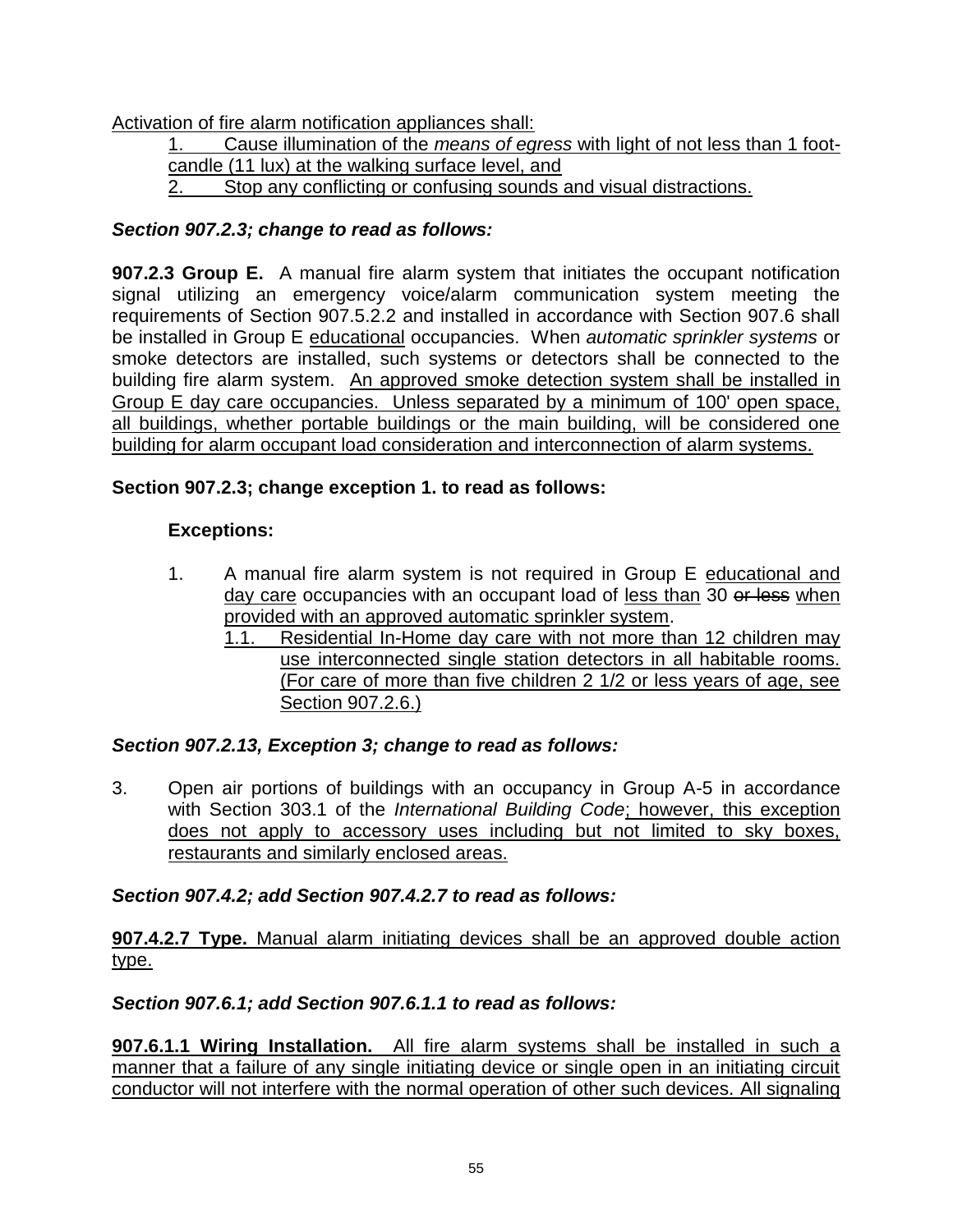line circuits (SLC) shall be installed in such a way that a single open will not interfere with the operation of any addressable devices (Class A). Outgoing and return SLC conductors shall be installed in accordance with NFPA 72 requirements for Class A circuits and shall have a minimum of four feet separation horizontal and one foot vertical between supply and return circuit conductors. The initiating device circuit (IDC) from an addressable input (monitor) module may be wired Class B, provided the distance from the addressable module to the initiating device is ten feet or less.

## *Section 907.6.5; add Section 907.6.5.3 to read as follows:*

**907.6.5.3 Communication requirements.** All alarm systems, new or replacement, shall transmit alarm, supervisory and trouble signals descriptively to the approved central station, remote supervisory station or proprietary supervising station as defined in NFPA 72, with the correct device designation and location of addressable device identification. Alarms shall not be permitted to be transmitted as a General Alarm or Zone condition.

### *Section 910.1; change Exception 2 to read as follows:*

2. Where areas of buildings are equipped with early suppression fastresponse (ESFR) sprinklers, automatic only manual smoke and heat vents or manually activated engineered mechanical smoke exhaust systems shall not be required within these areas. Automatic smoke and heat vents are prohibited.

#### *Section 910.2; add subsections 910.2.3 with exceptions and 910.2.4 to read as follows:*

**910.2.3 Group H.** Buildings and portions thereof used as a Group H occupancy as follows:

1. In occupancies classified as Group H-2 or H-3, any of which are more than 15,000 square feet (1394 m<sup>2</sup>) in single floor area.

**Exception:** Buildings of noncombustible construction containing only noncombustible materials.

2. In areas of buildings in Group H used for storing Class 2, 3, and 4 liquid and solid oxidizers, Class 1 and unclassified detonable organic peroxides, Class 3 and 4 unstable (reactive) materials, or Class 2 or 3 water-reactive materials as required for a high-hazard commodity classification.

**Exception:** Buildings of noncombustible construction containing only noncombustible materials.

**Table 910.3; Change the title of the first row of the table from "Group F-1 and S-1" to include "Group H" and to read as follows:**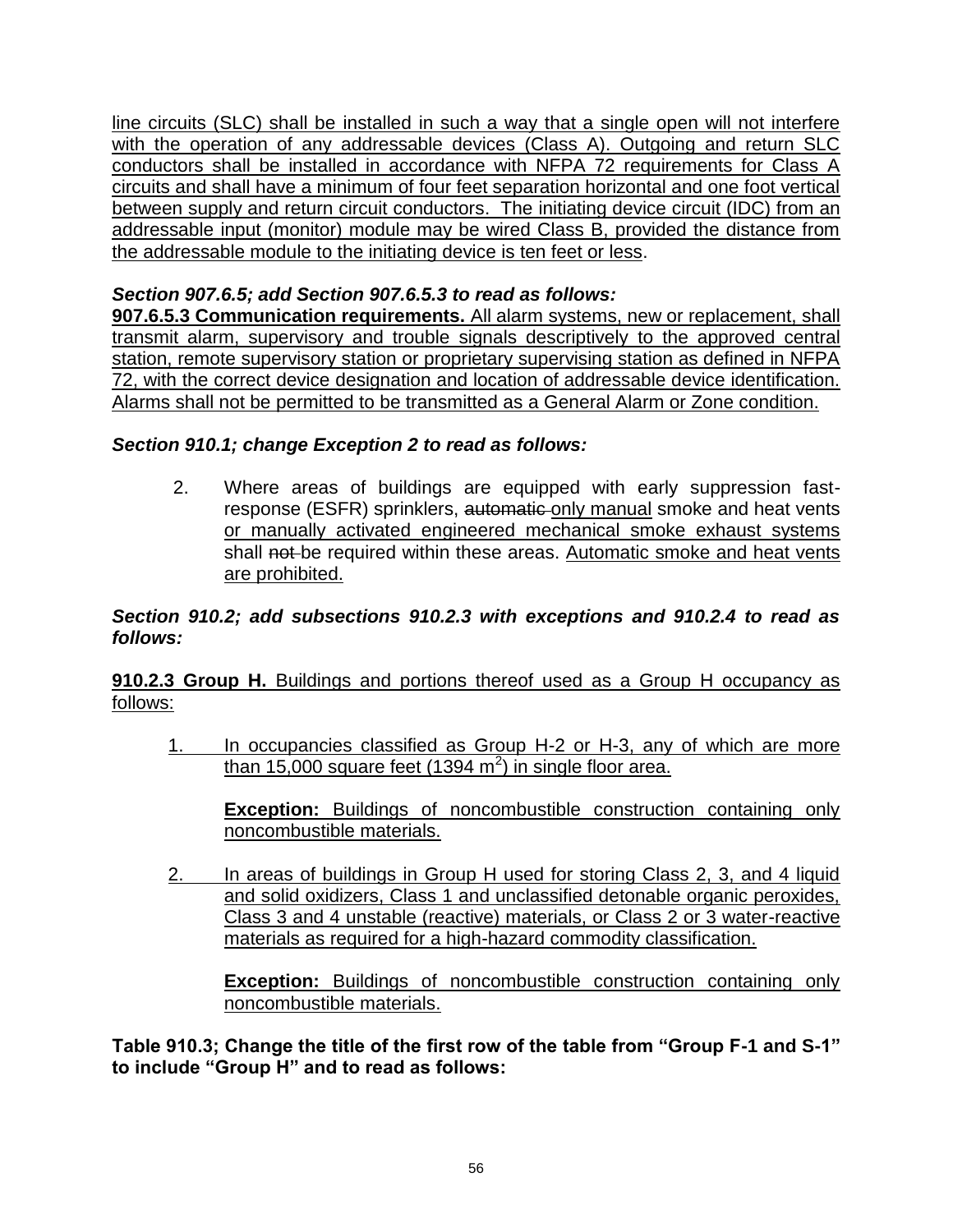*Group H, F-1 and S-1*

### *Section 910.3; replace Sections 910.3.1 through 910.3.3, and add second paragraph to Section 910.3.2.2 as follows:*

**910.3.1 Design.** Smoke and heat vents shall be *listed and labeled* to indicate compliance with UL 793.

**910.3.2 Vent operation.** Smoke and heat vents shall be capable of being operated by approved automatic and manual means. Automatic operation of smoke and heat vents shall conform to the provisions of [Sections 910.3.2.1](javascript:Next() through [910.3.2.3.](javascript:Next()

**910.3.2.1 Gravity-operated drop out vents.** Automatic smoke and heat vents containing heat-sensitive glazing designed to shrink and drop out of the vent opening when exposed to fire shall fully open within 5 minutes after the vent cavity is exposed to a simulated fire represented by a time-temperature gradient that reaches an air temperature of 500°F (260°C) within 5 minutes.

**910.3.2.2 Sprinklered buildings.** Where installed in buildings equipped with an approved automatic sprinkler system, smoke and heat vents shall be designed to operate automatically.

The automatic operating mechanism of the smoke and heat vents shall operate at a temperature rating at least 100 degrees F (approximately 38 degrees Celsius) greater than the temperature rating of the sprinklers installed.

**910.3.2.3 Nonsprinklered buildings.** Where installed in buildings not equipped with an approved automatic sprinkler system, smoke and heat vents shall operate automatically by actuation of a heat-responsive device rated at between 100°F (56°C) and 220°F (122°C) above ambient.

**Exception:** Gravity-operated drop out vents complying with [Section](javascript:Next()  [910.3.2.1.](javascript:Next()

**910.3.3 Vent dimensions.** The effective venting area shall not be less than 16 square feet (1.5  $m^2$ ) with no dimension less than 4 feet (1219 mm), excluding ribs or gutters having a total width not exceeding 6 inches (152 mm).

### *Section 912.2; add Section 912.2.3 to read as follows:*

**912.2.3 Hydrant distance.** An approved fire hydrant shall be located within 100 feet of the fire department connection as the fire hose lays along an unobstructed path.

### *Section 913.1; add second paragraph and exception to read as follows:*

When located on the ground level at an exterior wall, the fire pump room shall be provided with an exterior fire department access door that is not less than 3 ft. in width and 6 ft.  $-$  8 in. in height, regardless of any interior doors that are provided. A key box shall be provided at this door, as required by Section 506.1.

**Exception:** When it is necessary to locate the fire pump room on other levels or not at an exterior wall, the corridor leading to the fire pump room access from the exterior of the building shall be provided with equivalent fire resistance as that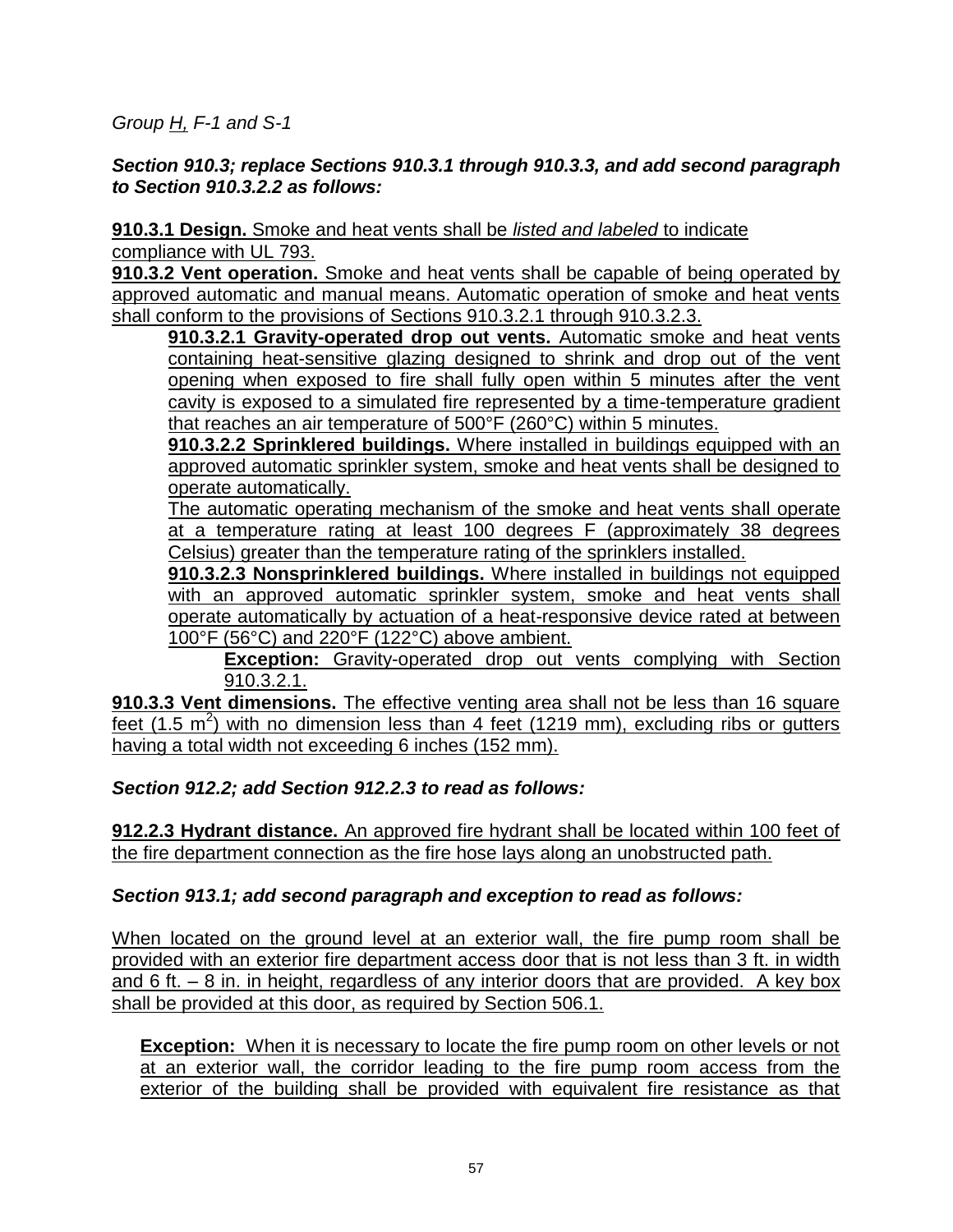required for the pump room, or as approved by the *fire code official*. Access keys shall be provided in the key box as required by Section 506.1.

*Chapter 10: Sections 1001 through 1029; replace all references to "fire code official" with "building official".*

### *Section 1004.1.2; delete exception:*

**1004.1.2 Areas without fixed seating.** The number of occupants shall be computed at the rate of one occupant per unit of area as prescribed in Table 1004.1.2. For areas without fixed seating, the occupant load shall not be less than that number determined by dividing the floor area under consideration by the occupant load factor assigned to the function of the space as set forth in Table 1004.1.2. Where an intended function is not listed in Table 1004.1.2, the building official shall establish a function based on a listed function that most nearly resembles the intended function.

**Exception:** Where approved by the building official, the actual number of occupants for whom each occupied space, floor or building is designed, although less than those determined by calculation, shall be permitted to be used in the determination of the design occupant load.

### *Section 1007.1; add the following Exception 4:*

#### **Exceptions:**

*{previous exceptions unchanged}* 4. Buildings regulated under State Law and built in accordance with State registered plans, including any variances or waivers granted by the State, shall be deemed to be in compliance with the requirements of Section 1007.

#### *Section 1007.5; Platform lifts, amend to read as follows:*

**1007.5 Platform lifts.** Platform (wheelchair) lifts . . . required *accessible route* in Section 1109.7 8, Items 1 through 9 10. Standby power . . {remainder unchanged}

#### *Section 1008.1.9.4; amend exceptions 3 and 4 as follows:* **Exceptions:**

- 3. Where a pair of doors serves an *occupant load* of less than 50 persons in a Group B, F, M or S occupancy. {*Remainder unchanged*}
- 4. Where a pair of doors serves a Group  $\underline{A}$ , B, F, M or S occupancy. {*Remainder unchanged*}

#### *Section 1008.1.9.9; change to read as follows:*

**1008.1.9.9 Electromagnetically locked egress doors.** Doors in the *means of egress* in buildings with an occupancy in Group  $\overline{A}$ , B, E,  $\underline{I}$ , I. $\underline{I}$ , I., R-1 or R-2 and doors to tenant spaces in Group A, B, E, I-1, I-2, M, R-1 or R-2 shall be permitted to be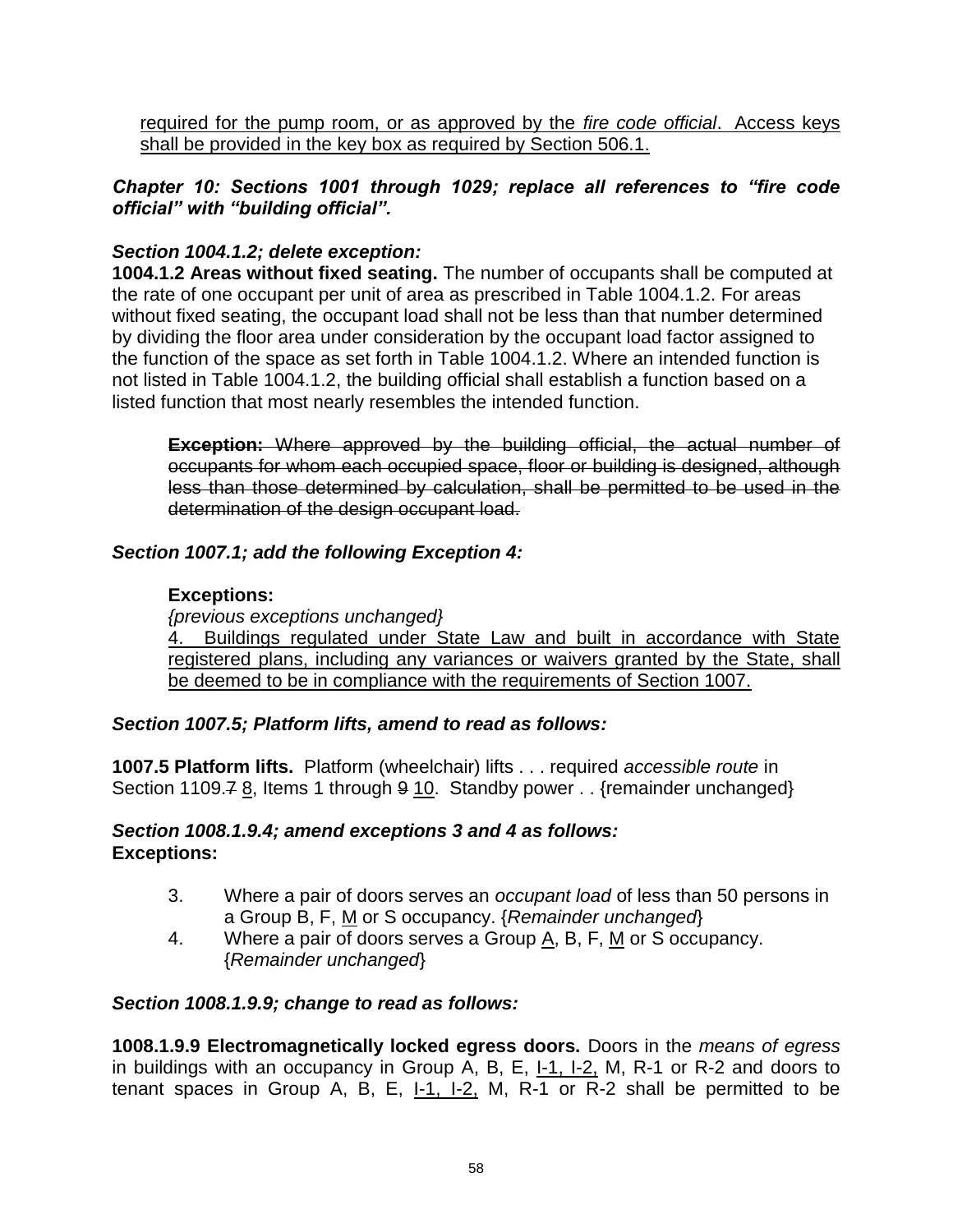electromagnetically locked if equipped with *listed* hardware that incorporates a built-in switch and meet the requirements below: *{remaining text unchanged}*

## *Section 1015; add new section 1015.7 to read as follows:*

**1015.7 Electrical Rooms**. For electrical rooms, special exiting requirements may apply. Reference the electrical code as adopted.

### *Section 1016; add new section 1016.2.2 to read as follows:*

**1016.2.2 Group F-1 and S-1 increase.** The maximum exit access travel distance shall be 400 feet (122 m) in Group F-1 or S-1 occupancies where all of the following are met:

- 1. The portion of the building classified as Group F-1 or S-1 is limited to one story in height:
- 2. The minimum height from the finished floor to the bottom of the ceiling or roof slab or deck is 24 feet (7315 mm); and
- 3. The building is equipped throughout with an automatic fire sprinkler system in accordance with Section 903.3.1.1.

### *Section 1018.1; add exception 6 to read as follows:*

*{previous text unchanged}*

6. In Group B office buildings, corridor walls and ceilings within single tenant spaces need not be of fire-resistive construction when the tenant space corridor is provided with system smoke detectors tied to an approved automatic fire alarm. The actuation of any detector shall activate alarms audible in all areas served by the corridor.

#### *Section 1018.6; amend to read as follows:*

**1018.6. Corridor Continuity.** Fire-Resistance-Rated All corridors shall be continuous from the point of entry to an *exit,* and shall not be interrupted by intervening rooms*.* {*Remainder unchanged*}

#### *{Exception unchanged}*

### *Section 1026.6; amend exception 4 to read as follows:*

### **Exceptions:** *{Exceptions 1 through 3 unchanged}*

4. Separation from the interior open-ended *corridors* of the building… *{remaining text unchanged}*

*Section 1028.1.1.1; delete.*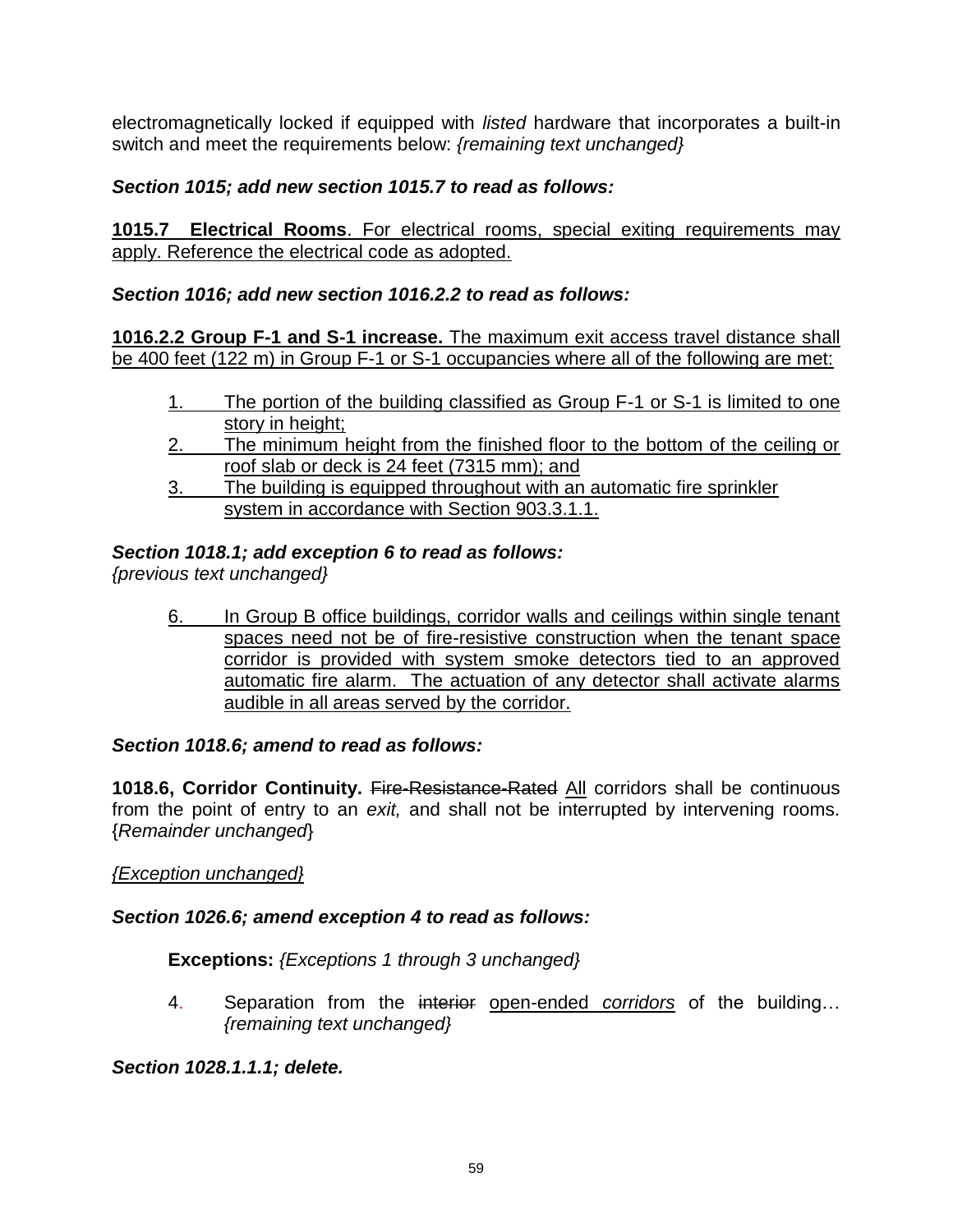### *Section 1029.1; amend to read as follows:*

**1029.1 General.** In addition to the *means of egress* required by this chapter, provisions shall be made for *emergency escape and rescue openings* in Group R and I-1 Group R-2 occupancies in accordance with Tables 1021.2(1) and 1021.2(2) and Group R-3 occupancies. {*Remainder unchanged*}

#### **Exceptions**:

- {Exceptions 1 through 3 unchanged.}
- 4. In other than Group R-3 occupancies, buildings equipped throughout with an approved automatic sprinkler system in accordance with Section 903.3.1.1 or 903.3.1.2.

### *Section 1030.2; change to read as follows:*

**1030.2 Reliability.** Required *exit accesses, exits* and *exit discharges* shall be continuously maintained free from obstructions or impediments to full instant use in the case of fire or other emergency when the building area served by the means of egress is occupied. An *exit* or *exit passageway* shall not be used for any purpose that interferes with a means of egress.

### *Section 1103.3; add sentence to end of paragraph as follows:*

Provide emergency signage as required by Section 607.2. *Section 1103.5; add Section 1103.5.3 to read as follows:*

**1103.5.3 Spray booths and rooms.** Existing spray booths and spray rooms shall be protected by an approved automatic fire-extinguishing system in accordance with Section 2404.

*Section 2304.1; change to read as follows:*

**2304.1 Supervision of dispensing.** The dispensing of fuel at motor fuel-dispensing facilities shall be conducted by a qualified attendant or shall be under the supervision of a qualified attendant at all times or shall be in accordance with Section 2204.3. the following:

- 1. Conducted by a qualified attendant; and/or,
- 2. Shall be under the supervision of a qualified attendant; and/or
- 3. Shall be an unattended self-service facility in accordance with Section 2304.3.

At any time the qualified attendant of item Number 1 or 2 above is not present, such operations shall be considered as an unattended self-service facility and shall also comply with Section 2304.3.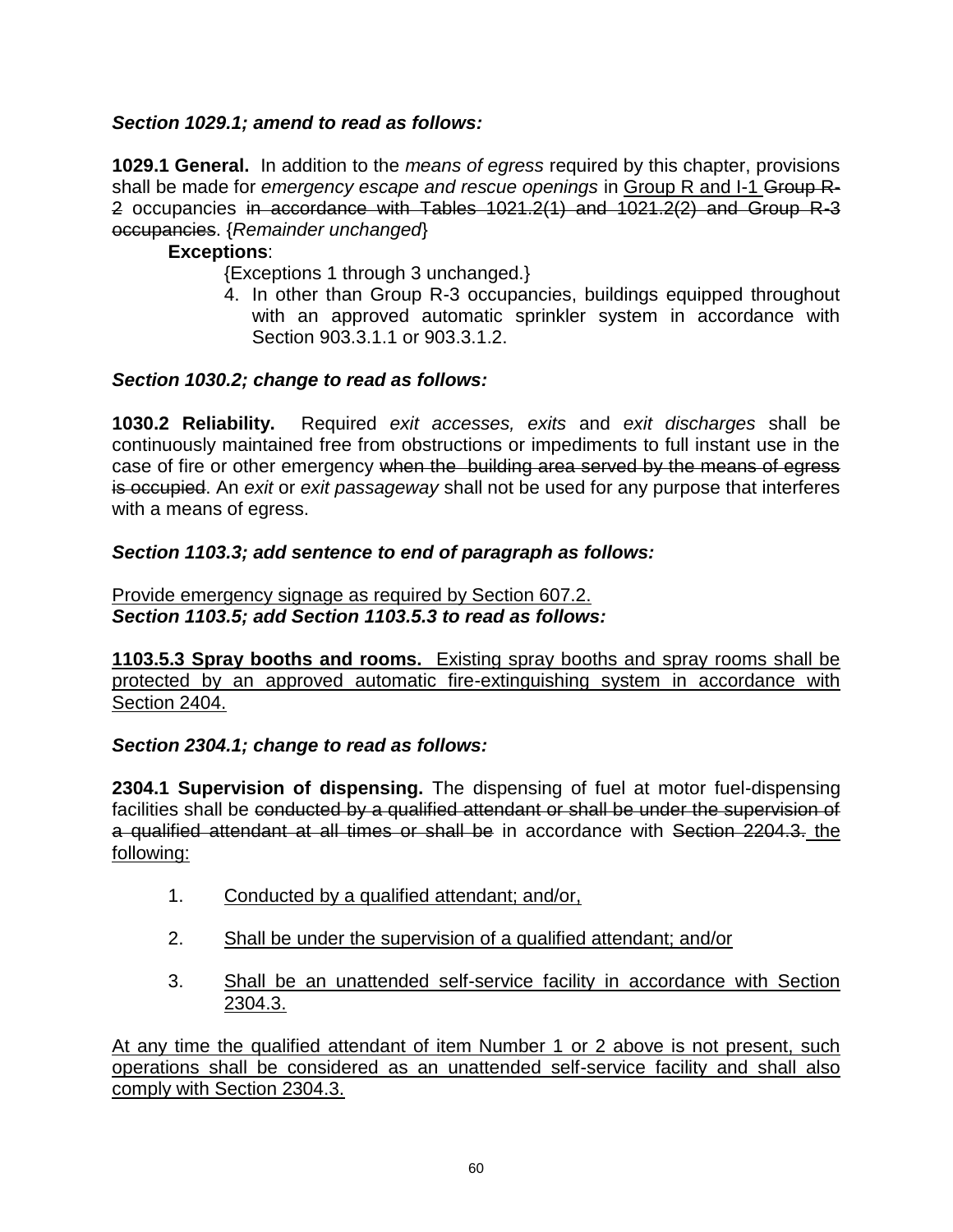### *Section 2401.2; delete this section.*

#### *Table 3206.2, footnote j; change text to read as follows:*

j. Not required when storage areas are protected by Where areas of buildings are equipped with early suppression fast-response (ESFR) sprinkler systems installed in accordance with NFPA 13 sprinklers, manual smoke and heat vents or manually activated engineered mechanical smoke exhaust systems shall be required within these areas.

#### *Section 3310.1; add sentence to end of paragraph to read as follows:*

When fire apparatus access roads are required to be installed for any structure or development, they shall be approved prior to the time of which construction has progressed beyond completion of the foundation of any structure.

#### *Section 5601.1.3; change to read as follows:*

**5601.1.3 Fireworks.** The possession, manufacture, storage, sale, handling and use of fireworks are prohibited.

#### **Exceptions:**

- 1. Only when approved for fireworks displays, Sstorage and handling of fireworks as allowed in Section 5604 and 5608.
- 2. Manufacture, assembly and testing of fireworks as allowed in Section 5605.
- 3.2. The use of fireworks for approved fireworks displays as allowed in Section 5608.
- 4. The possession, storage, sale*… {Delete remainder of text.}*

#### *Section 5703.6; add a sentence to read as follows:*

**5703.6 Piping systems.** Piping systems, and their component parts, for flammable and combustible liquids shall be in accordance with Sections 5703.6.1 through 5703.6.11. An *approved* method of secondary containment shall be provided for underground tank and piping systems.

#### *Section 5704.2.9.5; change Section 5704.2.9.5 and add Section 5704.2.9.5.3 to read as follows:*

**5704.2.9.5 Above-ground tanks inside of buildings**. Above-ground tanks inside of buildings shall comply with Section 5704.2.9.5.1 and 5704.2.9.5.2 through 5704.2.9.5.3.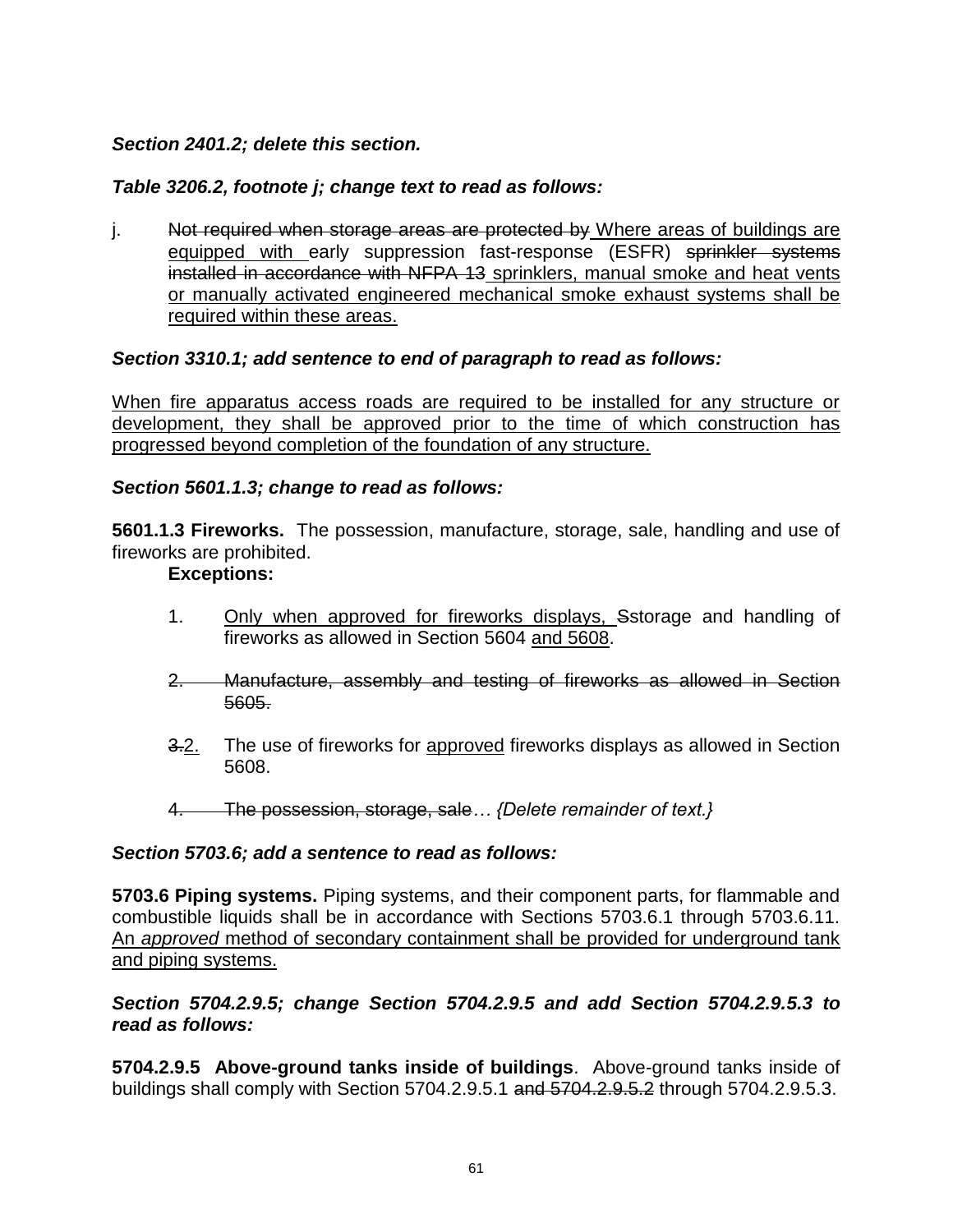**5704.2.9.5.1** {No change.}

**5704.2.9.5.2** {No change.}

**5704.2.9.5.3** Combustible liquid storage tanks inside of buildings. The maximum aggregate allowable quantity limit shall be 3,000 gallons (11 356 L) of Class II or III combustible liquid for storage in protected aboveground tanks complying with Section 5704.2.9.7 when all of the following conditions are met:

- 1. The entire 3,000 gallon (11 356 L) quantity shall be stored in protected above-ground tanks;
- 2. The 3,000 gallon (11 356 L) capacity shall be permitted to be stored in a single tank or multiple smaller tanks;
- 3. The tanks shall be located in a room protected by an *automatic sprinkler system* complying with Section 903.3.1.1; and
- 4. Tanks shall be connected to fuel-burning equipment, including generators, utilizing an *approved* closed piping system.

The quantity of combustible liquid stored in tanks complying with this section shall not be counted towards the maximum allowable quantity set forth in Table 5003.1.1(1), and such tanks shall not be required to be located in a control area. Such tanks shall not be located more than two stories below grade.

*Section 5704.2.11.5; add a sentence to read as follows:*

**5704.2.11.5 Leak prevention.** Leak prevention for underground tanks shall comply with Sections 5704.2.11.5.1 and 5704.2.11.5.2 through 5704.2.11.5.3. An *approved* method of secondary containment shall be provided for underground tank and piping systems.

*Section 5704.2.11.5.2; change to read as follows:*

**5704.2.11.5.2 Leak detection.** Underground storage tank systems shall be provided with an *approved* method of leak detection from any component of the system that is designed and installed in accordance with NFPA 30 and as specified in Section 5704.2.11.5.3.

### *Section 5704.2.11.5; add Section 5704.2.11.5.3 to read as follows:*

**5704.2.11.5.3 Observation wells.** Approved sampling tubes of a minimum 4 inches in diameter shall be installed in the backfill material of each underground flammable or combustible liquid storage tank. The tubes shall extend from a point 12 inches below the average grade of the excavation to ground level and shall be provided with suitable surface access caps. Each tank site shall provide a sampling tube at the corners of the excavation with a minimum of 4 tubes. Sampling tubes shall be placed in the product line excavation within 10 feet of the tank excavation and one every 50 feet routed along product lines towards the dispensers, a minimum of two are required.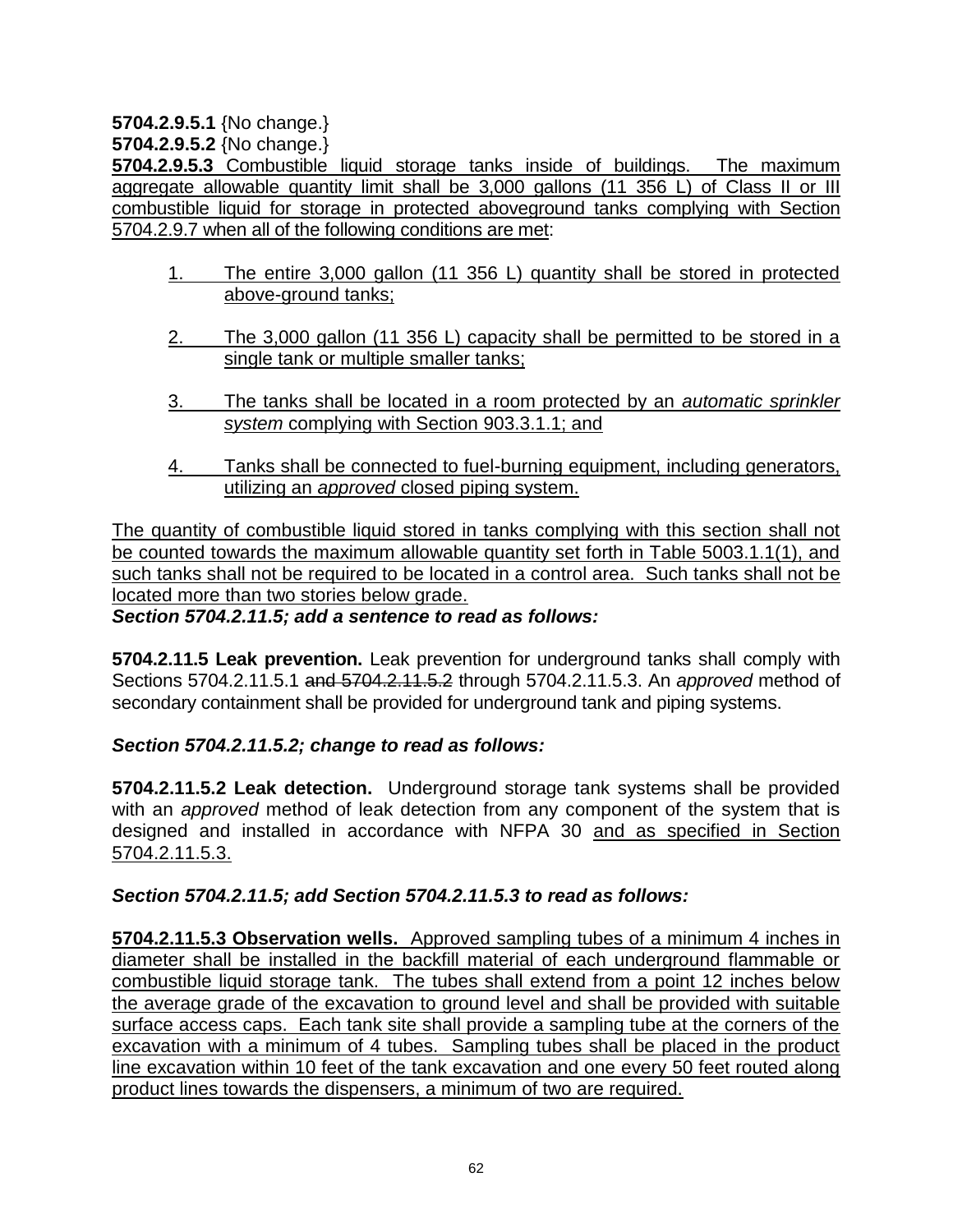### *Section 5706.5.4; delete Section 5706.5.4.5 and replace with the following:*

**5706.5.4.5 Commercial, industrial, governmental or manufacturing.** Dispensing of Class II and III motor vehicle fuel from tank vehicles into the fuel tanks of motor vehicles located at commercial, industrial, governmental or manufacturing establishments is allowed where permitted, provided such dispensing operations are conducted in accordance with Sections 5706.5.4.5.1 through 5706.5.4.5.3.

### **5706.5.4.5.1 Site requirements.**

- 1. Dispensing may occur at sites that have been permitted to conduct mobile fueling.
- 2. A detailed site plan shall be submitted with each application for a permit. The site plan must indicate:
	- a. all buildings, structures, and appurtenances on site and their use or function;
	- b. all uses adjacent to the property lines of the site;
	- c. the locations of all storm drain openings, adjacent waterways or wetlands;
	- d. information regarding slope, natural drainage, curbing, impounding and how a spill will be retained upon the site property; and,
	- e. The scale of the site plan.
- 3. The Code Official is authorized to impose limits upon: the times and/or days during which mobile fueling operations are allowed to take place and specific locations on a site where fueling is permitted.
- 4. Mobile fueling operations shall be conducted in areas not generally accessible to the public.
- 5. Mobile fueling shall not take place within 15 feet (4.572 m) of buildings, property lines, or combustible storage.

### **5706.5.4.5.2 Refueling Operator Requirements.**

1. The owner of a mobile fueling operations shall provide to the jurisdiction a written response plan which demonstrates readiness to respond to a fuel spill, carry out appropriate mitigation measures, and to indicate its process to properly dispose of contaminated materials when circumstances require.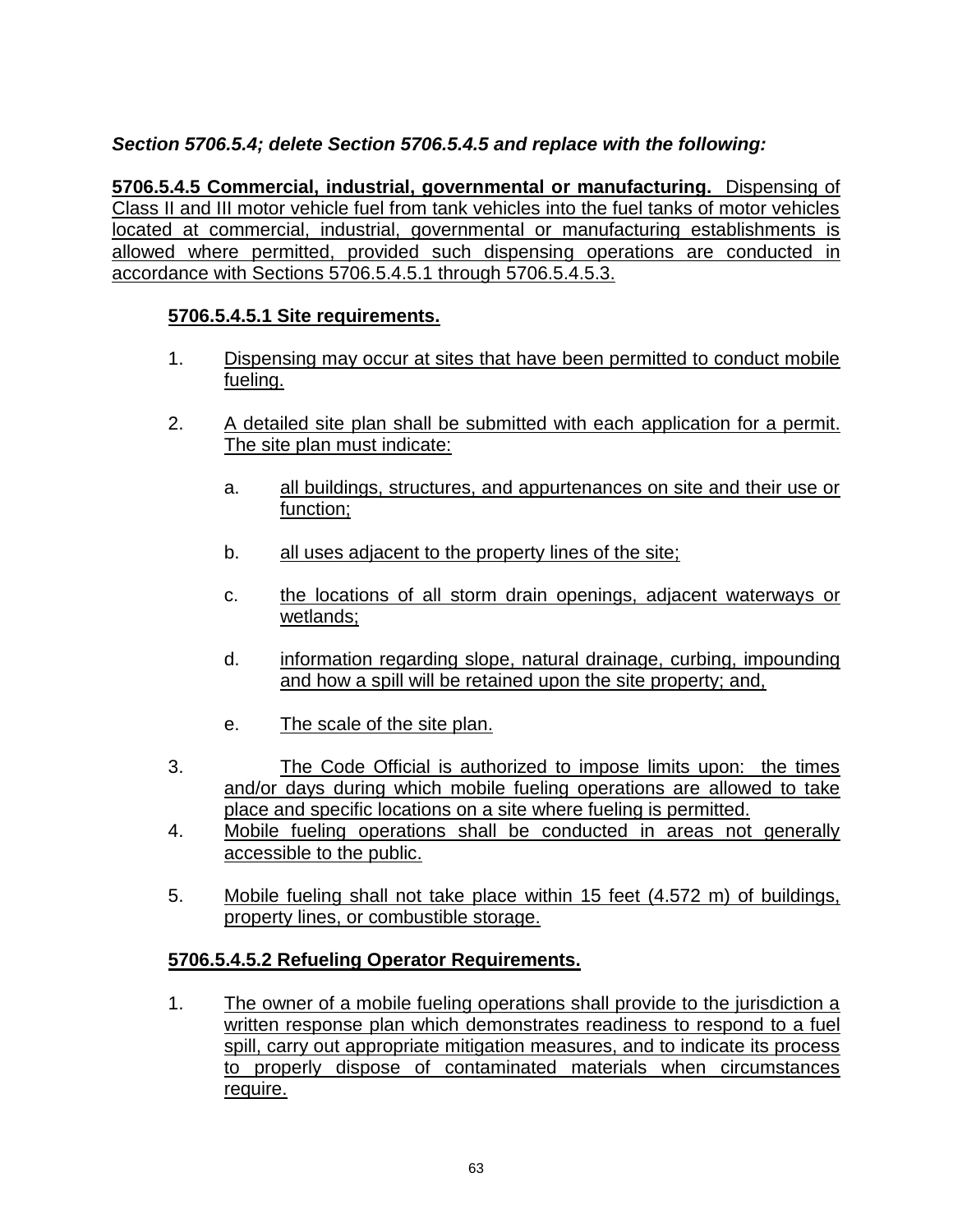- 2. The tank vehicle shall comply with the requirements of NFPA 385 and Local, State and Federal requirements. The tank vehicle's specific functions shall include that of supplying fuel to motor vehicle fuel tanks. The vehicle and all its equipment shall be maintained in good repair.
- 3. Signs prohibiting smoking or open flames within 25 feet (7.62 m) of the tank vehicle or the point of fueling shall be prominently posted on 3 sides of the vehicle including the back and both sides.
- 4. A fire extinguisher with a minimum rating of 40:BC shall be provided on the vehicle with signage clearly indicating its location.
- 5. The dispensing nozzles and hoses shall be of an approved and listed type.
- 6. The dispensing hose shall not be extended from the reel more than 100 feet (30.48m) in length.
- 7. Absorbent materials, non-water absorbent pads, a 10 foot (3.048 m) long containment boom, an approved container with lid, and a non-metallic shovel shall be provided to mitigate a minimum 5-gallon fuel spill.
- 8. Tanker vehicles shall be equipped with a fuel limit switch such as a countback switch, limiting the amount of a single fueling operation to a maximum of 500 gallons (1893 L) between resetting of the limit switch.

**Exception:** Tankers utilizing remote emergency shut-off device capability where the operator constantly carries the shut-off device which, when activated, immediately causes flow of fuel from the tanker to cease.

- 9. Persons responsible for dispensing operations shall be trained in the appropriate mitigating actions in the event of a fire, leak, or spill. Training records shall be maintained by the dispensing company and shall be made available to the *fire code official* upon request.
- 10. Operators of tank vehicles used for mobile fueling operations shall have in their possession at all times an emergency communications device to notify the proper authorities in the event of an emergency.

### **5706.5.4.5.3 Operational Requirements.**

1. The tank vehicle dispensing equipment shall be constantly attended and operated only by designated personnel who are trained to handle and dispense motor fuels.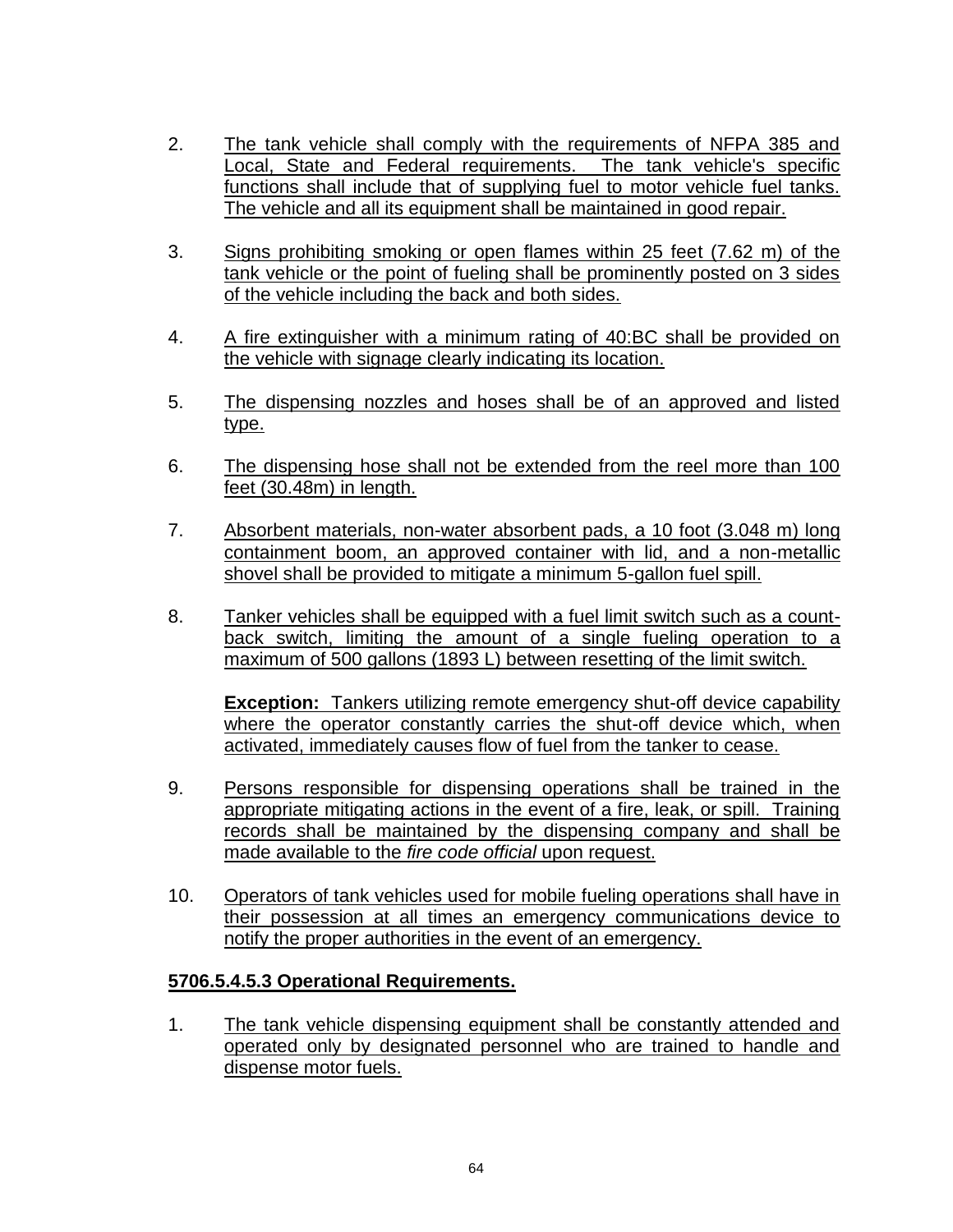- 2. Prior to beginning dispensing operations, precautions shall be taken to assure ignition sources are not present.
- 3. The engines of vehicles being fueled shall be shut off during dispensing operations.
- 4. Night time fueling operations shall only take place in adequately lighted areas.
- 5. The tank vehicle shall be positioned with respect to vehicles being fueled so as to preclude traffic from driving over the delivery hose and between the tank vehicle and the motor vehicle being fueled.
- 6. During fueling operations, tank vehicle brakes shall be set, chock blocks shall be in place and warning lights shall be in operation.
- 7. Motor vehicle fuel tanks shall not be topped off.
- 8. The dispensing hose shall be properly placed on an approved reel or in an approved compartment prior to moving the tank vehicle.
- 9. The Code Official and other appropriate authorities shall be notified when a reportable spill or unauthorized discharge occurs.

### *Section 6103.2.1; add Section 6103.2.1.8 to read as follows:*

**6103.2.1.8 Jewelry Repair, Dental Labs and Similar Occupancies.** Where natural gas service is not available, portable LP-Gas containers are allowed to be used to supply approved torch assemblies or similar appliances. Such containers shall not exceed 20-pound (9.0 kg) water capacity. Aggregate capacity shall not exceed 60 pound (27.2 kg) water capacity. Each device shall be separated from other containers by a distance of not less than 20 feet.

### *Section 6104.2, Exception; add an exception 2 to read as follows:*

## **Exceptions:**

- 1. *{existing text unchanged}*
- 2. Except as permitted in 308 and 6104.3.2, LP-gas containers are not permitted in residential areas.

### *Section 6104.3; add Section 6104.3.2 to read as follows:*

**6104.3.2 Spas, Pool Heaters and other listed devices.** Where natural gas service is not available, an LP-Gas container is allowed to be used to supply spa and pool heaters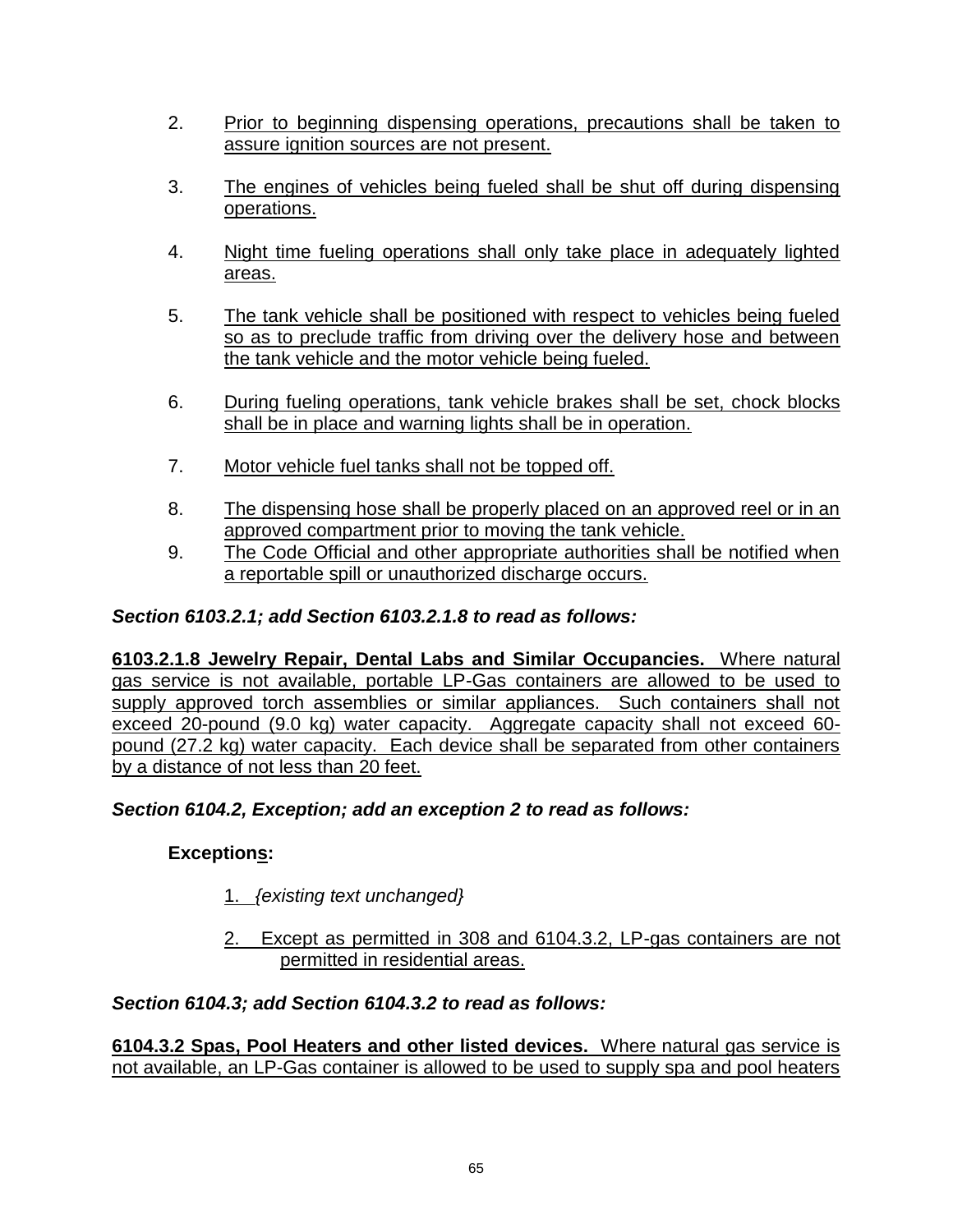or other listed devices. Such container shall not exceed 250-gallon water capacity per lot. See Table 6104.3 for location of containers.

**Exception:** Lots where LP can be off loaded wholly on the property where the tank is located may install 500 gallon above ground or 1,000 gallon underground approved containers.

### **Appendix I: Fire Protection Systems-Noncompliant Conditions is hereby adopted.**

## **Appendix J: Building Information Sign is hereby adopted.**

. . . "

**SECTION 7.** That the City of DeSoto Code of Ordinances is amended by amending Chapter 3 "Building Regulations" by amending Article 3.1800 titled "International Residential Code", to read as follows:

### **"ARTICLE 3.1800 INTERNATIONAL RESIDENTIAL CODE**

### **Sec. 3.1801 Adoption**

The International Residential Code, 2012 Edition, as published by the International Code Council is hereby adopted by reference. Unless deleted, amended, expanded or otherwise changed herein, all provisions of such code shall be fully applicable and binding. A copy of said code shall be maintained at all times in the offices of the city secretary and building official.

### **Sec. 3.102 Amendments, Deletions and Additions** *Section R102.4; change to read as follows:*

**R102.4 Referenced codes and standards.** The *codes*, when specifically adopted, and standards referenced in this *code* shall be considered part of the requirements of this *code* to the prescribed extent of each such reference and as further regulated in Sections R102.4.1 and R102.4.2. Whenever amendments have been adopted to the referenced *codes* and standards, each reference to said *code* and standard shall be considered to reference the amendments as well. Any reference made to NFPA 70 or the *Electrical Code* shall mean the *Electrical Code* as adopted.

*Section R110 (R110.1 through R110.5); delete the section.*

*Section R112.2.1 & R112.2.2; delete the sections.*

*Section R202; change definition of "Townhouse" to read as follows:*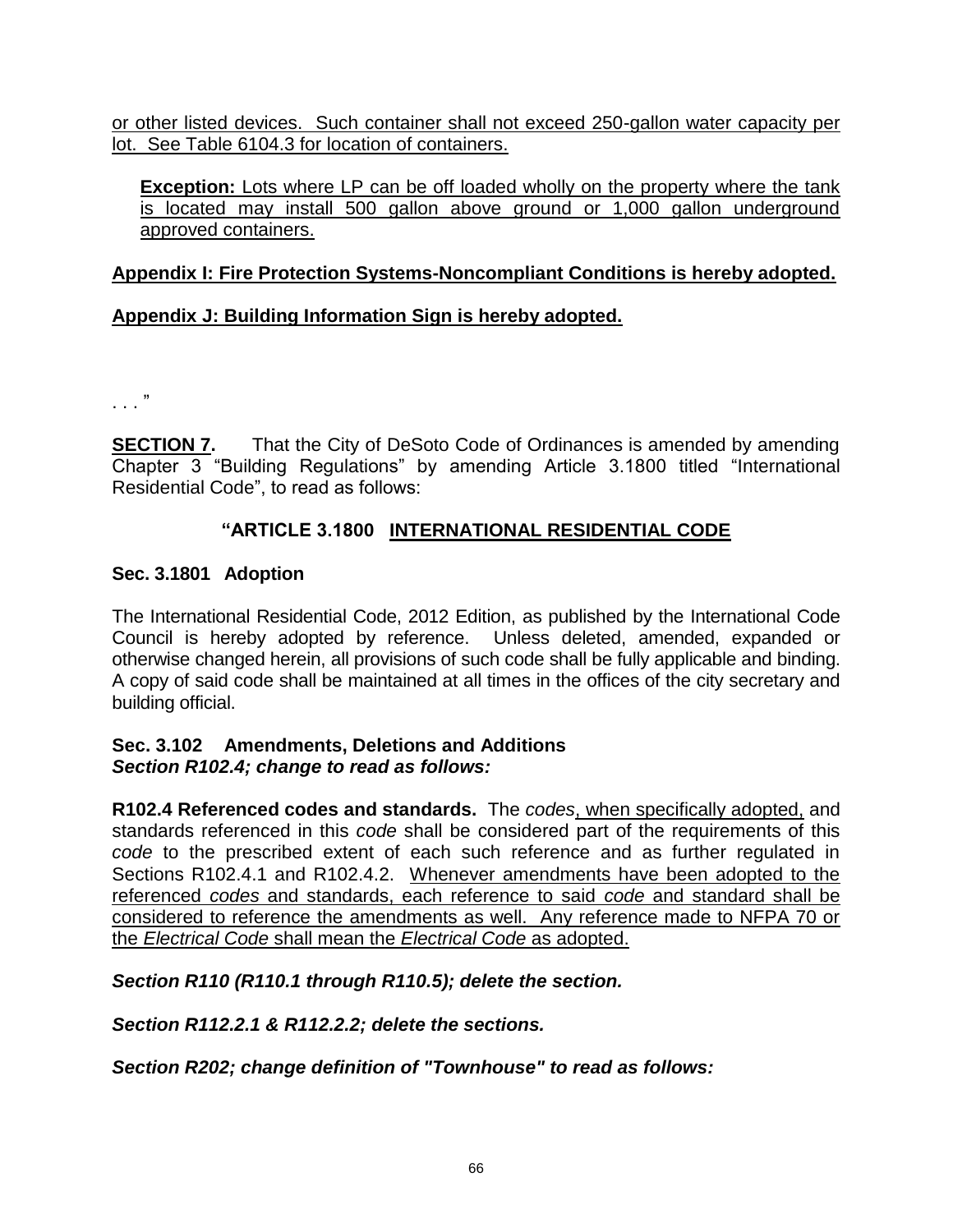**TOWNHOUSE.** A single-family dwelling unit constructed in a group of three or more attached units separated by property lines in which each unit extends from foundation to roof and with a *yard* or *public way* on at least two sides.

### *Table R301.2(1); fill in as follows:*

| <b>GROUND</b><br><b>SNOW LOAD</b> | <b>WIND DESIGN</b>                        |                                     |                                                          |  |
|-----------------------------------|-------------------------------------------|-------------------------------------|----------------------------------------------------------|--|
|                                   | $SPEEDd$ (mph)                            | Topographic<br>Effects <sup>k</sup> | <b>SEISMIC</b><br><b>DESIGN</b><br>CATEGORY <sup>f</sup> |  |
| 5 lb/ft <sup>2</sup>              | <u>90 (3-sec-gust)/76</u><br>fastest mile | No                                  | <u>A</u>                                                 |  |

| <b>SUBJECT TO DAMAGE FROM</b> |                               |                      |  |  |  |
|-------------------------------|-------------------------------|----------------------|--|--|--|
| Weathering <sup>a</sup>       | Frost line depth <sup>b</sup> | Termite <sup>c</sup> |  |  |  |
| moderate                      | 6"                            | very heavy           |  |  |  |

| <b>WINTER</b><br><b>DESIGN</b><br><b>TEMP<sup>e</sup></b> | <b>BARRIER</b><br><b>ICE</b><br>UNDER-LAYMENT<br><b>REQUIRED</b> <sup>h</sup> | <b>FLOOD</b><br><b>HAZARDS</b> <sup>9</sup> | <b>AIR</b><br><b>FREEZING</b><br><b>INDEX</b> <sup>i</sup> | <b>MEAN</b><br><b>ANNUAL</b><br><b>TEMP</b> |
|-----------------------------------------------------------|-------------------------------------------------------------------------------|---------------------------------------------|------------------------------------------------------------|---------------------------------------------|
| $22^{\circ}$ F                                            | <u>No</u>                                                                     | local code                                  | <u>150</u>                                                 | $64.9^{\circ}F$                             |

{No change to footnotes}

### *Section R302.1; add exception #6 to read as follows:*

**Exceptions:** *{previous exceptions unchanged}*

6. Open non-combustible carport structures may be constructed when also approved within adopted ordinances.

#### *Section R302.2, Exception; change to read as follows:*

**Exception:** A common two-hour fire-resistance-rated wall assembly, or one-hour fire-resistance-rated wall assembly when equipped with a sprinkler system… *{remainder unchanged}*

#### *Section R302.2.4, Exception 5; change to read as follows:*

**Exception:** *{previous exceptions unchanged}*

**5.** Townhouses separated by a common 4-hour fire-resistance-rated wall as provided in Section R302.2.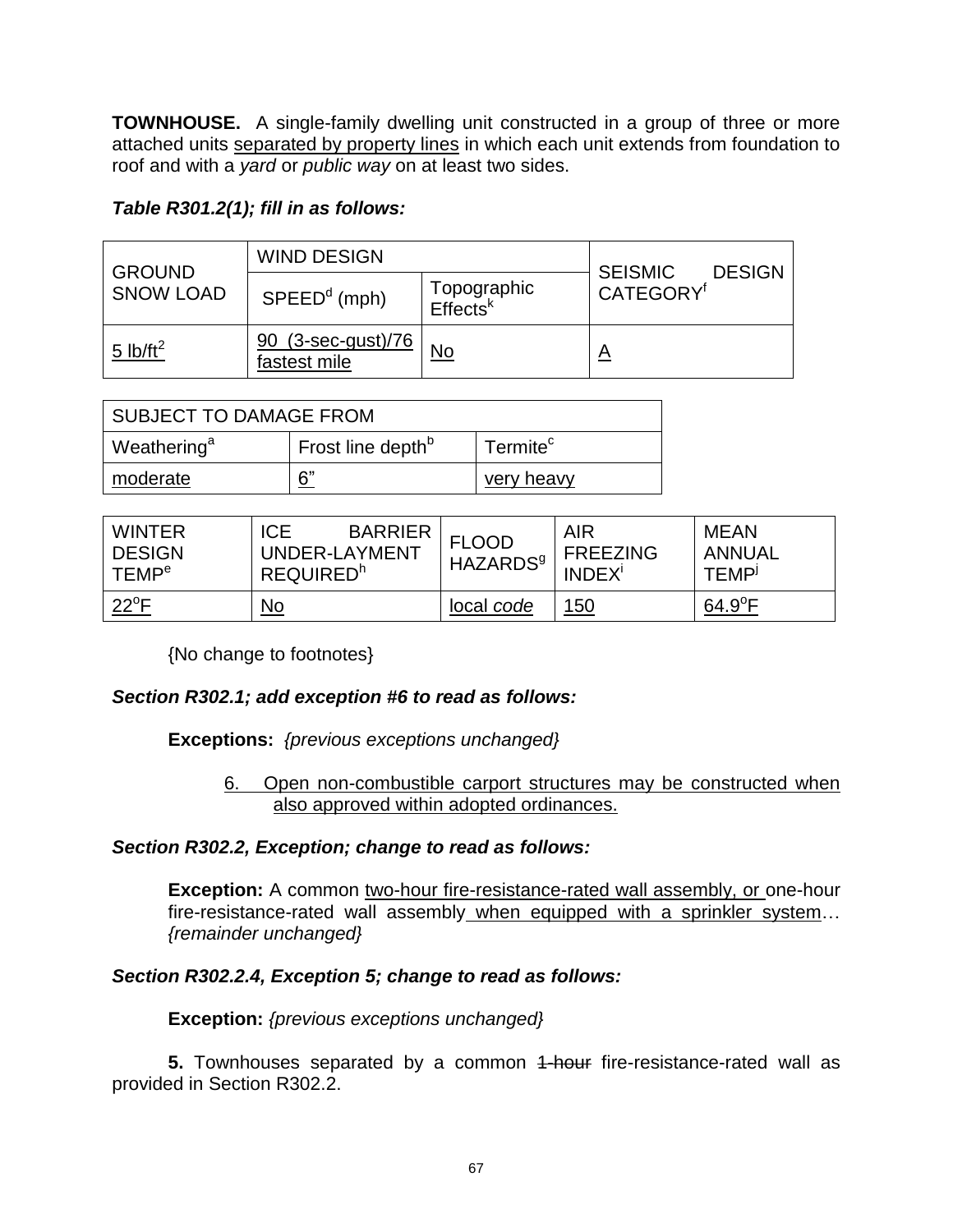### *Section R302.3; add Exception #3 to read as follows:*

### **Exceptions:**

- 1. *{existing text unchanged}*
- 2. *{existing text unchanged}*
- 3. Two-family dwelling units that are also divided by a property line through the structure shall be separated as required for townhouses.

### *Section R302.5.1; change to read as follows:*

**R302.5.1 Opening protection.** Openings from a private garage directly into a room used for sleeping purposes shall not be permitted. Other openings between the garage and residence shall be equipped with solid wood doors not less than 13/8 inches (35 mm) in thickness, solid or honeycomb core steel doors not less than 13/8 inches (35 mm) thick, or 20-minute fire-rated doors equipped with a self-closing device.

### *Section R303.3, Exception; amend to read as follows:*

**Exception:** The glazed areas {remainder unchanged} unless the space contains only a water closet, a lavatory, or water closet and a lavatory may be ventilated with an approved mechanical recirculating fan or similar device designed to remove odors from the air.

#### **R303.4 Mechanical Ventilation***; change to read as follows:*

Where the air infiltration rate of a dwelling unit is less than 5 air changes per hour of less when tested with a blower door at a pressure of 0.2 inch w.c. (50 Pa) in accordance with Section N1102.4.1.2, the dwelling unit shall be provided with whole-house mechanical ventilation in accordance with Section M1507.3.

#### **R313.2, R313.2.1; delete the sections.**

#### **Section R315.3,** *amend and add exceptions as follows***:**

**Where required in existing dwellings**. Where work requiring a *permit* for an addition or an alteration that occurs in existing dwellings, that have attached garages or in existing dwellings within which fuel-fired appliances exist, carbon monoxide alarms shall be provided in accordance with Section R315.1:

#### **Exceptions:**

1. Work involving the exterior surfaces of *dwellings*, such as the replacement of roofing or siding, or the *addition* or replacement of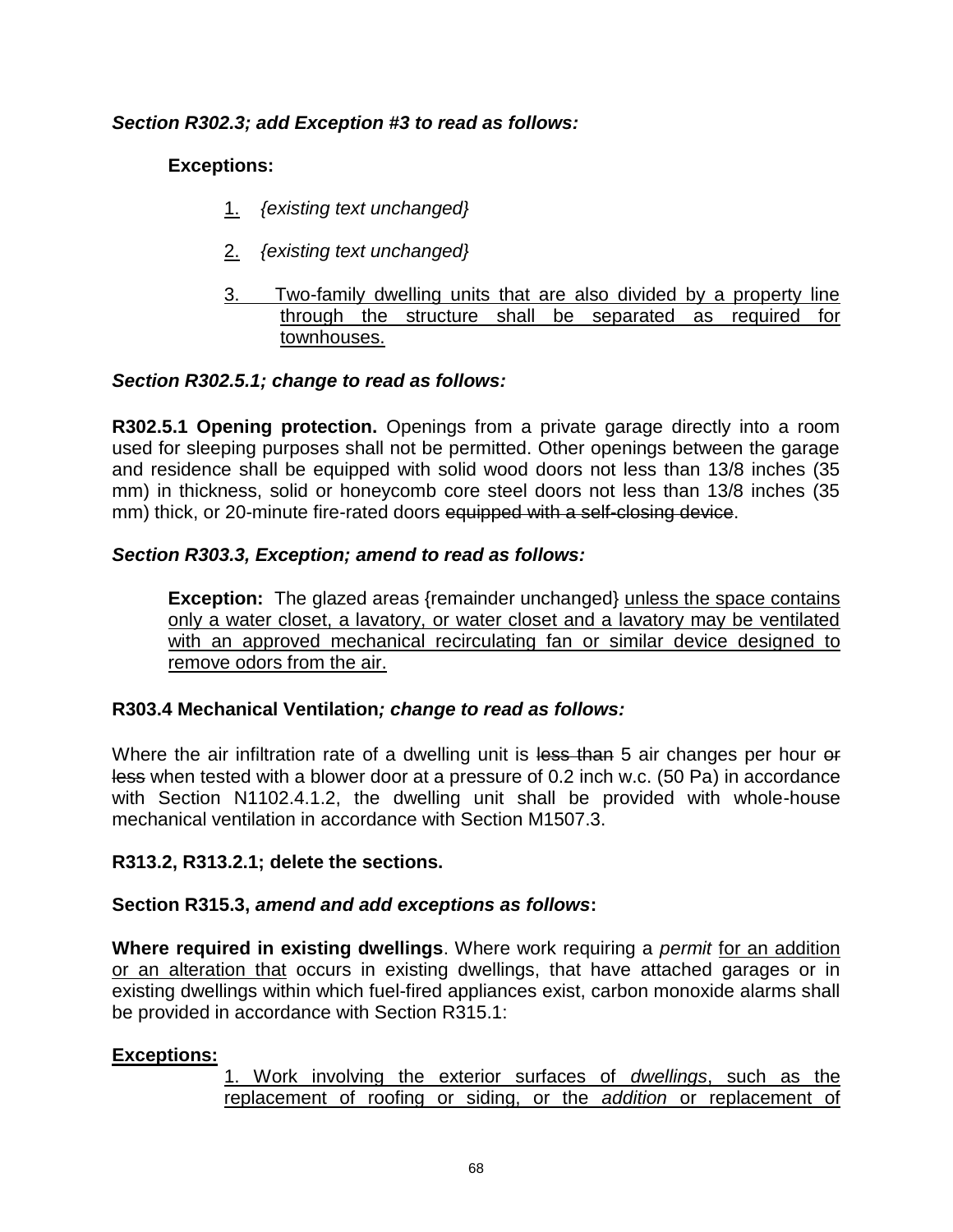windows or doors, or the *addition* of a porch or deck, are exempt from the requirements of this section.

2. Installation, *alteration* or repairs of plumbing or mechanical systems are exempt from the requirements of this section.

### **Section R401.2, amended by adding a new paragraph following the existing paragraph to read as follows.**

**Section R401.2. Requirements.** *{existing text unchanged} …*

Every foundation and/or footing, or any size addition to an existing post-tension foundation, regulated by this code shall be designed and sealed by a Texas-registered engineer.

### *Section 602.6.1; amend the following:*

**R602.6.1 Drilling and notching of top plate.** When piping or ductwork is placed in or partly in an exterior wall or interior load-bearing wall, necessitating cutting, drilling or notching of the top plate by more than 50 percent of its width, a galvanized metal tie not less than 0.054 inch thick  $(1.37 \text{ mm})$   $(16 \text{ Ga})$  and  $4\frac{1}{2}$  inches  $(38)$  mm 5 inches  $(127 \text{ m})$ mm) wide shall be fastened across and to the plate at each side of the opening with not less than eight 10d (0.148 inch diameter) having a minimum length of 1 ½ inches (38 mm) at each side or equivalent. Fasteners will be offset to prevent splitting of the top plate material. The metal tie must extend a minimum of 6 inches past the opening. See figure R602.6.1. {remainder unchanged}

*Figure R602.6.1; delete the figure and insert the following figure:*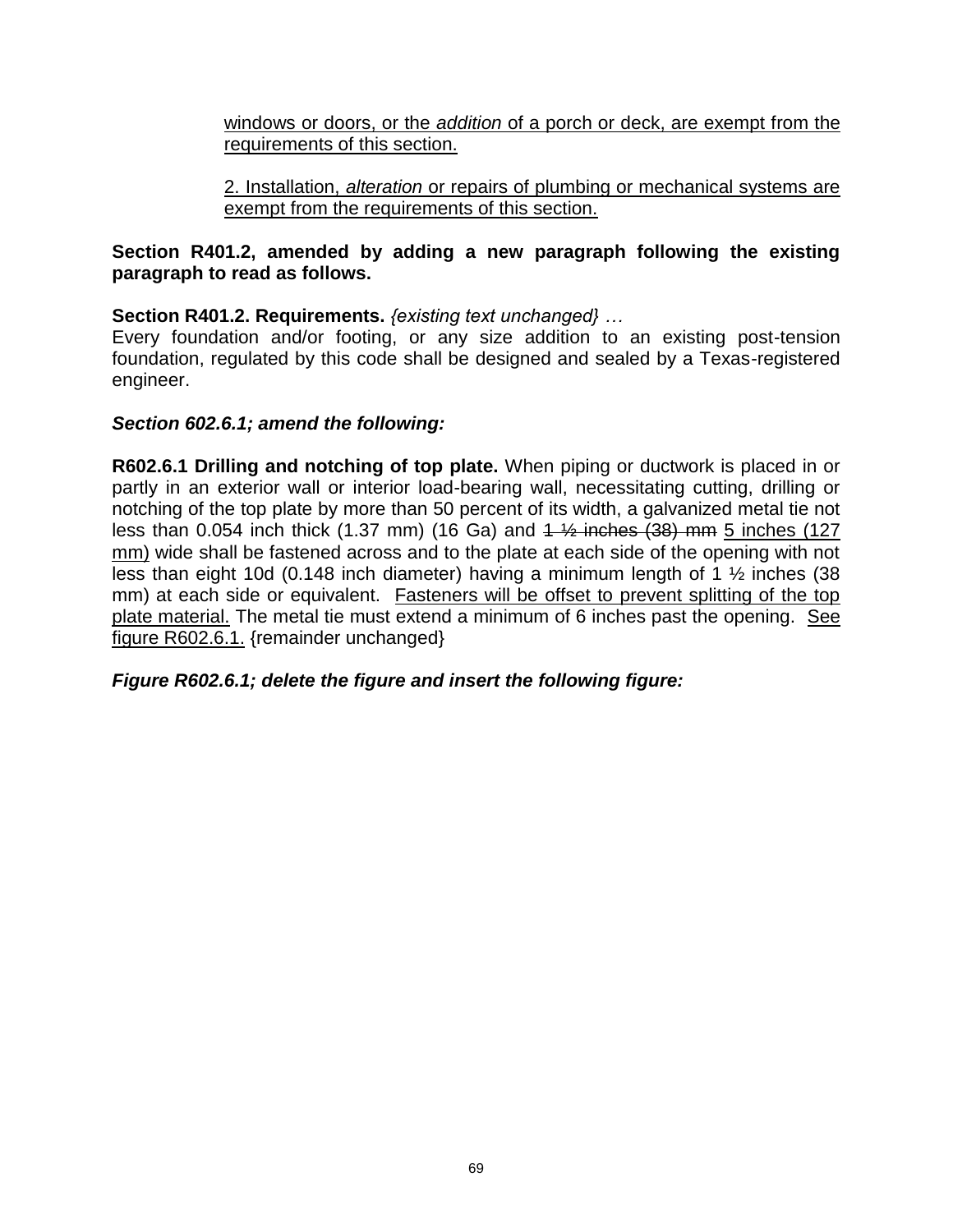

### *Section R703.7.4.1; add a second paragraph to read as follows:*

In stud framed exterior wall**s**, all ties shall be anchored to studs as follows:

- 1. When studs are 16 in (407 mm) o.c., stud ties shall be spaced no further apart than 24 in (737 mm) vertically starting approximately 12 in (381 mm) from the foundation; or
- 2. When studs are 24 in (610 mm) o.c., stud ties shall be spaced no further apart than 16 in (483 mm) vertically starting approximately 8 in (254 mm) from the foundation.

#### *Section R902.1; Amend and add exception #3 to read as follows:*

**R902.1 Roofing covering materials.** Roofs shall be covered with materials as set forth in Sections R904 and R905. Class A, B, or C roofing shall be installed in areas designated by law as requiring their use or when the edge of the roof is less than 3 feet from a lot line. *{remainder unchanged}*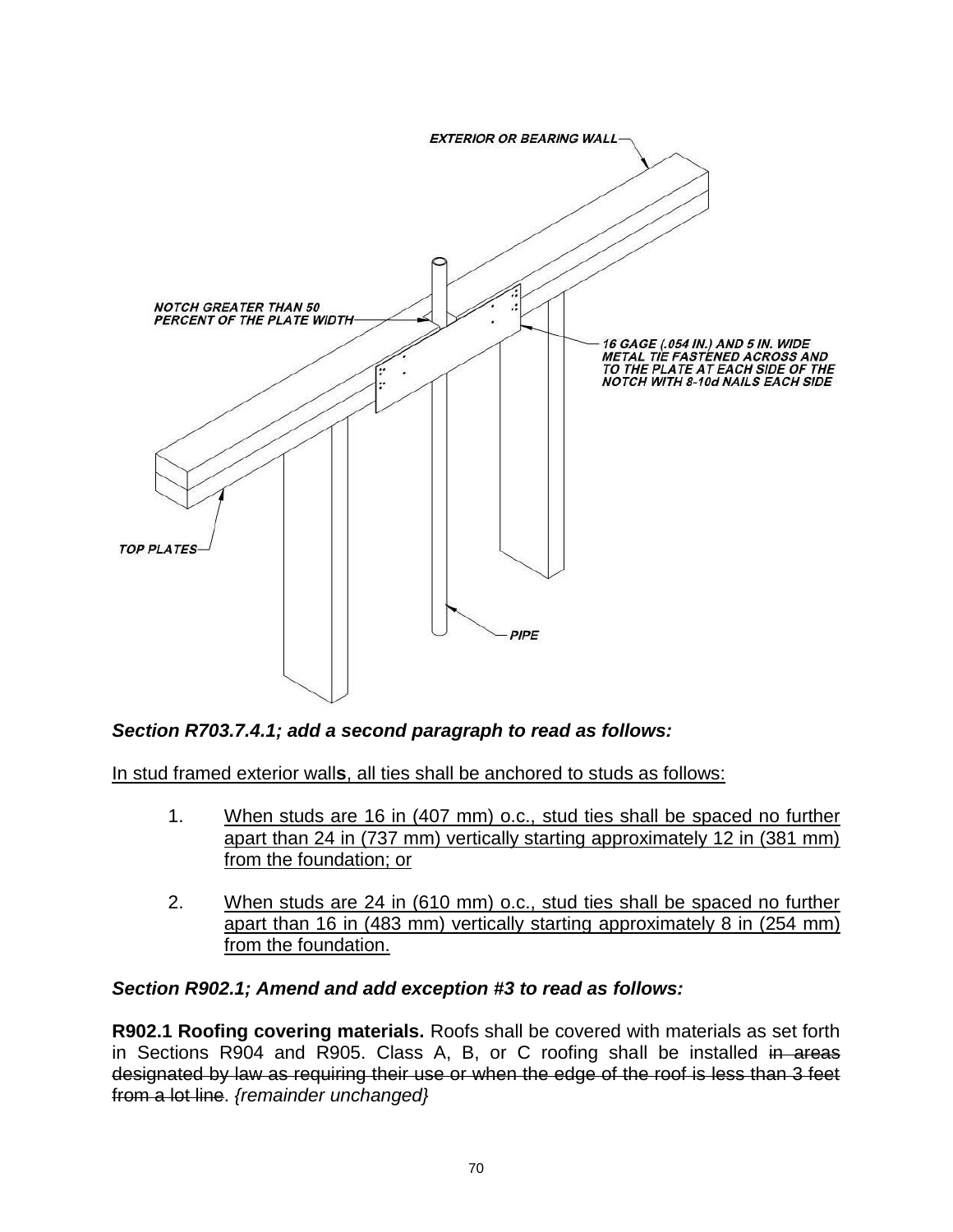## **Exceptions:**

- 1. *{text unchanged}*
- 2. *{text unchanged}*
- 3**.** *{text unchanged}*
- 4. Non-classified roof coverings shall be permitted on one-story detached *accessory structures* used as tool and storage sheds, playhouses and similar uses, provided the floor area does not exceed 200 square feet.

# *Part IV – Energy Conservation - Chapter 11 [RE} insert text to read as follows:*

Residential Provisions for Energy Efficiency

### *Section M1305.1.3; change to read as follows:*

**M1305.1.3 Appliances in attics.** *Attics* containing *appliances* requiring access shall be provided *. . . {bulk of paragraph unchanged} . . .* sides of the *appliance* where access is required. The clear access opening dimensions shall be a minimum of 20 inches by 30 inches (508 mm by 762 mm), or larger and large enough to allow removal of the largest *appliance*. A walkway to an appliance shall be rated as a floor as approved by the building official. As a minimum, for *access* to the attic space, provide one of the following:

- 1. A permanent stair.
- 2. A pull down stair with a minimum 300 lb (136 kg) capacity.
- 3. An *access* door from an upper floor level.
- 4. *Access* Panel may be used in lieu of items 1, 2, and 3 with prior approval of the code official due to building conditions.

### **Exceptions:**

- 1. The passageway and level service space are not required where the *appliance* can be serviced and removed through the required opening.
- 2. Where the passageway is unobstructed*…{remaining text unchanged}*

## *Section M1411.3; change to read as follows:*

**M1411.3 Condensate disposal.** Condensate from all cooling coils or evaporators shall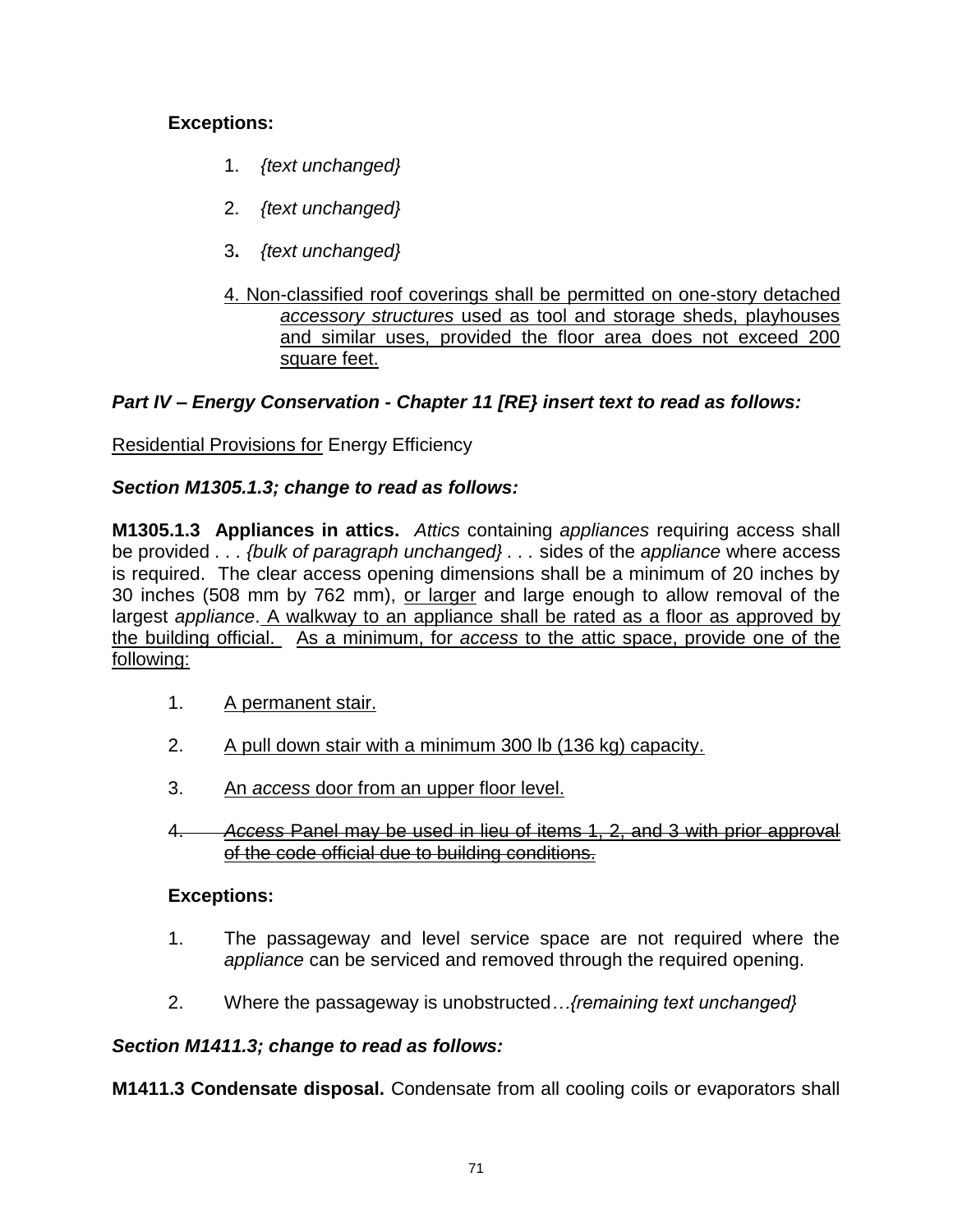be conveyed from the drain pan outlet to an *approved* place of disposal a sanitary sewer through a trap, by means of a direct or indirect drain. *{remaining text unchanged}*

## *Section M1411.3.1, Items 3 and 4; add text to read as follows:*

### **M1411.3.1 Auxiliary and secondary drain systems**. *{bulk of paragraph unchanged}*

- 1. *{text unchanged}*
- 2. *{text unchanged}*
- 3. An auxiliary drain pan… *{bulk of text unchanged}…* with Item 1 of this section. A water level detection device may be installed only with prior approval of the *building official*.
- 4. A water level detection device… *{bulk of text unchanged}…* overflow rim of such pan. A water level detection device may be installed only with prior approval of the *building official*.

### *Section M1411.3.1.1; add text to read as follows:*

**M1411.3.1.1 Water-level monitoring devices.** On down-flow units …*{bulk of text unchanged}*… installed in the drain line. A water level detection device may be installed only with prior approval of the *building official.*

### **M1503.4 Makeup Air Required Amend and add exception as follows:**

**M1503.4 Makeup air required.** Exhaust hood systems capable of exhausting in excess of 400 cubic feet

per minute (0.19 m3/s) shall be provided with makeup air at a rate approximately equal to the difference between the exhaust air rate and 400 cubic feet per minute. Such makeup air systems shall be equipped with a means of closure and shall be automatically controlled to start and operate simultaneously with the exhaust system.

Exception: Where all appliances in the house are of sealed combustion, power-vent, unvented, or electric, the exhaust hood system shall be permitted to exhaust up to 600 cubic feet per minute

(0.28 m3/s) without providing makeup air. Exhaust hood systems capable of exhausting in excess of 600 cubic feet per minute (0.28 m3/s) shall be provided with a makeup air at a rate approximately equal to the difference between the exhaust air rate and 600 cubic feet per minute.

### *Section M2005.2; change to read as follows:*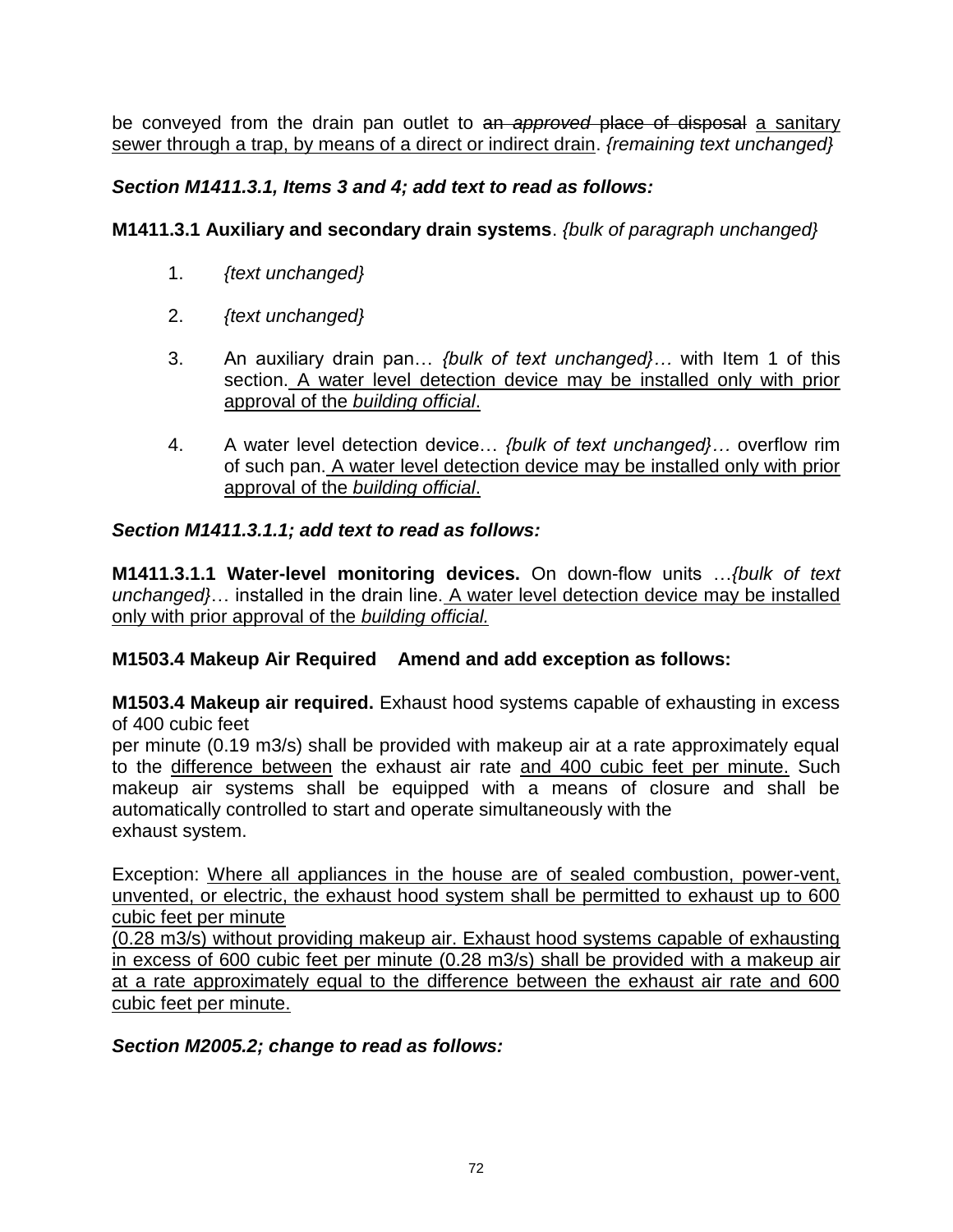**M2005.2 Prohibited locations.** Fuel-fired water heaters shall not be installed in a room used as a storage closet. Water heaters located in a bedroom or bathroom shall be installed in a sealed enclosure so that *combustion air* will not be taken from the living space. Access to such enclosure may be from the bedroom or bathroom when through a solid door, weather-stripped in accordance with the exterior door air leakage requirements of the *International Energy Conservation Code* and equipped with an *approved* self-closing device. Installation of direct-vent water heaters within an enclosure is not required.

*Section G2408.3 (305.5); delete.* 

**Reason: This provision does not reflect standard practice in this area.)**

*Section G2415.2.1 (404.2.1); add a second paragraph to read as follows:* 

Both ends of each section of medium pressure gas piping shall identify its operating gas pressure with an *approved* tag. The tags are to be composed of aluminum or stainless steel and the following wording shall be stamped into the tag:

"WARNING 1/2 to 5 psi gas pressure Do Not Remove"

### *Section G2415.2.2 (404.2.2); add an exception to read as follows:*

**Exception:** Corrugated stainless steel tubing (CSST) shall be a minimum of 1/2" (18 EDH).

#### *Section G2415.12 (404.12); change to read as follows:*

**G2415.12 (404.12) Minimum burial depth.** Underground *piping systems* shall be installed a minimum depth of 12 inches (305 mm) 18 inches (457 mm) below grade, except as provided for in Section G2415.12.1.

*Section G2415.12.1 (404.12.1); change to read as follows:*

**G2415.12.1) Individual outside appliances.** Individual lines to outside lights, grills or other appliances shall be installed a minimum of 8 12 inches (203 mm) below finished grade…. Rest unchanged.

#### *Section G2417.1 (406.1); change to read as follows:*

**G2417.1 (406.1) General.** Prior to acceptance and initial operation, all *piping* installations shall be inspected and *pressure tested* to determine that the materials, design, fabrication, and installation practices comply with the requirements of this *code*. The *permit* holder shall make the applicable tests prescribed in Sections 2417.1.1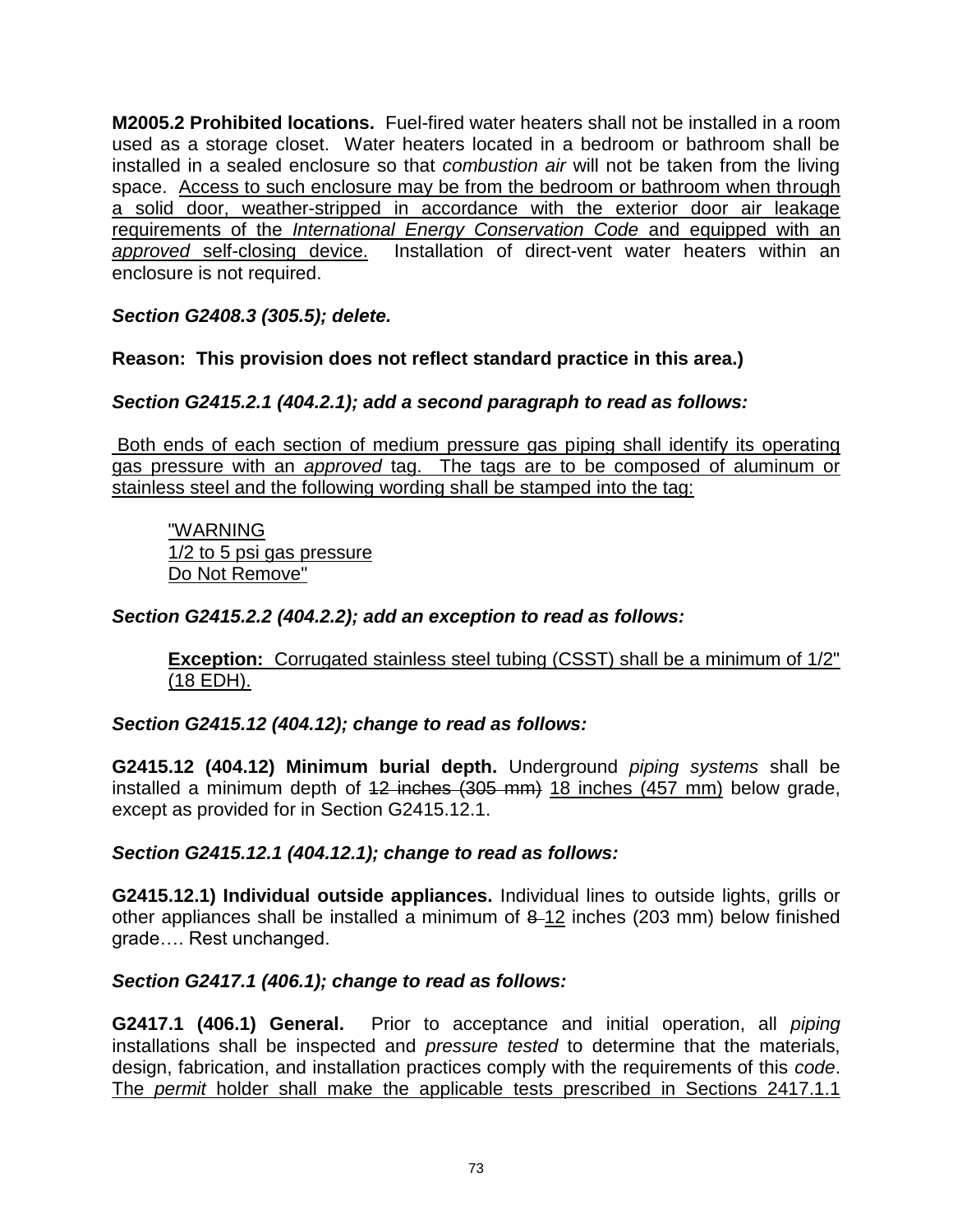through 2417.1.5 to determine compliance with the provisions of this *code*. The *permit* holder shall give reasonable advance notice to the *building official* when the *piping system* is ready for testing. The *equipment*, material, power and labor necessary for the inspections and test shall be furnished by the *permit* holder and the *permit* holder shall be responsible for determining that the work will withstand the test pressure prescribed in the following tests.

## *Section G2417.4; change to read as follows:*

**G2417.4 (406.4) Test pressure measurement.** Test pressure shall be measured with a manometer or with a pressure-measuring device designed and calibrated to read, record, or indicate a pressure loss caused by leakage during the *pressure test* period. The source of pressure shall be isolated before the *pressure tests* are made. Mechanical gauges Gauges used to measure… *{remainder unchanged}*

# *Section G2417.4.1; change to read as follows:*

**G2417.4.1 (406.4.1) Test pressure.** The test pressure to be used shall be not less than one and one-half times the proposed maximum working pressure, but not less than 3 psig (20 kPa gauge), or at the discretion of the *Building Official*, the *piping* and *valves* may be tested at a pressure of at least six (6) inches (152 mm) of mercury, measured with a manometer or slope gauge. irrespective of design pressure. Where the test pressure exceeds 125 psig (862 kPa gauge), the test pressure shall not exceed a value that produces a hoop stress in the *piping* greater than 50 percent of the specified minimum yield strength of the *pipe*. For tests requiring a pressure of 3 psig, mechanical gauges used to measure test pressures shall utilize a dial with a minimum diaphragm diameter of three and one half inches  $(3 \frac{1}{2})$ , a set hand,  $1/10$  pound incrementation and pressure range not to exceed 6 psi for tests requiring a pressure of 3 psig. For tests requiring a pressure of 10 psig, mechanical diaphragm gauges shall utilize a dial with a minimum diameter of three and one-half inches  $(3 \frac{1}{2})$ , a set hand, a minimum of 2/10 pound incrementation and a pressure range not to exceed 20 psi. have a range such that the highest end of the scale is not greater than five times the test pressure.

For welded *piping*, and for *piping* carrying gas at pressures in excess of fourteen (14) inches water column pressure (3.48 kPa) (1/2 psi) and less than 200 inches of water column pressure (52.2 kPa) (7.5 psi), the test pressure shall not be less than ten (10) pounds per square inch (69.6 kPa). For *piping* carrying gas at a pressure that exceeds 200 inches of water column (52.2 kPa) (7.5 psi), the test pressure shall be not less than one and one-half times the proposed maximum working pressure.

## *Section G2417.4.2; change to read as follows:*

**G2417.4.2 (406.4.2) Test duration.** The test duration shall be held for a length of time satisfactory to the *Building Official*, but in no case for be not less than 40-fifteen (15) minutes. For welded *piping*, and for *piping* carrying gas at pressures in excess of fourteen (14) inches water column pressure (3.48 kPa), the test duration shall be held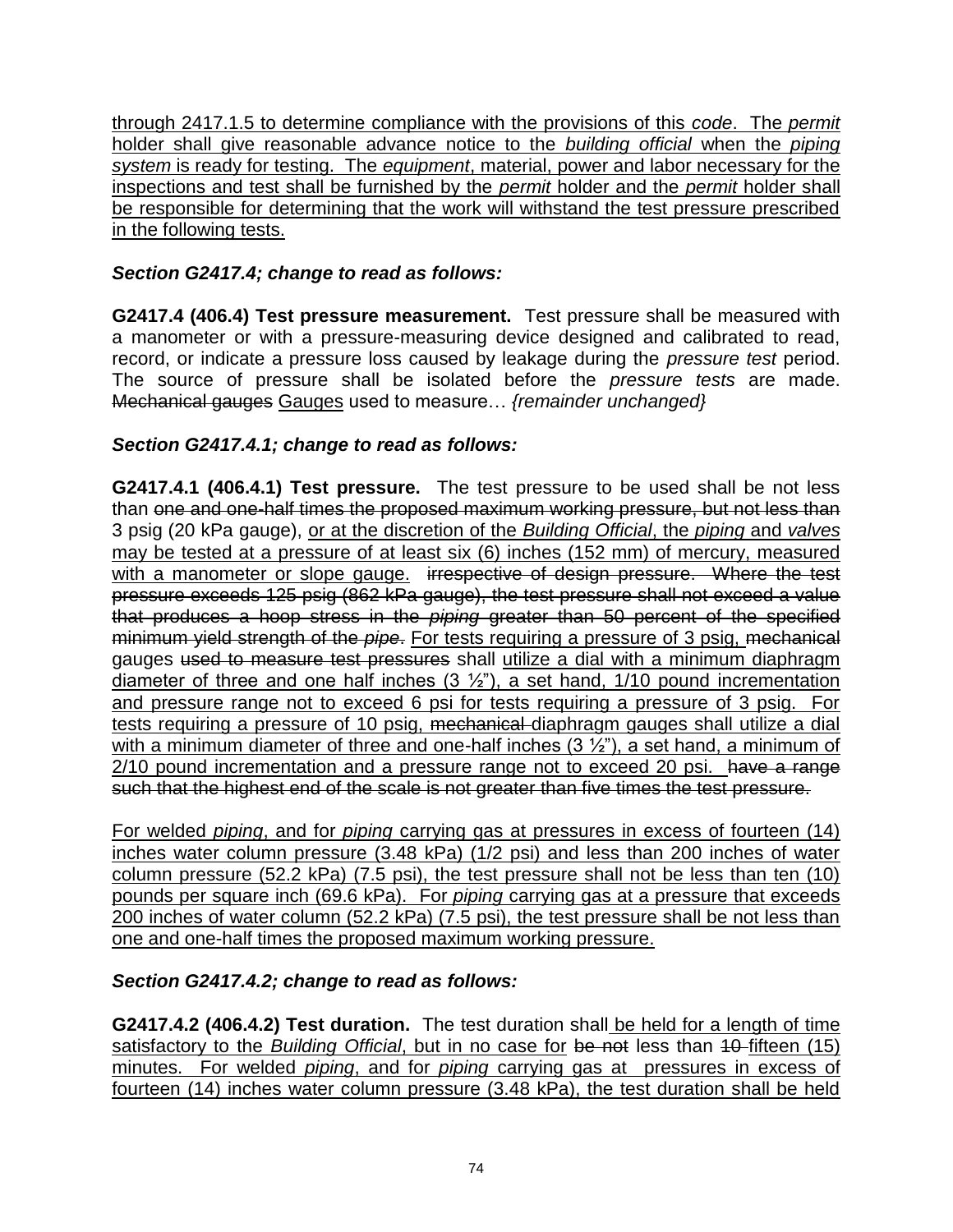for a length of time satisfactory to the *Building Official*, but in no case for less than thirty (30) minutes.

# *Section G2420.1 (406.1); add Section G2420.1.4 to read as follows:*

**G2420.1.4 Valves in CSST installations.** Shutoff *valves* installed with corrugated stainless steel (CSST) *piping systems* shall be supported with an approved termination fitting, or equivalent support, suitable for the size of the *valves*, of adequate strength and quality, and located at intervals so as to prevent or damp out excessive vibration but in no case greater than 12-inches from the center of the *valve*. Supports shall be installed so as not to interfere with the free expansion and contraction of the system's *piping*, fittings, and *valves* between anchors. All *valves* and supports shall be designed and installed so they will not be disengaged by movement of the supporting *piping*.

# *Section G2420.5.1 (409.5.1); add text to read as follows:*

**G2420.5.1 (409.5.1) Located within the same room.** The shutoff valve …*{bulk of paragraph unchanged}…* in accordance with the appliance manufacturer's instructions. A secondary shutoff valve must be installed within 3 feet (914 mm) of the firebox if appliance shutoff is located in the firebox.

# *Section G2421.1 (410.1); add text and Exception to read as follows:*

**G2421.1 (410.1) Pressure regulators.** A line *pressure regulator* shall be *… {bulk of paragraph unchanged}… approved* for outdoor installation. Access to *regulators* shall comply with the requirements for access to *appliances* as specified in Section M1305.

**Exception:** A passageway or level service space is not required when the *regulator* is capable of being serviced and removed through the required *attic* opening.

# *Section G2422.1.2.3 (411.1.3.3); delete Exception 1 and Exception 4.*

*Section G2445.2 (621.2); add Exception to read as follows:* 

**G2445.2 (621.2) Prohibited use.** One or more *unvented room heaters* shall not be used as the sole source of comfort heating in a *dwelling unit*.

**Exception:** Existing *approved unvented room heaters* may continue to be used in *dwelling units*, in accordance with the *code* provisions in effect when installed, when *approved* by the *Building Official* unless an unsafe condition is determined to exist as described in *International Fuel Gas Code* Section 108.7 of the Fuel Gas Code.

*Section G2448.1.1 (624.1.1); change to read as follows:*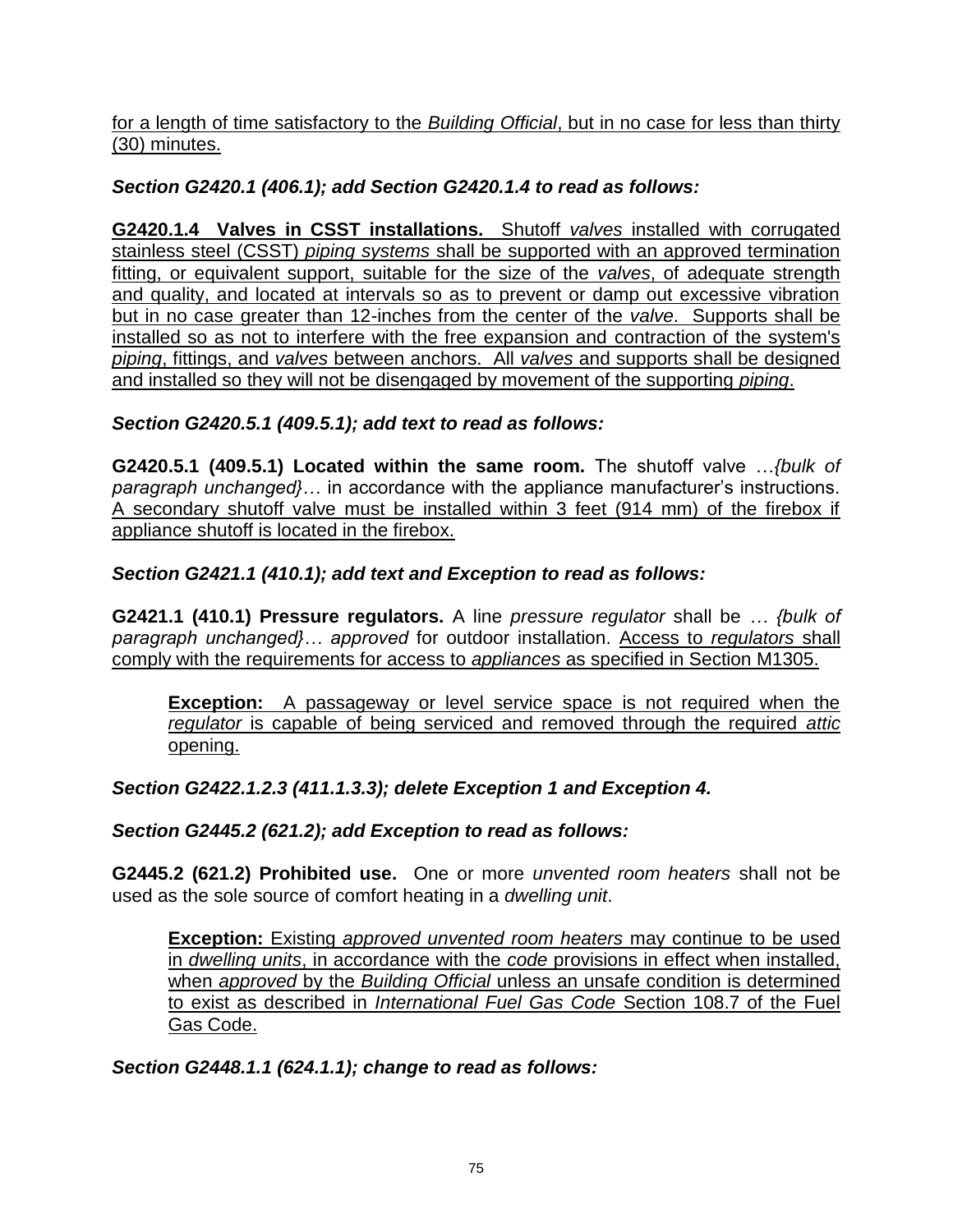**G2448.1.1 (624.1.1) Installation requirements.** The requirements for *water heaters* relative to access, sizing, *relief valves*, drain pans and scald protection shall be in accordance with this *code.*

### *Section P2801.6; add Exception to read as follows:*

## **Exceptions:**

1. Electric Water Heater.

### *Section P2902.5.3; change to read as follows:*

**P2902.5.3 Lawn irrigation systems.** The potable water supply to lawn irrigation systems shall be protected against backflow by an atmospheric-type vacuum breaker, a pressure-type vacuum breaker, a double-check assembly or a reduced pressure principle backflow preventer. A valve shall not be installed downstream from an atmospheric vacuum breaker. Where chemicals are introduced into the system, the potable water supply shall be protected against backflow by a reduced pressure principle backflow preventer.

### *Section P3005.2.6; change to read as follows:*

**P3005.2.6 Base of stacks Upper Terminal.** A cleanout shall be provided at the base of each waste or soil stack. Each horizontal drain shall be provided with a cleanout at its upper terminal.

**Exception:** Cleanouts may be omitted on a horizontal drain less than five (5) feet (1524 mm) in length unless such line is serving sinks or urinals.

#### *Section P3111; delete.*

## *Section P3112.2; delete and replace with the following:*

**P3112.2 Installation.** Traps for island sinks and similar equipment shall be roughed in above the floor and may be vented by extending the vent as high as possible, but not less than the drainboard height and then returning it downward and connecting it to the horizontal sink drain immediately downstream from the vertical fixture drain. The return vent shall be connected to the horizontal drain through a wye-branch fitting and shall, in addition, be provided with a foot vent taken off the vertical fixture vent by means of a wye-branch immediately below the floor and extending to the nearest partition and then through the roof to the open air or may be connected to other vents at a point not less than six (6) inches (152 mm) above the flood level rim of the fixtures served. Drainage fittings shall be used on all parts of the vent below the floor level and a minimum slope of one-quarter (1/4) inch per foot (20.9 mm/m) back to the drain shall be maintained. The return bend used under the drainboard shall be a one (1) piece fitting or an assembly of a forty-five (45) degree (0.79 radius), a ninety (90) degree (1.6 radius) and